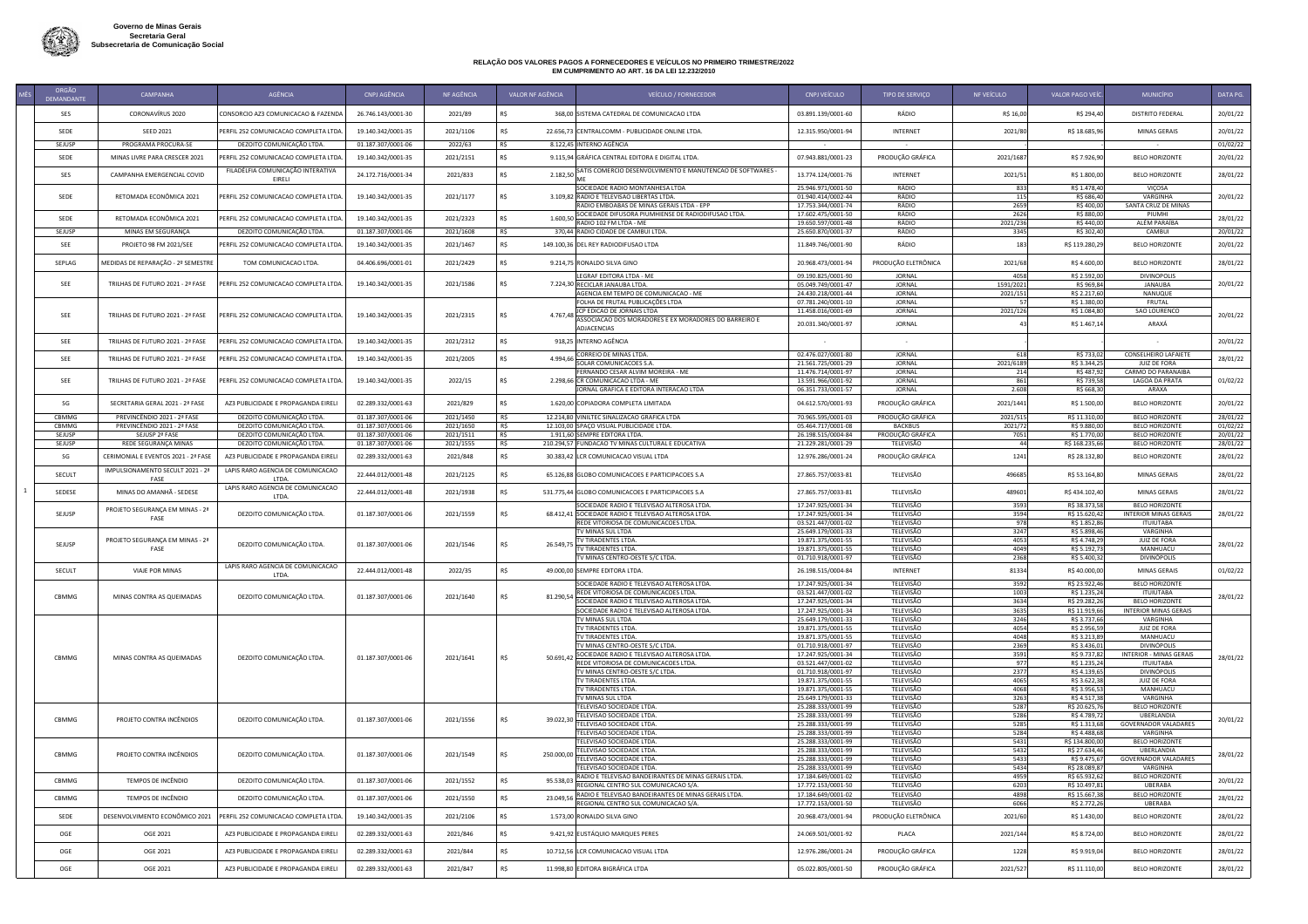| SEDESE |                                                                                     |                    |           |                         |                                                                                             |                                          |                         |                    |                                |                                                |                                                                                                                                                                                              |
|--------|-------------------------------------------------------------------------------------|--------------------|-----------|-------------------------|---------------------------------------------------------------------------------------------|------------------------------------------|-------------------------|--------------------|--------------------------------|------------------------------------------------|----------------------------------------------------------------------------------------------------------------------------------------------------------------------------------------------|
|        | LAPIS RARO AGENCIA DE COMUNICACAO<br>AUXÍLIO EMERGENCIAL MINEIRO - 2ª FASE          |                    | 2021/2002 |                         | SISTEMA DE RADIODIFUSAO ARAXA LTDA.<br>4.233,60 SISTEMA DE RADIODIFUSAO ARAXA LTDA          | 20.030.987/0001-02                       | RÁDIO                   | 2187               | R\$ 1.440,00                   | ARAXA                                          |                                                                                                                                                                                              |
|        | LTDA.                                                                               | 22.444.012/0001-48 |           |                         | <b>SISTEMA CATEDRAL DE COMUNICACAO LTDA</b>                                                 | 20.030.987/0001-02<br>03.891.139/0001-60 | RÁDIO<br>RÁDIO          | 2186               | R\$ 1.440,00<br>R\$ 576,00     | ARAXA<br><b>CORREGO DANTA</b>                  | 20/01/22                                                                                                                                                                                     |
|        |                                                                                     |                    |           |                         | MULTISOM RADIO CATAGUASES LTDA                                                              | 19.525.336/0001-04                       | RÁDIO                   | 100753             | R\$ 1.548,00                   | CATAGUASES                                     |                                                                                                                                                                                              |
| SEDESE | LAPIS RARO AGENCIA DE COMUNICACAO<br>AUXÍLIO EMERGENCIAL MINEIRO - 2ª FASI          | 22.444.012/0001-48 | 2021/2007 |                         | 4.445,28 RADIO TERRA DE MONTES CLAROS LTDA                                                  | 18.942.540/0001-50                       | RÁDIO                   |                    | R\$ 1.584,00                   | <b>MONTES CLAROS</b>                           | 20/01/22                                                                                                                                                                                     |
|        | LTDA.                                                                               |                    |           |                         | SISTEMA BEL RIO DE RADIODIFUSAO LTDA.                                                       | 21.366.521/0001-37                       | RÁDIO                   | 25889              | R\$496,80                      | PIRAPORA                                       |                                                                                                                                                                                              |
|        |                                                                                     |                    |           |                         | ASSOCIACAO DOS MORADORES E EX MORADORES DO BARREIRO E                                       | 20.031.340/0001-97                       | JORNAL                  |                    | R\$ 1.467,14                   | ARAXÁ                                          |                                                                                                                                                                                              |
| SEDESE | LAPIS RARO AGENCIA DE COMUNICACAO<br>AUXÍLIO EMERGENCIAL MINEIRO - 2ª FASI          | 22.444.012/0001-48 | 2021/2012 | -R\$<br>$5.559,61 \div$ | <b>ADJACENCIAS</b>                                                                          |                                          |                         |                    |                                |                                                | 20/01/22                                                                                                                                                                                     |
|        | LTDA.                                                                               |                    |           |                         | MAGNA TEIXEIRA LIMA                                                                         | 17.103.866/0001-20                       | <b>JORNAL</b>           | 1106               | R\$ 1.535,66                   | <b>ITATIAIUCU</b>                              |                                                                                                                                                                                              |
|        |                                                                                     |                    |           |                         | <b>MAGNA TEIXEIRA LIMA</b><br>EMPRESA JORNALISTICA CIDADE LTDA - ME                         | 17.103.866/0001-20<br>03.102.764/0001-86 | JORNAL<br><b>JORNAL</b> | 1111<br>2021/563   | R\$ 1.535,66<br>R\$ 735,70     | <b>ITAUNA</b><br><b>EXTREMA</b>                |                                                                                                                                                                                              |
| SEDESE | LAPIS RARO AGENCIA DE COMUNICACAO<br>AUXÍLIO EMERGENCIAL MINEIRO - 2ª FASE          | 22.444.012/0001-48 | 2021/2015 |                         | 4.089,37 FABIO ALVES DA SILVA - ME                                                          | 10.573.759/0001-17                       | JORNAL                  | 2021/5             | R\$ 1.471,68                   | <b>JUATUBA</b>                                 | 20/01/22                                                                                                                                                                                     |
|        | LTDA.                                                                               |                    |           |                         | <b>ATHILA BARBOSA DE SOUSA</b>                                                              | 33.471.479/0001-01                       | JORNAL                  | 41 <sup>°</sup>    | R\$ 1.130,88                   | PARÁ DE MINAS                                  |                                                                                                                                                                                              |
|        | LAPIS RARO AGENCIA DE COMUNICACAO                                                   |                    |           |                         | SC SOLUCOES EM COMUNICACAO E EDITORA LTDA - ME                                              | 05.840.966/0001-50                       | JORNAL                  | 2021/195           | R\$ 1.504,42                   | <b>BELO HORIZONTE</b>                          |                                                                                                                                                                                              |
| SEDESE | AUXÍLIO EMERGENCIAL MINEIRO - 2ª FASI<br>LTDA.                                      | 22.444.012/0001-48 | 2021/2016 | 4.114,18                | VANDER VIRGÍLIO CARDOSO                                                                     | 42.913.500/0001-64                       | JORNAL                  | 2021/2             | R\$ 1.854,10                   | <b>BELO HORIZONTE</b>                          | 20/01/22                                                                                                                                                                                     |
|        | LAPIS RARO AGENCIA DE COMUNICACAO                                                   |                    |           |                         | <b>ZENAIDE GOMES DA SILVA - ME</b>                                                          | 02.555.674/0001-88                       | JORNAL                  | 887                | R\$ 1.713,60                   | <b>ITAUNA</b>                                  |                                                                                                                                                                                              |
| SEDESE | AUXÍLIO EMERGENCIAL MINEIRO - 2ª FASI<br>LTDA.                                      | 22.444.012/0001-48 | 2021/2014 |                         | 5.166,63 SOL COMUNICACAO LTDA.                                                              | 08.644.315/0001-83                       | JORNAL                  | 2021/205           | R\$ 1.456,32                   | MANHUAÇU                                       | 20/01/22                                                                                                                                                                                     |
|        |                                                                                     |                    |           |                         | VO GARCIA EMPRESA JORNALISTICA - ME                                                         | 07.851.076/0001-70                       | <b>JORNAL</b>           | 1776               | R\$ 1.047,74                   | MURIAÉ                                         |                                                                                                                                                                                              |
| SEDESE | LAPIS RARO AGENCIA DE COMUNICACAO<br>AUXÍLIO EMERGENCIAL MINEIRO - 2ª FASI<br>LTDA. | 22.444.012/0001-48 | 2021/2087 | R\$                     | 156.632,83 GLOBO COMUNICAÇÃO E PARTICIPAÇÕES S/A                                            | 27.865.757/0001-02                       | <b>INTERNET</b>         | 269208             | R\$ 127.863,54                 | <b>MINAS GERAIS</b>                            | 20/01/22                                                                                                                                                                                     |
|        | LAPIS RARO AGENCIA DE COMUNICACAO                                                   |                    |           |                         |                                                                                             |                                          |                         |                    |                                |                                                |                                                                                                                                                                                              |
| SEDESE | AUXÍLIO EMERGENCIAL MINEIRO - 2ª FASE<br>LTDA.                                      | 22.444.012/0001-48 | 2021/2089 |                         | 17.963,41 EDITORA DIGITAL MINAS GERAIS LTDA.                                                | 41.833.591/0003-27                       | <b>INTERNET</b>         |                    | R\$ 14.664,01                  | <b>BELO HORIZONTE</b>                          | 20/01/22                                                                                                                                                                                     |
| SEDESE | LAPIS RARO AGENCIA DE COMUNICACAO<br>AUXÍLIO EMERGENCIAL MINEIRO - 2ª FASI          | 22.444.012/0001-48 | 2021/2090 | 11.967,29               | SATIS COMERCIO DESENVOLVIMENTO E MANUTENCAO DE SOFTWARES -                                  | 13.774.124/0001-76                       | <b>INTERNET</b>         | 2021/139           | R\$ 9.769,22                   | <b>MINAS GERAIS</b>                            | 20/01/22                                                                                                                                                                                     |
|        | LTDA.                                                                               |                    |           |                         |                                                                                             |                                          |                         |                    |                                |                                                |                                                                                                                                                                                              |
| SEDESE | LAPIS RARO AGENCIA DE COMUNICACAO<br>AUXÍLIO EMERGENCIAL MINEIRO - 2ª FASI          | 22.444.012/0001-48 | 2021/2091 | 62.226,54               | SAR - RÁDIO FREQUÊNCIA MODULADA LTDA                                                        | 27.995.069/0001-59                       | RÁDIO                   | 1357               | R\$ 36.389,38                  | <b>BELO HORIZONTE</b>                          | 20/01/22                                                                                                                                                                                     |
|        | LTDA.<br>LAPIS RARO AGENCIA DE COMUNICACAO                                          |                    |           |                         | <b>SEMPRE EDITORA LTDA.</b><br>RADIO STEREO FM LAGOA SANTA LTDA.                            | 26.198.515/0004-84<br>26.232.603/0001-02 | RÁDIO<br>RÁDIO          | 1998<br>2139       | R\$ 14.407,80<br>R\$ 23.502,28 | <b>BELO HORIZONTE</b><br><b>BELO HORIZONTE</b> |                                                                                                                                                                                              |
| SEDESE | AUXÍLIO EMERGENCIAL MINEIRO - 2ª FAS<br>LTDA.                                       | 22.444.012/0001-48 | 2021/2092 | 88.718,61               | RADIO BETIM SOCIEDADE DE RADIODIFUSAO LTDA.                                                 | 21.513.114/0001-05                       | RÁDIO                   | 182                | R\$ 48.921,12                  | <b>BELO HORIZONTE</b>                          | 20/01/22                                                                                                                                                                                     |
|        |                                                                                     |                    |           |                         | <b>GRAFICA E EDITORA CENTRO OESTE LTDA</b>                                                  | 07.170.211/0001-11                       | JORNAL                  | 2021/184           | R\$ 1.156,18                   | ARCOS                                          |                                                                                                                                                                                              |
| SEDESE | LAPIS RARO AGENCIA DE COMUNICACAO<br>AUXÍLIO EMERGENCIAL MINEIRO - 2ª FASI<br>LTDA. | 22.444.012/0001-48 | 2021/2093 |                         | 4.047,68 TRIBUNA FORMIGUENSE LTDA.                                                          | 04.568.404/0001-37                       | <b>JORNAL</b>           | 2021/237           | R\$ 1.140,05                   | <b>FORMIGA</b>                                 | 20/01/22                                                                                                                                                                                     |
|        |                                                                                     |                    |           |                         | JD EDITORA E IMPRESSAO GRAFICA LTDA. - ME                                                   | 19.825.736/0001-27                       | JORNAL                  | 3058               | R\$ 1.008,00                   | PATROCÍNIO                                     |                                                                                                                                                                                              |
|        | LAPIS RARO AGENCIA DE COMUNICACAO                                                   |                    |           |                         | <b>RENATO ANDRE DOS REIS</b>                                                                | 31.254.604/0001-98                       | JORNAL                  |                    | R\$ 2.163,11                   | <b>BELO HORIZONTE</b>                          |                                                                                                                                                                                              |
| SEDESE | AUXÍLIO EMERGENCIAL MINEIRO - 2ª FASI<br>LTDA.                                      | 22.444.012/0001-48 | 2021/2111 | -RS                     | 8.407,67 RENATO ANDRE DOS REIS                                                              | 31.254.604/0001-98                       | JORNAL                  |                    | R\$ 2.163,11                   | <b>BELO HORIZONTE</b>                          | 20/01/22                                                                                                                                                                                     |
|        |                                                                                     |                    |           |                         | <b>PRISCILA GONSALEZ RODRIGUES MOTA KOULOURIS</b><br>LIVIO BARBOSA CAMPOS                   | 30.046.840/0001-56<br>11.120.602/0001-07 | JORNAL<br>JORNAL        | 010/2021           | R\$ 2.537,18                   | <b>BELO HORIZONTE</b><br><b>BELO HORIZONTE</b> |                                                                                                                                                                                              |
| SEDESE | LAPIS RARO AGENCIA DE COMUNICACAO<br>AUXÍLIO EMERGENCIAL MINEIRO - 2ª FASE          | 22.444.012/0001-48 | 2021/2130 |                         | 7.531,03 VENCER COMUNICACOES LTDA - ME                                                      | 06.169.988/0001-01                       | JORNAL                  | 2021-01<br>2021/85 | R\$ 1.756,51<br>R\$ 2.537,18   | <b>BELO HORIZONTE</b>                          | 28/01/22                                                                                                                                                                                     |
|        | LTDA.                                                                               |                    |           |                         | LUISA EMILIA SANTOS 06898590669                                                             | 24.826.350/0001-70                       | JORNAL                  | 2021/22            | R\$ 1.854,10                   | <b>BELO HORIZONTE</b>                          |                                                                                                                                                                                              |
|        |                                                                                     |                    |           |                         | FUNDACAO DE ENSINO E TECNOLOGIA DE ALFENAS                                                  | 17.878.554/0020-51                       | JORNAL                  | 10673              | R\$ 1.626,62                   | ALFENAS                                        |                                                                                                                                                                                              |
| SEDESE | LAPIS RARO AGENCIA DE COMUNICACAO<br>AUXÍLIO EMERGENCIAL MINEIRO - 2ª FASI<br>LTDA. | 22.444.012/0001-48 | 2021/2139 |                         | 6.857,26 F.L. EMPRESA JORNALISTICA E PROMOCOES LTDA                                         | 24.258.387/0001-49                       | JORNAL                  | 22383              | R\$ 1.213,00                   | <b>SETE LAGOAS</b>                             | 28/01/22                                                                                                                                                                                     |
|        |                                                                                     |                    |           |                         | AGORA JORNAIS ASSOCIADOS LTDA. - ME                                                         | 06.878.051/0001-05                       | <b>JORNAL</b>           | 2021/60            | R\$ 2.758,08                   | <b>ALEM PARAIBA</b>                            |                                                                                                                                                                                              |
|        | LAPIS RARO AGENCIA DE COMUNICACAO                                                   |                    |           |                         | <b>SEMPRE EDITORA LTDA.</b>                                                                 | 26.198.515/0004-84                       | JORNAL                  | 80843              | R\$ 18.791,14                  | <b>BETIM</b>                                   |                                                                                                                                                                                              |
| SEDESE | AUXÍLIO EMERGENCIAL MINEIRO - 2ª FASI<br>LTDA.                                      | 22.444.012/0001-48 | 2021/1872 | -R\$                    | 27.227,12 SB - COMUNICACAO INTEGRADA LTDA.                                                  | 71.125.389/0001-40                       | JORNAL                  | 49'                | R\$ 1.912,00                   | <b>ITAUNA</b>                                  | 28/01/22                                                                                                                                                                                     |
|        |                                                                                     |                    |           |                         | ELTON ANTONIO PAIXAO - ME<br>DONIZETI DE LIMA CAZELATO - ME                                 | 65.247.405/0001-74<br>13.754.104/0001-33 | JORNAL<br>JORNAL        | 290/2021<br>4734   | R\$ 1.078,56<br>R\$ 2.121,60   | JAIBA<br>POUSO ALEGRE                          |                                                                                                                                                                                              |
| SEDESE | LAPIS RARO AGENCIA DE COMUNICACAO<br>AUXÍLIO EMERGENCIAL MINEIRO - 2ª FASI          | 22.444.012/0001-48 | 2021/2013 | R\$                     | 11.425,97 JORNAL CORREIO DO SUL EDICAO E IMPRESSAO LTDA                                     | 39.441.028/0001-08                       | JORNAL                  |                    | R\$4.545,72                    | <b>VARGINHA</b>                                | 28/01/22                                                                                                                                                                                     |
|        | LTDA.                                                                               |                    |           |                         | ANDREIA APARECIDA ALVES MACHADO DOS REIS                                                    | 34.527.786/0001-11                       | JORNAL                  |                    | R\$ 2.660,00                   | SABARÁ                                         |                                                                                                                                                                                              |
| SEDESE | LAPIS RARO AGENCIA DE COMUNICACAO<br>AUXÍLIO EMERGENCIAL MINEIRO - 2ª FASE          | 22.444.012/0001-48 | 2021/2088 |                         | 105.651,96 SEMPRE EDITORA LTDA.                                                             | 26.198.515/0004-84                       | INTERNET                | 8228               | R\$ 86.246,50                  | <b>MINAS GERAIS</b>                            | 28/01/22                                                                                                                                                                                     |
|        | LTDA.                                                                               |                    |           | RS.                     |                                                                                             |                                          |                         |                    |                                |                                                |                                                                                                                                                                                              |
| SEDESE | LAPIS RARO AGENCIA DE COMUNICACAO<br>AUXÍLIO EMERGENCIAL MINEIRO - 2ª FAS           | 22.444.012/0001-48 | 2021/2157 | 49.659,29               | DEL REY RADIODIFUSAO LTDA                                                                   | 11.849.746/0001-90                       | RÁDIO                   | 270                | R\$ 37.226,52                  | <b>BELO HORIZONTE</b>                          | 28/01/22                                                                                                                                                                                     |
|        | LTDA.                                                                               |                    |           |                         | RADIO ATALAIA DE BELO HORIZONTE LTDA.<br>RADIO SOCIEDADE PASSOS LTDA                        | 61.784.500/0001-56<br>23.280.159/0001-02 | RÁDIO<br>RÁDIO          | 1212<br>-327       | R\$ 3.311,67<br>R\$ 972,00     | <b>BELO HORIZONTE</b><br>PASSOS                |                                                                                                                                                                                              |
| SEDESE | LAPIS RARO AGENCIA DE COMUNICACAO<br>AUXÍLIO EMERGENCIAL MINEIRO - 2ª FASI          | 22.444.012/0001-48 | 2021/2003 |                         | 4.652,55 COMUNICACOES FM PASSOS LTDA.                                                       | 02.428.153/0001-60                       | RÁDIO                   | 2986               | R\$ 1.692,00                   | <b>PASSOS</b>                                  | 28/01/22                                                                                                                                                                                     |
|        | LTDA.                                                                               |                    |           |                         | <b>RADIO MERCOSUL LTDA</b>                                                                  | 04.413.247/0001-90                       | RÁDIO                   | 2026               | R\$ 1.134,00                   | <b>TRES PONTAS</b>                             |                                                                                                                                                                                              |
|        |                                                                                     |                    |           |                         | <b>RADIO TERRA LTDA</b>                                                                     | 00.631.648/0001-66                       | RÁDIO                   | 8098               | R\$ 6.811,20                   | <b>BELO HORIZONTE</b>                          | 28/01/22                                                                                                                                                                                     |
|        | LAPIS RARO AGENCIA DE COMUNICACAO                                                   |                    |           |                         |                                                                                             |                                          |                         |                    |                                |                                                |                                                                                                                                                                                              |
| SEDESE | AUXÍLIO EMERGENCIAL MINEIRO - 2ª FAS<br>LTDA.                                       | 22.444.012/0001-48 | 2021/2017 | 16.690,09               | SISTEMA HOJE DE RADIO LTDA.                                                                 | 26.197.988/0001-14                       | RÁDIO                   | 1186               | R\$ 6.813,62                   | <b>BELO HORIZONTE</b>                          |                                                                                                                                                                                              |
|        |                                                                                     |                    |           |                         | SISTEMA DE COMUNICACAO ALVORADA LTDA.                                                       | 03.018.311/0001-76                       | RÁDIO                   | 232                | R\$ 1.728,00                   | IPATINGA                                       |                                                                                                                                                                                              |
| SEDESE | LAPIS RARO AGENCIA DE COMUNICACAO<br>AUXÍLIO EMERGENCIAL MINEIRO - 2ª FASI<br>LTDA. | 22.444.012/0001-48 | 2021/2095 |                         | 5.829,87 RADIO ESPACIAL LTDA                                                                | 20.134.185/0001-34                       | RÁDIO                   | 9518               | R\$ 2.253,48                   | PARA DE MINAS                                  |                                                                                                                                                                                              |
|        |                                                                                     |                    |           |                         | RADIO FREQUENCIA DIVINENSE LTDA                                                             | 03.875.238/0001-59                       | RÁDIO                   | 1835               | R\$ 777,60                     | <b>DIVINO</b>                                  |                                                                                                                                                                                              |
|        | LAPIS RARO AGENCIA DE COMUNICACAO<br>AUXÍLIO EMERGENCIAL MINEIRO - 2ª FASE          |                    |           | -RS                     | FOLHA DE FRUTAL PUBLICAÇÕES LTDA                                                            | 07.781.240/0001-10                       | JORNAL<br>JORNAL        |                    | R\$ 1.380,00                   | <b>FRUTAL</b><br><b>CARMO DA MATA</b>          |                                                                                                                                                                                              |
| SEDESE | LTDA.                                                                               | 22.444.012/0001-48 | 2021/2138 |                         | 5.738,12 THIAGO CESAR DE GOIS<br>FOLHA DE SABARÁ EMPRESA JORNALÍSTICA LTDA.                 | 11.981.506/0001-45<br>06.352.866/0001-48 | JORNAL                  | 2021/112           | R\$ 1.024,18<br>R\$ 2.280,00   | SABARÁ                                         |                                                                                                                                                                                              |
|        |                                                                                     |                    |           |                         | HELENA FERREIRA DE MORAIS SILVA - ME                                                        | 26.885.519/0001-98                       | <b>JORNAL</b>           |                    | R\$ 1.854,10                   | <b>BELO HORIZONTE</b>                          |                                                                                                                                                                                              |
| SEDESE | LAPIS RARO AGENCIA DE COMUNICACAO<br>AUXÍLIO EMERGENCIAL MINEIRO - 2ª FASE<br>LTDA. | 22.444.012/0001-48 | 2021/2094 |                         | 8.487,35 JEFFERSON BERNARDO DA SILVA 06171330779                                            | 39.938.555/0001-14                       | <b>JORNAL</b>           | 2021/              | R\$ 2.537,18                   | <b>BELO HORIZONTE</b>                          |                                                                                                                                                                                              |
|        |                                                                                     |                    |           |                         | JORNAL CAICARAS LTDA - ME                                                                   | 71.078.968/0001-89                       | JORNAL                  | 001/10/2021        | R\$ 2.537,18                   | <b>BELO HORIZONTE</b>                          |                                                                                                                                                                                              |
| SEDESE | LAPIS RARO AGENCIA DE COMUNICACAO<br>AUXÍLIO EMERGENCIAL MINEIRO - 2ª FASI          | 22.444.012/0001-48 | 2021/2161 | 299.003,97              | SOCIEDADE RADIO E TELEVISAO ALTEROSA LTDA.                                                  | 17.247.925/0001-34                       | TELEVISÃO               | 3662               | R\$ 173.485,54                 | <b>BELO HORIZONTE</b>                          |                                                                                                                                                                                              |
|        | LTDA.                                                                               |                    |           |                         | SOCIEDADE RADIO E TELEVISAO ALTEROSA LTDA.                                                  | 17.247.925/0001-34                       | TELEVISÃO               | 3663               | R\$ 70.602,39                  | <b>INTERIOR</b>                                |                                                                                                                                                                                              |
| SEDESE | LAPIS RARO AGENCIA DE COMUNICACAO<br>AUXÍLIO EMERGENCIAL MINEIRO - 2ª FASI<br>LTDA. | 22.444.012/0001-48 | 2021/2160 |                         | 1.811,00 SEMPRE EDITORA LTDA.                                                               | 26.198.515/0004-84                       | PRODUÇÃO GRÁFICA        | 7550               | R\$ 435,00                     | <b>BELO HORIZONTE</b>                          |                                                                                                                                                                                              |
|        |                                                                                     |                    |           |                         | TV MINAS CENTRO-OESTE S/C LTDA                                                              | 01.710.918/0001-97                       | TELEVISÃO               | 2428               | R\$ 21.412,28                  | <b>DIVINÓPOLIS</b>                             |                                                                                                                                                                                              |
|        | LAPIS RARO AGENCIA DE COMUNICACAO<br>AUXÍLIO EMERGENCIAL MINEIRO - 2ª FASE          |                    |           | R\$                     | <b>TV TIRADENTES LTDA.</b>                                                                  | 19.871.375/0001-55                       | TELEVISÃO               | 4139               | R\$ 27.381,98                  | <b>JUIZ DE FORA</b>                            |                                                                                                                                                                                              |
| SEDESE | LTDA.                                                                               | 22.444.012/0001-48 | 2021/2162 | 124.948,50              | <b>TV TIRADENTES LTDA.</b>                                                                  | 19.871.375/0001-55                       | TELEVISÃO               | 4135               | R\$ 21.381,36                  | MANHUACU                                       |                                                                                                                                                                                              |
|        |                                                                                     |                    |           |                         | TV MINAS SUL LTDA                                                                           | 25.649.179/0001-33                       | TELEVISÃO               | 3329               | R\$ 31.826,61                  | VARGINHA                                       |                                                                                                                                                                                              |
|        | LAPIS RARO AGENCIA DE COMUNICACAO                                                   |                    |           | -RS                     | <b>RADIO DIVINOPOLIS LTDA.</b>                                                              | 17.258.443/0001-80                       | RÁDIO                   | 5502               | R\$ 2.469,60                   | <b>DIVINOPOLIS</b>                             |                                                                                                                                                                                              |
| SEDESE | AUXÍLIO EMERGENCIAL MINEIRO - 2ª FASI<br>LTDA.                                      | 22.444.012/0001-48 | 2022/8    |                         | 7.170,66 RADIO DIVINOPOLIS LTDA.<br>MAGALHAES FARIA E CIA LTDA                              | 17.258.443/0001-80<br>23.993.736/0001-03 | RÁDIO<br>RÁDIO          | 5501<br>2974       | R\$ 1.584,00<br>R\$ 1.800,00   | <b>DIVINOPOLIS</b><br><b>DIVINOPOLIS</b>       |                                                                                                                                                                                              |
|        |                                                                                     |                    |           |                         | <b>SUPER SOM UBERABA FM LTDA - ME</b>                                                       | 26.284.612/0001-47                       | RÁDIO                   | 3360               | R\$ 2.160,00                   | <b>UBERABA</b>                                 |                                                                                                                                                                                              |
| SEDESE | LAPIS RARO AGENCIA DE COMUNICACAO<br>AUXÍLIO EMERGENCIAL MINEIRO - 2ª FASE          | 22.444.012/0001-48 | 2022/58   | -RS                     | 7.930,12 RÁDIO CLUBE FM DE UBERLÂNDIA LTDA                                                  | 19.454.784/0001-56                       | RÁDIO                   | 1909               | R\$ 2.880,00                   | UBERLÂNDIA                                     |                                                                                                                                                                                              |
|        | LTDA.                                                                               |                    |           |                         | ISISTEMA DE RADIODIFUSAO VEREDAS DE UNAI LTDA - EPP                                         | 19.077.080/0001-01                       | RÁDIO                   | 5509               | R\$ 1.440,00                   | UNAI                                           |                                                                                                                                                                                              |
| SEDESE | LAPIS RARO AGENCIA DE COMUNICACAO<br>AUXÍLIO EMERGENCIAL MINEIRO - 2ª FASE          | 22.444.012/0001-48 | 2022/70   | 5.282,23                | LEGRAF EDITORA LTDA - ME                                                                    | 09.190.825/0001-90                       | JORNAL                  | 4116               | R\$ 2.553,12                   | <b>DIVINOPOLIS</b>                             |                                                                                                                                                                                              |
|        | LTDA.                                                                               |                    |           |                         | <b>ROBERTO CARLOS DE ANDRADE</b>                                                            | 33.116.389/0001-94                       | JORNAL                  | 20115              | R\$ 1.803,36                   | <b>SETE LAGOAS</b>                             |                                                                                                                                                                                              |
| SEDESE | LAPIS RARO AGENCIA DE COMUNICACAO<br>AUXÍLIO EMERGENCIAL MINEIRO - 2ª FASE          | 22.444.012/0001-48 | 2022/47   |                         | RADIO DIFUSORA SANTARRITENSE LTDA - EPP<br>5.170,48 RADIO DIFUSORA SANTARRITENSE LTDA - EPP | 17.937.616/0001-96<br>17.937.616/0001-96 | RÁDIO<br>RÁDIO          | 31580<br>31583     | R\$ 1.900,80<br>R\$ 1.440,00   | SANTA RITA DO SAPUCAI<br>SANTA RITA DO SAPUCAI |                                                                                                                                                                                              |
|        | LTDA.                                                                               |                    |           |                         | RADIO SERRA AZUL DE FREQUENCIA MODULADA LTDA.                                               | 17.143.348/0001-30                       | RÁDIO                   | 2442               | R\$ 880,00                     | <b>SANTOS DUMOND</b>                           |                                                                                                                                                                                              |
|        |                                                                                     |                    |           |                         | CHAPADAO RADIODIFUSAO LTDA.                                                                 | 01.775.843/0001-22                       | RÁDIO                   | 2015               | R\$ 576,00                     | SAO ROQUE DE MINAS                             |                                                                                                                                                                                              |
| SEDESE | LAPIS RARO AGENCIA DE COMUNICACAO<br>AUXÍLIO EMERGENCIAL MINEIRO - 2ª FASE<br>LTDA. | 22.444.012/0001-48 | 2022/50   |                         | 2.548,98 PARAISO FM LTDA.                                                                   | 21.322.565/0001-65                       | RÁDIO                   | 2422               | R\$ 576,00                     | SAO SEBASTIAO DO PARAISO                       |                                                                                                                                                                                              |
|        |                                                                                     |                    |           |                         | RADIO SETE LAGOAS LTDA - ME                                                                 | 21.474.879/0001-83                       | RÁDIO                   | 22118              | R\$ 928,80                     | <b>SETE LAGOAS</b>                             |                                                                                                                                                                                              |
|        | LAPIS RARO AGENCIA DE COMUNICACAO                                                   |                    |           |                         | RADIO TROPICAL DE TRES CORACOES LTDA - ME                                                   | 25.235.342/0001-11                       | RÁDIO                   | 8146               | R\$ 972,00                     | TRÊS CORAÇÕES                                  |                                                                                                                                                                                              |
| SEDESE | AUXÍLIO EMERGENCIAL MINEIRO - 2ª FASE<br>LTDA.                                      | 22.444.012/0001-48 | 2022/52   | -RS                     | 3.836,70 RADIO TROPICAL DE TRES CORACOES LTDA - ME                                          | 25.235.342/0001-11                       | RÁDIO                   | 8147               | R\$ 1.224,00                   | <b>TRES CORACOES</b>                           |                                                                                                                                                                                              |
|        |                                                                                     |                    |           |                         | W.L.COMUNICACAO LTDA - ME<br>RADIO MERIDIONAL LTDA.                                         | 97.508.543/0001-56<br>26.162.859/0001-90 | RÁDIO<br>RÁDIO          | 2021/90<br>2494    | R\$ 936,00<br>R\$ 1.728,00     | <b>TRES MARIAS</b><br><b>UBERABA</b>           |                                                                                                                                                                                              |
| SEDESE | LAPIS RARO AGENCIA DE COMUNICACAO<br>AUXÍLIO EMERGENCIAL MINEIRO - 2ª FASI          | 22.444.012/0001-48 | 2022/57   | -RS                     | 6.659,10 RADIO SETE COLINAS DE UBERABA LTDA.                                                | 25.441.643/0001-00                       | RÁDIO                   | 11885              | R\$ 1.728,00                   | <b>UBERABA</b>                                 |                                                                                                                                                                                              |
|        | LTDA.                                                                               |                    |           |                         | RADIO SETE COLINAS DE UBERABA LTDA.                                                         | 25.441.643/0001-00                       | RÁDIO                   | 11886              | R\$ 1.980,00                   | UBERABA                                        |                                                                                                                                                                                              |
|        | LAPIS RARO AGENCIA DE COMUNICACAO                                                   |                    |           |                         | SOCIEDADE RADIO CLUBE DE VARGINHA LTDA.                                                     | 25.859.620/0001-01                       | RÁDIO                   | 3304               | R\$ 1.584,00                   | VARGINHA                                       |                                                                                                                                                                                              |
| SEDESE | AUXÍLIO EMERGENCIAL MINEIRO - 2ª FASE<br>LTDA.                                      | 22.444.012/0001-48 | 2022/61   | R\$                     | 3.884,85 SOCIEDADE RADIO CLUBE DE VARGINHA LTDA.                                            | 25.859.620/0001-01                       | RÁDIO                   | 3305               | R\$ 648,00                     | VARGINHA                                       |                                                                                                                                                                                              |
|        |                                                                                     |                    |           |                         | IRADIO ACAIACA FM STEREO LTDA                                                               | 20.570.867/0001-90                       | RÁDIO                   | 363                | R\$ 972,00                     | DIAMANTINA                                     |                                                                                                                                                                                              |
| SEDESE | LAPIS RARO AGENCIA DE COMUNICACAO<br>AUXÍLIO EMERGENCIAL MINEIRO - 2ª FASE<br>LTDA. | 22.444.012/0001-48 | 2022/1    | 37.537,92<br>R\$        | EMPRESA MINEIRA DE COMUNICAÇÃO LTDA<br>EMPRESA MINEIRA DE COMUNICAÇÃO LTDA                  | 20.234.423/0001-83                       | RÁDIO<br>RÁDIO          | 8258               | R\$ 13.593,60<br>R\$ 17.049,60 | <b>BELO HORIZONTE</b><br><b>BELO HORIZONTE</b> |                                                                                                                                                                                              |
|        |                                                                                     |                    |           |                         | SOCIEDADE SUL MINEIRA DE RADIODIFUSAO FM LTDA                                               | 20.234.423/0001-83<br>25.315.904/0001-37 | RÁDIO                   | 8259<br>3043       | R\$ 1.584,00                   | ANDRADAS                                       |                                                                                                                                                                                              |
| SEDESE | LAPIS RARO AGENCIA DE COMUNICACAO<br>AUXÍLIO EMERGENCIAL MINEIRO - 2ª FASE<br>LTDA. | 22.444.012/0001-48 | 2022/2    |                         | 5.319,05 RADIO ANDRADAS LTDA                                                                | 17.043.183/0001-25                       | RÁDIO                   | 3759               | R\$ 598,08                     | ANDRADAS                                       | 28/01/22<br>28/01/22<br>28/01/22<br>28/01/22<br>28/01/22<br>28/01/22<br>28/01/22<br>28/01/22<br>28/01/22<br>01/02/22<br>01/02/22<br>01/02/22<br>01/02/22<br>01/02/22<br>01/02/22<br>01/02/22 |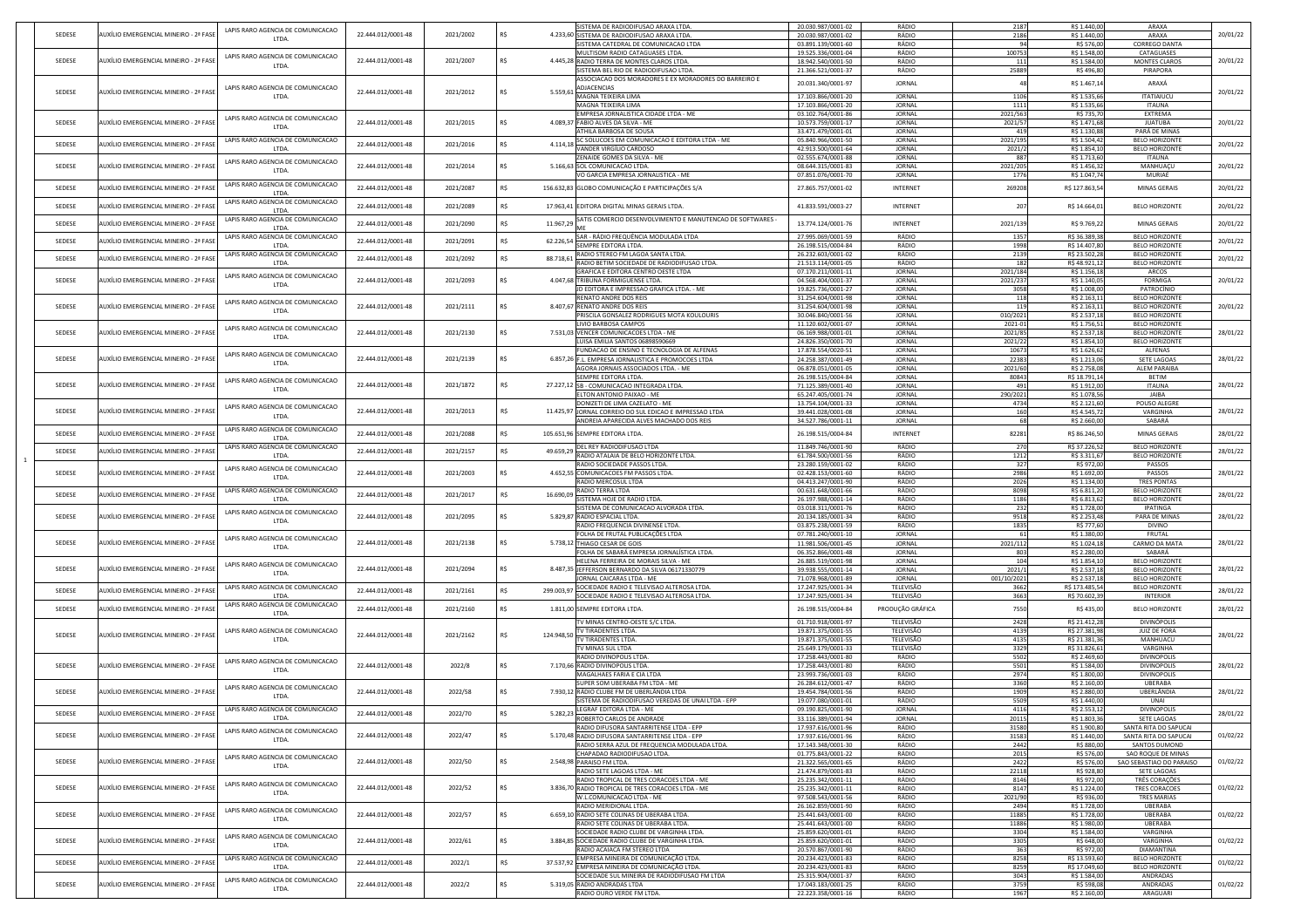|            | LAPIS RARO AGENCIA DE COMUNICACAO                                          |                    |           |                 |                        | SOCIEDADE RADIO IMBIARA DE ARAXA LTDA                 | 16.906.190/0001-40 | RÁDIO         | 310         | R\$ 1.584,00  | ARAXÁ                       |                      |
|------------|----------------------------------------------------------------------------|--------------------|-----------|-----------------|------------------------|-------------------------------------------------------|--------------------|---------------|-------------|---------------|-----------------------------|----------------------|
| SEDESE     | AUXÍLIO EMERGENCIAL MINEIRO - 2ª FASE<br>LTDA.                             | 22.444.012/0001-48 | 2022/3    |                 |                        | 4.939,20 SOCIEDADE RADIO IMBIARA DE ARAXA LTDA        | 16.906.190/0001-40 | RÁDIO         |             | R\$ 1.584,00  | ARAXA                       | 01/02/22             |
|            |                                                                            |                    |           |                 |                        | RADIO WANDER DE ANDRADE LTDA.                         | 26.290.163/0001-40 | RÁDIO         | 2130        | R\$ 864,00    | <b>BAMBUI</b>               |                      |
|            | LAPIS RARO AGENCIA DE COMUNICACAO                                          |                    |           |                 |                        | RADIO CLUBE DE BOCAIUVA LTDA.                         | 23.329.907/0001-02 | RÁDIO         | 7824/2021   | R\$ 864,00    | <b>BOCAIUVA</b>             |                      |
| SEDESE     | AUXÍLIO EMERGENCIAL MINEIRO - 2ª FASE<br>LTDA.                             | 22.444.012/0001-48 | 2022/4    |                 |                        | 4.586,40 SOCIEDADE CENTRO MINAS DE RADIO LTDA         | 03.834.834/0001-90 | RÁDIO         | 3580        | R\$ 2.304,00  | <b>BOM DESPACHO</b>         | 01/02/22             |
|            |                                                                            |                    |           |                 |                        | RADIO CLUBE DE CAMPO BELO LTDA                        | 19.128.966/0001-37 | RÁDIO         |             | R\$ 576,00    | <b>CAMPO BELO</b>           |                      |
|            | LAPIS RARO AGENCIA DE COMUNICACAO                                          |                    |           |                 |                        | SOCIEDADE E RADIO CARANDAI LTDA.                      | 21.898.739/0001-32 | RÁDIO         | 2021/356    | R\$ 936,00    | CARANDAI                    |                      |
| SEDESE     | AUXÍLIO EMERGENCIAL MINEIRO - 2ª FASE                                      | 22.444.012/0001-48 | 2022/5    |                 |                        | 4.586,40 RADIO SOCIEDADE CARATINGA LTDA.              | 19.317.973/0001-87 | RÁDIO         | 3868        | R\$ 1.656,00  | CARATINGA                   | 01/02/22             |
|            | LTDA.                                                                      |                    |           |                 |                        | RADIO INTEGRACAO DE CARMO DO PARANAIBA LTDA           | 20.258.372/0001-20 | RÁDIO         | 8453        | R\$ 1.152,00  | <b>CARMO DO PARANAIBA</b>   |                      |
|            |                                                                            |                    |           |                 |                        | <b>FUNDACAO PADRE PENTEADO</b>                        | 19.114.115/0001-35 | RÁDIO         | 228         | R\$ 574,56    | CARMO DO RIO CLARO          |                      |
| SEDESE     | LAPIS RARO AGENCIA DE COMUNICACAO<br>AUXÍLIO EMERGENCIAL MINEIRO - 2ª FASE | 22.444.012/0001-48 | 2022/6    |                 |                        | 3.349,84 RADIO ONDA SUL FM STEREO LTDA                | 23.931.736/0001-89 | RÁDIO         | 2270        | R\$ 936,00    | CARMO DO RIO CLARO          | 01/02/22             |
|            | LTDA.                                                                      |                    |           |                 |                        | MULTISOM RADIO CATAGUASES LTDA.                       | 19.525.336/0001-04 | RÁDIO         | 100752      | R\$ 1.224,00  | CATAGUASES                  |                      |
|            |                                                                            |                    |           |                 |                        | SOCIEDADE RADIO CIRCUITO DAS AGUAS LTDA               | 17.758.749/0001-03 | RÁDIO         | 3467        | R\$ 1.656,00  | CAXAMBU                     |                      |
| SEDESE     | LAPIS RARO AGENCIA DE COMUNICACAO<br>AUXÍLIO EMERGENCIAL MINEIRO - 2ª FASE | 22.444.012/0001-48 | 2022/7    |                 |                        | 5.958,40 RÁDIO INDEPENDÊNCIA LTDA                     | 23.784.341/0001-09 | RÁDIO         | 5795        | R\$ 1.408,00  | CLAUDIO                     | 01/02/22             |
|            | LTDA.                                                                      |                    |           |                 |                        | RADIO COLONIAL LTDA.                                  | 21.474.663/0001-18 | RÁDIO         | 8624        | R\$ 1.800,00  | CONGONHAS                   |                      |
|            |                                                                            |                    |           |                 |                        | <b>FUNDACAO RADIODIFUSORA DE CONGONHAS</b>            | 18.529.446/0001-73 | RÁDIO         | 2565        | R\$ 950,40    | <b>CONGONHAS</b>            |                      |
| SEDESE     | LAPIS RARO AGENCIA DE COMUNICACAO<br>AUXÍLIO EMERGENCIAL MINEIRO - 2ª FASE | 22.444.012/0001-48 | 2022/9    |                 |                        | 4.648,14 ALO FM SOCIEDADE LTDA - ME                   |                    |               |             |               |                             |                      |
|            | LTDA.                                                                      |                    |           |                 |                        |                                                       | 11.474.686/0001-79 | RÁDIO         |             | R\$ 972,00    | <b>DIAMANTINA</b>           | 01/02/22             |
|            |                                                                            |                    |           |                 |                        | ANTENA UM RADIODIFUSAO LTDA.                          | 48.060.727/0002-71 | RÁDIO         | 1703        | R\$ 1.872,00  | DIVINÓPOLIS                 |                      |
|            | LAPIS RARO AGENCIA DE COMUNICACAO                                          |                    |           |                 |                        | RADIO CENTENARIO FM LTDA                              | 25.793.563/0001-05 | RÁDIO         | 12958       | R\$ 360,00    | <b>FRUTAL</b>               |                      |
| SEDESE     | AUXÍLIO EMERGENCIAL MINEIRO - 2ª FASE<br>LTDA.                             | 22.444.012/0001-48 | 2022/11   |                 |                        | 4.498,20 RADIO IBITURUNA LTDA.                        | 20.605.549/0001-17 | RÁDIO         | 4945        | R\$ 1.224,00  | <b>GOVERNADOR VALADARES</b> | 01/02/22             |
|            |                                                                            |                    |           |                 |                        | RADIO IMPARSOM LTDA.                                  | 20.613.048/0001-82 | RÁDIO         | 10027       | R\$ 2.088,00  | <b>GOVERNADOR VALADARES</b> |                      |
|            | LAPIS RARO AGENCIA DE COMUNICACAO                                          |                    |           |                 |                        | RADIO CLUBE DE GUAXUPE LTDA.                          | 20.771.754/0001-52 | RÁDIO         | 922         | R\$ 1.296,00  | GUAXUPE                     |                      |
| SEDESE     | AUXÍLIO EMERGENCIAL MINEIRO - 2ª FASI<br>LTDA.                             | 22.444.012/0001-48 | 2022/13   |                 |                        | 5.203,80 RADIO CLUBE DE INHAPIM LTDA.                 | 26.169.789/0001-00 | RÁDIO         | 1003        | R\$ 1.152,00  | <b>INHAPIM</b>              | 01/02/22             |
|            |                                                                            |                    |           |                 |                        | RADIO LIBERTAS DO VALE DO ACO LTDA                    | 23.186.216/0001-99 | RÁDIO         | 1508        | R\$ 1.800,00  | <b>IPATINGA</b>             |                      |
|            | LAPIS RARO AGENCIA DE COMUNICACAO                                          |                    |           |                 |                        | RADIO UNIAO DO VALE DO ACO LTDA                       | 23.188.717/0001-04 | RÁDIO         | 12538       | R\$ 2.001,60  | IPATINGA                    |                      |
| SEDESE     | AUXÍLIO EMERGENCIAL MINEIRO - 2ª FASE<br>LTDA.                             | 22.444.012/0001-48 | 2022/14   |                 |                        | 4.656,96 RADIO FIFOM DE ITABIRA LTDA                  | 17.376.120/0001-90 | RÁDIO         | 0723/2021   | R\$ 720,00    | <b>ITABIRA</b>              | 01/02/22             |
|            |                                                                            |                    |           |                 |                        | RADIO ANTARTIDA FM LTDA - ME                          | 38.745.667/0001-96 | RÁDIO         | 1778/2021   | R\$ 1.080,00  | <b>ITABIRA</b>              |                      |
|            |                                                                            |                    |           |                 |                        | RADIO PONTAL DE ITABIRA LTDA.                         | 22.291.348/0001-18 | RÁDIO         |             | R\$ 1.224,00  | <b>ITABIRA</b>              |                      |
| SEDESE     | LAPIS RARO AGENCIA DE COMUNICACAO<br>AUXÍLIO EMERGENCIAL MINEIRO - 2ª FASE | 22.444.012/0001-48 | 2022/15   |                 |                        | 3.245,76 LT COSTA PINTO RADIODIFUSAO LTDA.            | 02.357.172/0001-42 | RÁDIO         | 2068        | R\$ 777,60    | <b>ITAJUBA</b>              | 01/02/22             |
|            | LTDA.                                                                      |                    |           |                 |                        | RADIO DIFUSORA DE ITAJUBA LTDA.                       | 20.126.264/0001-01 | RÁDIO         | 7935        | R\$ 648,00    | <b>ITAJUBA</b>              |                      |
|            |                                                                            |                    |           |                 |                        | SISTEMA CANCELLA DE COMUNICACAO LTDA.                 | 21.310.917/0001-62 | RÁDIO         | 20889       | R\$ 720.00    | <b>ITUIUTABA</b>            |                      |
| SEDESE     | LAPIS RARO AGENCIA DE COMUNICACAO<br>AUXÍLIO EMERGENCIAL MINEIRO - 2ª FASE | 22.444.012/0001-48 | 2022/16   |                 |                        | 2.910,60 RADIO VILA REAL LTDA.                        | 22.241.954/0001-29 | RÁDIO         | 3962        | R\$ 792,00    | <b>ITUIUTABA</b>            | 01/02/22             |
|            | LTDA.                                                                      |                    |           |                 |                        | SISTEMA CANCELLA DE COMUNICACAO LTDA                  | 21.310.917/0001-62 | RÁDIO         | 20904       | R\$ 864,00    | <b>ITUIUTABA</b>            |                      |
|            |                                                                            |                    |           |                 |                        | RADIO CLUBE FM ITURAMA LTDA.                          | 01.758.483/0001-50 | RÁDIO         | 11711       | R\$ 972,00    | ITURAMA                     |                      |
| SEDESE     | LAPIS RARO AGENCIA DE COMUNICACAO<br>AUXÍLIO EMERGENCIAL MINEIRO - 2ª FASI | 22.444.012/0001-48 | 2022/18   |                 |                        | 4.013,10 SOCIEDADE BRASILEIRA DE RADIODIFUSAO LTDA.   | 21.115.118/0001-35 | RÁDIO         |             | R\$ 1.728,00  | <b>JACUTINGA</b>            | 01/02/22             |
|            | LTDA.                                                                      |                    |           |                 |                        |                                                       |                    |               |             |               |                             |                      |
|            |                                                                            |                    |           |                 |                        | RADIO ONDA NORTE FM LTDA                              | 23.396.435/0001-00 | RÁDIO         | 1585        | R\$ 576,00    | JANAUBA                     |                      |
|            | LAPIS RARO AGENCIA DE COMUNICACAO                                          |                    |           |                 |                        | FUNDACAO SANTA CRUZ DE JEQUITINHONHA                  | 18.383.125/0001-03 | RÁDIO         | 2021/1394   | R\$ 792,00    | <b>JEQUITINHONHA</b>        |                      |
| SEDESE     | AUXÍLIO EMERGENCIAL MINEIRO - 2ª FASE<br>LTDA.                             | 22.444.012/0001-48 | 2022/19   |                 |                        | 2.910,60 FUNDACAO SANTA CRUZ DE JEQUITINHONHA         | 18.383.125/0001-03 | RÁDIO         | 2021/139    | R\$ 648,00    | <b>JEQUITINHONHA</b>        | 01/02/22             |
|            |                                                                            |                    |           |                 |                        | RADIO CULTURA DE MONLEVADE LTDA.                      | 71.002.448/0001-92 | RÁDIO         |             | R\$ 936,00    | JOÃO MONLEVADE              |                      |
|            | LAPIS RARO AGENCIA DE COMUNICACAO                                          |                    |           |                 |                        | JF SISTEMA DE COMUNICAÇÃO                             | 39.540.931/0001-18 | RÁDIO         |             | R\$ 2.376,00  | <b>JUIZ DE FORA</b>         |                      |
| SEDESE     | AUXÍLIO EMERGENCIAL MINEIRO - 2ª FASE<br>LTDA.                             | 22.444.012/0001-48 | 2022/20   |                 |                        | 5.734,76 RADIO DIVINAL FM LTDA.                       | 21.639.455/0002-02 | RÁDIO         | 2349        | R\$ 1.081,44  | LAGOA DA PRATA              | 01/02/22             |
|            |                                                                            |                    |           |                 |                        | RADIO TRANSMINERAL LTDA.                              | 20.007.308/0001-76 | RÁDIO         | 5412        | R\$ 1.224,00  | LAMBARI                     |                      |
|            | LAPIS RARO AGENCIA DE COMUNICACAO                                          |                    |           |                 |                        | RADIO RIO GRANDE LTDA.                                | 16.832.792/0001-09 | RÁDIO         | 2061        | R\$ 1.440,00  | LAVRAS                      |                      |
| SEDESE     | AUXÍLIO EMERGENCIAL MINEIRO - 2ª FASE                                      | 22.444.012/0001-48 | 2022/22   |                 |                        | 3.748,50 MULTISOM RADIO JORNAL LTDA - ME              | 22.151.401/0001-85 | RÁDIO         | 2021/314    | R\$ 972,00    | LEOPOLDINA                  | 01/02/22             |
|            | <b>LTDA</b>                                                                |                    |           |                 |                        | RÁDIO MAIS FM LTDA                                    | 25.375.577/0001-09 | RÁDIO         | 3887        | R\$ 648,00    | <b>MACHADO</b>              |                      |
|            |                                                                            |                    |           |                 |                        | RADIO MARIANA LTDA.                                   | 25.892.878/0001-00 | RÁDIO         | 2852        | R\$ 792,00    | MARIANA                     |                      |
| SEDESE     | LAPIS RARO AGENCIA DE COMUNICACAO<br>AUXÍLIO EMERGENCIAL MINEIRO - 2ª FASE | 22.444.012/0001-48 | 2022/23   |                 |                        | 2.646,00 RADIO MINDURI FM LTDA.                       | 01.905.271/0001-59 | RÁDIO         | 486/2021    | R\$ 864,00    | <b>MINDURI</b>              | 01/02/22             |
|            | LTDA.                                                                      |                    |           |                 |                        | RADIO CENTRAL DO TRIANGULO MINEIRO LTDA               | 20.667.796/0001-48 | RÁDIO         | 3009        | R\$ 504,00    | MONTE ALEGRE DE MINAS       |                      |
|            |                                                                            |                    |           |                 |                        | <b>ANDREIA SILVA</b>                                  | 33.434.310/0001-73 | <b>JORNAL</b> |             | R\$ 1.854,10  | <b>BELO HORIZONTE</b>       |                      |
| SEDESE     | LAPIS RARO AGENCIA DE COMUNICACAO<br>AUXÍLIO EMERGENCIAL MINEIRO - 2ª FASI | 22.444.012/0001-48 | 2022/27   |                 |                        | 8.606,93 EDITORA BARREIRO LTDA - ME                   | 65.137.077/0001-53 | <b>JORNAL</b> | 2021/       | R\$ 2.585,98  | <b>BELO HORIZONTE</b>       | 01/02/22             |
|            | LTDA.                                                                      |                    |           |                 |                        | EDITORA BARREIRO LTDA - ME                            | 65.137.077/0001-53 | <b>JORNAL</b> | 2021/4      | R\$ 2.585,98  | <b>BELO HORIZONTE</b>       |                      |
|            |                                                                            |                    |           |                 |                        | SISTEMA SANTAMARIENSE DE COMUNICACAO LTDA.            | 42.832.519/0001-86 | RÁDIO         | 3399        | R\$ 1.224,00  | <b>ENGENHEIRO CALDAS</b>    |                      |
| SEDESE     | LAPIS RARO AGENCIA DE COMUNICACAO<br>AUXÍLIO EMERGENCIAL MINEIRO - 2ª FASE | 22.444.012/0001-48 | 2022/30   |                 |                        | 4.921,56 SISTEMA SANTAMARIENSE DE COMUNICACAO LTDA    | 42.832.519/0001-86 | RÁDIO         | 3398        | R\$ 1.152,00  | PEDRA AZUL                  | 01/02/22             |
|            | LTDA.                                                                      |                    |           |                 |                        |                                                       |                    |               |             |               |                             |                      |
|            |                                                                            |                    |           |                 |                        | SISTEMA SANTAMARIENSE DE COMUNICACAO LTDA.            | 42.832.519/0001-86 | RÁDIO         | 3397        | R\$ 1.641,60  | SANTA MARIA DE ITABIRA      |                      |
|            | LAPIS RARO AGENCIA DE COMUNICACAO                                          |                    |           |                 |                        | J.S. COELHO COMUNICACAO LTDA                          | 21.805.588/0001-20 | RÁDIO         | 2021/157    | R\$ 792,00    | <b>CONSELHEIRO PENA</b>     |                      |
| SEDESE     | AUXÍLIO EMERGENCIAL MINEIRO - 2ª FASE<br>LTDA.                             | 22.444.012/0001-48 | 2022/68   |                 |                        | 3.925,98 RADIO CIDADE GUAXUPE FM LTDA.                | 21.329.701/0001-49 | RÁDIO         | 4155        | R\$ 1.210,40  | <b>GUAXUPE</b>              | 01/02/22             |
|            |                                                                            |                    |           |                 |                        | MULTISOM - RADIO SOCIEDADE UBAENSE LTDA               | 25.332.503/0001-95 | RÁDIO         |             | R\$ 1.235,52  | UBÁ                         |                      |
| <b>SES</b> | FILADÉLFIA COMUNICAÇÃO INTERATIVA<br>LEISHMANIOSE VISCERAL 2021            | 24.172.716/0001-34 | 2021/2141 |                 |                        | 1.708,25 INTERNO AGÊNCIA                              |                    | $\sim$        |             |               |                             | 20/01/22             |
|            | EIRELI                                                                     |                    |           |                 |                        |                                                       |                    |               |             |               |                             |                      |
| SEAPA      | DEZOITO COMUNICAÇÃO LTDA.<br>FEBRE AFTOSA 2021 - 2ª FASE                   | 01.187.307/0001-06 | 2021/1611 | R\$             |                        | 52.967,04 RADIO ITATIAIA LTDA                         | 17.270.950/0001-39 | RÁDIO         | 1421        | R\$43.238,40  | <b>BELO HORIZONTE</b>       | 20/01/22             |
|            |                                                                            |                    |           |                 |                        | RADIO CENTROMINAS FM LTDA.                            | 23.363.575/0001-74 | RÁDIO         | 1634        | R\$ 768,00    | CURVELO                     |                      |
| SEAPA      | DEZOITO COMUNICAÇÃO LTDA.<br>FEBRE AFTOSA 2021 - 2ª FASE                   | 01.187.307/0001-06 | 2021/1612 |                 |                        | $3.763,20$ SISTEMA FM DE RADIO LTDA.                  | 17.211.954/0001-46 | RÁDIO         | 2021/494    | R\$ 614,40    | <b>FORMIGA</b>              | 20/01/22             |
|            |                                                                            |                    |           | כא ו            |                        | RADIO DIFUSORA FORMIGUENSE LTDA                       | 20.498.945/0001-92 | RÁDIO         | 2021/234    | R\$ 614,40    | <b>FORMIGA</b>              |                      |
|            |                                                                            |                    |           |                 |                        | SCALA FM STEREO DE BELO HORIZONTE LTDA                | 20.480.448/0001-67 | RÁDIO         | 2869        | R\$ 1.075,20  | <b>GOVERNADOR VALADARES</b> |                      |
|            |                                                                            |                    |           |                 |                        | FUNDACAO JOAO XXIII                                   | 20.599.387/0001-51 | RÁDIO         | 11262       | R\$ 979,20    | <b>GOVERNADOR VALADARES</b> |                      |
|            |                                                                            |                    |           |                 |                        | <b>FUNDACAO JOAO XXIII</b>                            | 20.599.387/0001-51 | RÁDIO         | 11263       | R\$ 1.344,00  | <b>GOVERNADOR VALADARES</b> |                      |
| SEAPA      | DEZOITO COMUNICAÇÃO LTDA.<br>FEBRE AFTOSA 2021 - 2ª FASE                   | 01.187.307/0001-06 | 2021/1613 |                 | 3.880.80               | <b>ISTEMA CANCELLA DE COMUNICACAO LTDA.</b>           | 21.310.917/0001-62 | RÁDIO         | 21054       | R\$ 384,00    | <b>ITUIUTABA</b>            | 20/01/22             |
|            |                                                                            |                    |           |                 |                        | SISTEMA CANCELLA DE COMUNICACAO LTDA.                 | 21.310.917/0001-62 | RÁDIO         | 21040       | R\$460,80     | <b>ITUIUTABA</b>            |                      |
|            |                                                                            |                    |           |                 |                        | RADIO VILA REAL LTDA.                                 | 22.241.954/0001-29 | RÁDIO         | 4042        | R\$422,40     | <b>ITUIUTABA</b>            |                      |
|            |                                                                            |                    |           |                 |                        | RADIO PLATINA DE ITUIUTABA LTDA.                      | 21.315.791/0001-19 | RÁDIO         | 6394        | R\$422,40     | <b>ITUIUTABA</b>            |                      |
| SEAPA      | DEZOITO COMUNICAÇÃO LTDA.<br>FEBRE AFTOSA 2021 - 2ª FASE                   | 01.187.307/0001-06 | 2021/1614 |                 | 3.857,28               | RADIO MANCHESTER LTDA - EPP                           | 18.540.179/0001-35 | RÁDIO         | 23927       | R\$ 1.478,40  | <b>JUIZ DE FORA</b>         | 20/01/22             |
|            |                                                                            |                    |           |                 |                        | <b>FUNDACAO JOSE DE PAIVA NETTO</b>                   | 00.564.475/0001-00 | RÁDIO         | 5155        | R\$ 825,60    | <b>MONTES CLAROS</b>        |                      |
| SEAPA      | DEZOITO COMUNICAÇÃO LTDA.<br>FEBRE AFTOSA 2021 - 2ª FASE                   | 01.187.307/0001-06 | 2021/1625 | R\$             |                        | 41.286,42 RADIO BETIM SOCIEDADE DE RADIODIFUSAO LTDA. | 21.513.114/0001-05 | RÁDIO         | <b>2731</b> | R\$ 33.703,20 | <b>BELO HORIZONTE</b>       | 20/01/22             |
|            |                                                                            |                    |           |                 |                        | SOCIEDADE RADIO IMBIARA DE ARAXA LTDA                 | 16.906.190/0001-40 | RÁDIO         | 569         | R\$ 844,80    | ARAXÁ                       |                      |
| SEAPA      | DEZOITO COMUNICAÇÃO LTDA.<br>FEBRE AFTOSA 2021 - 2ª FASE                   | 01.187.307/0001-06 | 2021/1645 |                 |                        | 3.480,96 SOCIEDADE RADIO IMBIARA DE ARAXA LTDA        |                    | RÁDIO         | 570l        |               | ARAXA                       | 20/01/22             |
|            |                                                                            |                    |           |                 |                        |                                                       | 16.906.190/0001-40 |               |             | R\$ 844,80    |                             |                      |
|            |                                                                            |                    |           |                 |                        | SUPER SOM UBERABA FM LTDA - ME                        | 26.284.612/0001-47 | RÁDIO         | 3459        | R\$ 1.152,00  | <b>UBERABA</b>              |                      |
|            |                                                                            |                    |           |                 |                        | RADIO SOCIEDADE TRIANGULO MINEIRO LTDA - ME           | 25.421.363/0001-21 | RÁDIO         | 7618        | R\$ 576,00    | UBERABA                     |                      |
| SEAPA      | DEZOITO COMUNICAÇÃO LTDA.<br>FEBRE AFTOSA 2021 - 2ª FASE                   | 01.187.307/0001-06 | 2021/1618 |                 | $4.257,12 \,$ $\vdash$ | RADIO MERIDIONAL LTDA.                                | 26.162.859/0001-90 | RÁDIO         | 2568        | R\$ 921,60    | <b>UBERABA</b>              | 28/01/22             |
|            |                                                                            |                    |           |                 |                        | RADIO SETE COLINAS DE UBERABA LTDA.                   | 25.441.643/0001-00 | RÁDIO         | 12106       | R\$ 921,60    | <b>UBERABA</b>              |                      |
|            |                                                                            |                    |           |                 |                        | RADIO SETE COLINAS DE UBERABA LTDA.                   | 25.441.643/0001-00 | RÁDIO         | 12107       | R\$ 1.056,00  | <b>UBERABA</b>              |                      |
| SEAPA      | DEZOITO COMUNICAÇÃO LTDA.<br>FEBRE AFTOSA 2021 - 2ª FASE                   | 01.187.307/0001-06 | 2021/1653 |                 | 77.718,90              | RADIO ITATIAIA LTDA                                   | 17.270.950/0001-39 | RÁDIO         | 1541        | R\$ 36.264,00 | <b>BELO HORIZONTE</b>       | 28/01/22             |
|            |                                                                            |                    |           |                 |                        | RADIO BETIM SOCIEDADE DE RADIODIFUSAO LTDA            | 21.513.114/0001-05 | RÁDIO         |             | R\$ 27.180,00 | <b>BELO HORIZONTE</b>       |                      |
|            |                                                                            |                    |           |                 |                        | RADIO MONTES CLAROS LTDA.                             | 19.777.853/0001-62 | RÁDIO         | 1374        | R\$ 921,60    | <b>MONTES CLAROS</b>        |                      |
|            |                                                                            |                    |           |                 |                        | <b>RADIOPATOS LTDA - ME</b>                           | 23.195.399/0001-09 | RÁDIO         | 3376        | R\$ 614,40    | PATOS DE MINAS              |                      |
| SEAPA      | DEZOITO COMUNICAÇÃO LTDA.<br>FEBRE AFTOSA 2021 - 2ª FASE                   | 01.187.307/0001-06 | 2021/1656 |                 | 3.669,12               | RADIO PLANALTO DE PERDIZES LTDA.                      | 20.751.657/0001-06 | RÁDIO         |             | R\$ 345,60    | PERDIZES                    | 28/01/22             |
|            |                                                                            |                    |           |                 |                        | RADIO TEOFILO OTONI LTDA.                             | 25.105.636/0001-29 | RÁDIO         | 1123        | R\$ 1.113,60  | <b>TEÓFILO OTONI</b>        |                      |
|            |                                                                            |                    |           |                 |                        |                                                       |                    |               |             |               |                             |                      |
| <b>SEE</b> | MINAS DO AMANHÃ SEE<br>PERFIL 252 COMUNICACAO COMPLETA LTDA                | 19.140.342/0001-35 | 2022/1    |                 |                        | 526.147,27 GLOBO COMUNICACOES E PARTICIPACOES S.A     | 27.865.757/0033-81 | TELEVISÃO     | 503012      | R\$433.935,89 | MINAS GERAIS                | 28/01/22             |
|            |                                                                            |                    |           | R\$             |                        | 6.868,00 P N GUIMARÃES PRODUÇÃO DE IMAGENS            | 11.924.323/0001-98 | <b>FOTOS</b>  | 2021/39     | R\$ 6.800,00  | <b>BELO HORIZONTE</b>       | 01/02/22             |
|            |                                                                            |                    |           |                 |                        |                                                       |                    |               |             |               |                             |                      |
| SEPLAG     | GESTÃO DE VERDADE / SEPLAG<br>TOM COMUNICACAO LTDA.                        | 04.406.696/0001-01 | 2022/12   |                 |                        |                                                       |                    |               |             |               |                             |                      |
| SES        | FILADÉLFIA COMUNICAÇÃO INTERATIVA<br>SES 2021 - 2A FASE                    | 24.172.716/0001-34 | 2021/2181 |                 |                        | 840,75 INTERNO AGÊNCIA                                |                    | $\sim$        |             |               |                             |                      |
|            | <b>EIRELI</b>                                                              |                    |           |                 |                        |                                                       |                    |               |             |               |                             |                      |
| SES        | FILADÉLFIA COMUNICAÇÃO INTERATIVA<br>SES 2021 - 2A FASE                    | 24.172.716/0001-34 | 2022/54   |                 |                        | 670,75 INTERNO AGÊNCIA                                |                    |               |             |               |                             |                      |
|            | EIRELI                                                                     |                    |           |                 |                        |                                                       |                    |               |             |               |                             |                      |
| SES        | FILADÉLFIA COMUNICAÇÃO INTERATIVA<br>SES 2021 - 2A FASE                    | 24.172.716/0001-34 |           | R\$             |                        | 299,25 INTERNO AGÊNCIA                                |                    |               |             |               |                             | 28/01/22<br>28/01/22 |
|            | EIRELI<br><b>TOTAL</b>                                                     |                    | 2022/55   | R\$3.763.667,95 |                        |                                                       |                    |               |             |               |                             | 28/01/22             |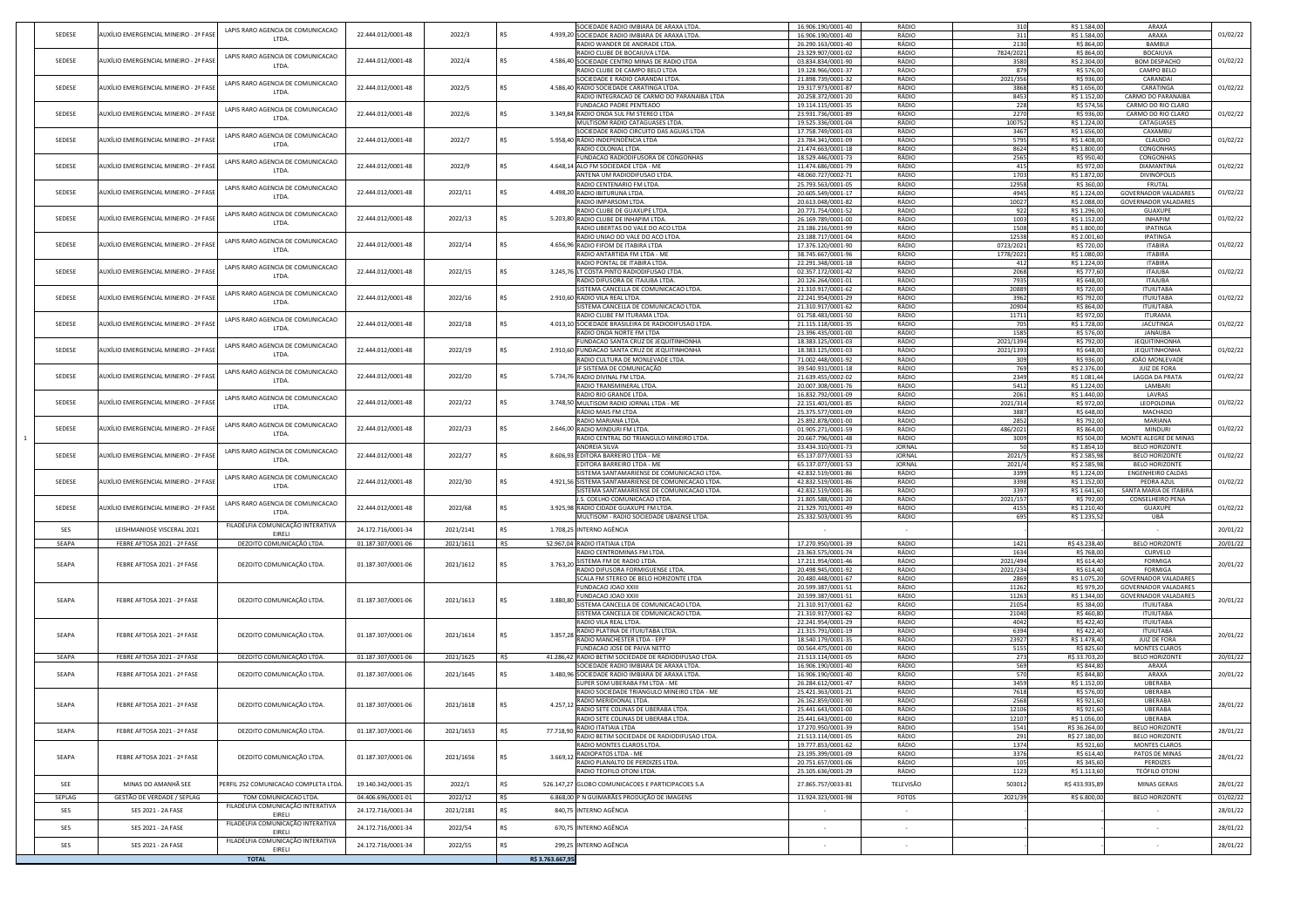| ORGÃO<br><b>DEMANDANTE</b> | <b>CAMPANHA</b>                                | AGÊNCIA                                                | CNPJ AGÊNCIA                             | NF AGÊNCIA           | VALOR NF AGÊNCIA                                                | VEÍCULO / FORNECEDOR                                                                           | CNPJ VEÍCULO                             | TIPO DE SERVIÇO                            | NF VEÍCULO            | <b>VALOR PAGO VEÍC</b>          | MUNICÍPIO                                      | DATA PG.             |
|----------------------------|------------------------------------------------|--------------------------------------------------------|------------------------------------------|----------------------|-----------------------------------------------------------------|------------------------------------------------------------------------------------------------|------------------------------------------|--------------------------------------------|-----------------------|---------------------------------|------------------------------------------------|----------------------|
| <b>SEE</b>                 | MATRÍCULA 2021                                 | PERFIL 252 COMUNICACAO COMPLETA LTDA.                  | 19.140.342/0001-35                       | 2021/620             |                                                                 | 32.340,00 PUZZLE SOLUÇÕES DIGITAIS LTDA.                                                       | 35.755.625/0001-48                       | <b>REDE SOCIAL</b>                         |                       | R\$ 26.400,00                   | <b>MINAS GERAIS</b>                            | 17/02/22             |
| <b>SEE</b>                 | RETOMADA EDUCAÇÃO 2021                         | PERFIL 252 COMUNICACAO COMPLETA LTDA                   | 19.140.342/0001-35                       | 2022/56              |                                                                 | 230,00 GLOBO COMUNICAÇÃO E PARTICIPAÇÕES S/A                                                   | 27.865.757/0001-02                       | GERAÇÃO DE COMERCIAL                       | 260521                | R\$ 230,00                      | <b>MINAS GERAIS</b>                            | 11/02/22             |
| SEDE                       | RETOMADA ECONÔMICA 2021                        | PERFIL 252 COMUNICACAO COMPLETA LTDA                   | 19.140.342/0001-35                       | 2022/62              |                                                                 | 533,50 FUNDACAO SAO JOSE DO PARAISO                                                            | 19.081.439/0001-14                       | RÁDIO                                      |                       | R\$440,00                       | PARAISÓPOLIS                                   | 17/02/22             |
| SEAPA                      | FEBRE AFTOSA 2021                              | DEZOITO COMUNICAÇÃO LTDA.                              | 01.187.307/0001-06                       | 2022/64              | 2.637,60 INTERNO AGÊNCIA<br>R\$                                 |                                                                                                | $\sim$ 100 $\sim$                        | $\sim$ $-$                                 | $\sim$                |                                 | $\sim$ $-$                                     | 03/03/22             |
| SEAPA<br>SEJUSP            | FEBRE AFTOSA 2021<br>MINAS EM SEGURANÇA        | DEZOITO COMUNICAÇÃO LTDA.<br>DEZOITO COMUNICAÇÃO LTDA. | 01.187.307/0001-06<br>01.187.307/0001-06 | 2022/69<br>2021/1383 | R\$<br>1.150,80 INTERNO AGÊNCIA<br>R\$<br>62.500,00 PUBLYA LTDA |                                                                                                | 18.175.431/0001-54                       | $\sim 100$ m $^{-1}$<br><b>REDE SOCIAL</b> | 11966                 | R\$ 50.000,00                   | $\sim$<br><b>MINAS GERAIS</b>                  | 03/03/22<br>17/02/22 |
| SEPLAG                     | MEDIDAS DE REPARAÇÃO - 2º SEMESTRE             | TOM COMUNICACAO LTDA.                                  | 04.406.696/0001-01                       | 2021/2255            |                                                                 | RADIO CENTROMINAS FM LTDA.<br>1.800,00 SISFRAN-SISTEMA DE COM. DO ALTO SAO FRANCISCO LTDA.     | 23.363.575/0001-74<br>25.474.198/0001-76 | RÁDIO<br>RÁDIO                             | 1541<br>2,021E+14     | R\$ 720,00<br>R\$ 252,00        | CURVELO<br>POMPEU                              | 11/02/22             |
|                            |                                                |                                                        |                                          |                      |                                                                 | W.L.COMUNICACAO LTDA - ME                                                                      | 97.508.543/0001-56                       | RÁDIO                                      | 2021/96               | R\$468,00                       | <b>TRES MARIAS</b>                             |                      |
| SEPLAG                     | MEDIDAS DE REPARAÇÃO - 2º SEMESTRE             | TOM COMUNICACAO LTDA.                                  | 04.406.696/0001-01                       | 2021/2272            |                                                                 | 990,00 EMISSORAS SANTA CRUZ RADIO E TELEVISAO LTDA.                                            | 18.416.750/0001-04                       | RÁDIO                                      | 10828                 | R\$ 792,00                      | PARA DE MINAS                                  | 11/02/22             |
| SEPLAG                     | MEDIDAS DE REPARAÇÃO - 2º SEMESTRE             | TOM COMUNICACAO LTDA.                                  | 04.406.696/0001-01                       | 2021/2282            |                                                                 | 1.424,25 RADIO ESPACIAL LTDA.                                                                  | 20.134.185/0001-34                       | RÁDIO                                      | 9577                  | R\$ 1.139,40                    | PARA DE MINAS                                  | 11/02/22             |
| SEPLAG                     | MEDIDAS DE REPARAÇÃO - 2º SEMESTRE             | TOM COMUNICACAO LTDA.                                  | 04.406.696/0001-01                       | 2021/2293            |                                                                 | FOUR W COMUNICAÇÃO LTDA<br>12.391,60 FOUR W COMUNICAÇÃO LTDA                                   | 18.740.982/0001-13                       | CARRO DE SOM                               | 2021/407              | R\$ 3.947,84                    | <b>TRÊS MARIAS</b><br>PAPAGAIOS                |                      |
|                            |                                                |                                                        |                                          |                      |                                                                 | FOUR W COMUNICAÇÃO LTDA                                                                        | 18.740.982/0001-13<br>18.740.982/0001-13 | CARRO DE SOM<br><b>CARRO DE SOM</b>        | 2021/399<br>2021/402  | R\$ 3.219,84<br>R\$ 2.745,60    | PEQUI                                          | 17/02/22             |
| SEPLAG                     | MEDIDAS DE REPARAÇÃO - 2º SEMESTRE             | TOM COMUNICACAO LTDA.                                  | 04.406.696/0001-01                       | 2021/2295            | 6.931,6                                                         | FOUR W COMUNICAÇÃO LTDA<br>FOUR W COMUNICAÇÃO LTDA.                                            | 18.740.982/0001-13<br>18.740.982/0001-13 | CARRO DE SOM<br><b>CARRO DE SOM</b>        | 2021/389<br>2021/394  | R\$ 3.298,88<br>R\$ 2.246,40    | FELIXLÂNDIA<br><b>MARAVILHAS</b>               | 17/02/22             |
| SEPLAG                     | MEDIDAS DE REPARAÇÃO - 2º SEMESTRE             | TOM COMUNICACAO LTDA.                                  | 04.406.696/0001-01                       | 2021/2284            |                                                                 | FOUR W COMUNICAÇÃO LTDA<br>4.318,08 FOUR W COMUNICAÇÃO LTDA                                    | 18.740.982/0001-13<br>18.740.982/0001-13 | CARRO DE SOM<br>CARRO DE SOM               | 2021/375<br>2021/376  | R\$ 1.098,24<br>R\$ 1.098,24    | PARÁ DE MINAS<br>PEQUI                         | 17/02/22             |
|                            |                                                |                                                        |                                          |                      |                                                                 | FOUR W COMUNICAÇÃO LTDA                                                                        | 18.740.982/0001-13                       | CARRO DE SOM                               | 2021/377              | R\$ 1.257,98                    | POMPÉU                                         |                      |
| SEPLAG                     | MEDIDAS DE REPARAÇÃO - 2º SEMESTRE             | TOM COMUNICACAO LTDA.                                  | 04.406.696/0001-01                       | 2021/2570            | R\$                                                             | 42.543,03 GUERRILHA FILMES LTDA                                                                | 13.891.678/0001-53                       | PRODUÇÃO ELETRÔNICA                        | 2021/177              | R\$ 36.582,46                   | <b>BELO HORIZONTE</b>                          | 17/02/22             |
| SEPLAG                     | MEDIDAS DE REPARAÇÃO - 2º SEMESTRE             | TOM COMUNICACAO LTDA.                                  | 04.406.696/0001-01                       | 2021/2288            |                                                                 | FOUR W COMUNICAÇÃO LTDA<br>5.082,48 FOUR W COMUNICAÇÃO LTDA                                    | 18.740.982/0001-13<br>18.740.982/0001-13 | CARRO DE SOM<br>CARRO DE SOM               | 2021/362<br>2021/356  | R\$ 1.480,96<br>R\$ 1.265,47    | CURVELO<br>ESMERALDAS                          | 23/02/22             |
|                            |                                                |                                                        |                                          |                      |                                                                 | FOUR W COMUNICAÇÃO LTDA<br>FOUR W COMUNICAÇÃO LTDA                                             | 18.740.982/0001-13<br>18.740.982/0001-13 | CARRO DE SOM<br><b>CARRO DE SOM</b>        | 2021/363<br>2021/364  | R\$ 1.319,55<br>R\$ 1.417,73    | FELIXLANDIA<br><b>FLORESTAL</b>                |                      |
| SEPLAG                     | MEDIDAS DE REPARAÇÃO - 2º SEMESTRE             | TOM COMUNICACAO LTDA.                                  | 04.406.696/0001-01                       | 2021/2287            |                                                                 | 5.615,17 FOUR W COMUNICAÇÃO LTDA                                                               | 18.740.982/0001-13                       | <b>CARRO DE SOM</b>                        | 2021/365              | R\$ 1.577,47                    | <b>FORTUNA DE MINAS</b>                        | 23/02/22             |
|                            |                                                |                                                        |                                          |                      |                                                                 | FOUR W COMUNICAÇÃO LTDA<br>FOUR W COMUNICAÇÃO LTDA                                             | 18.740.982/0001-13<br>18.740.982/0001-13 | CARRO DE SOM<br>CARRO DE SOM               | 2021/366<br>2021/387  | R\$ 1.496,94<br>R\$ 3.702,40    | IGARAPÉ<br>CURVELO                             |                      |
| SEPLAG                     | MEDIDAS DE REPARAÇÃO - 2º SEMESTRE             | TOM COMUNICACAO LTDA.                                  | 04.406.696/0001-01                       | 2021/2291            | R\$                                                             | 12.530,96 FOUR W COMUNICAÇÃO LTDA<br>FOUR W COMUNICAÇÃO LTDA                                   | 18.740.982/0001-13<br>18.740.982/0001-13 | CARRO DE SOM<br><b>CARRO DE SOM</b>        | 2021/382<br>2021/383  | R\$ 2.579,20<br>R\$ 3.743,17    | ABAETE<br><b>BETIM</b>                         | 23/02/22             |
|                            |                                                |                                                        |                                          |                      |                                                                 | FOUR W COMUNICAÇÃO LTDA                                                                        | 18.740.982/0001-13                       | <b>CARRO DE SOM</b>                        | 2021/390              | R\$ 3.544,32                    | <b>FLORESTAL</b>                               |                      |
| SEPLAG                     | MEDIDAS DE REPARAÇÃO - 2º SEMESTRE             | TOM COMUNICACAO LTDA.                                  | 04.406.696/0001-01                       | 2021/2292            | R\$                                                             | 14.037,92 FOUR W COMUNICAÇÃO LTDA<br>FOUR W COMUNICAÇÃO LTDA                                   | 18.740.982/0001-13<br>18.740.982/0001-13 | CARRO DE SOM<br>CARRO DE SOM               | 2021/391<br>2021/392  | R\$ 3.943,68<br>R\$ 3.742,34    | <b>FORTUNA DE MINAS</b><br>IGARAPÉ             | 23/02/22             |
| SEPLAG                     | MEDIDAS DE REPARAÇÃO - 2º SEMESTRE             | TOM COMUNICACAO LTDA.                                  | 04.406.696/0001-01                       | 2021/2298            | 6.863,22                                                        | FOUR W COMUNICAÇÃO LTDA<br>FOUR W COMUNICAÇÃO LTDA                                             | 18.740.982/0001-13<br>18.740.982/0001-13 | CARRO DE SOM<br>CARRO DE SOM               | 2021/396<br>2021/401  | R\$ 2.744,98<br>R\$ 2.745,60    | PARÁ DE MINAS<br><b>MATEUS LEME</b>            | 23/02/22             |
|                            |                                                |                                                        |                                          |                      |                                                                 | SISTEMA ABAETE DE RADIODIFUSAO LTDA<br>RADIO CENTROMINAS FM LTDA.                              | 03.870.667/0001-33<br>23.363.575/0001-74 | RÁDIO<br>RÁDIO                             | 000.0001.074          | R\$ 160,00<br>R\$400,00         | ABAETE<br>CURVELO                              |                      |
| SEPLAG                     | MEDIDAS DE REPARAÇÃO - 2º SEMESTRE             | TOM COMUNICACAO LTDA.                                  | 04.406.696/0001-01                       | 2021/2165            | 1.816,25                                                        | RADIO ESPACIAL LTDA.                                                                           | 20.134.185/0001-34                       | RÁDIO                                      | 1531<br>9519          | R\$ 633,00                      | PARA DE MINAS                                  | 03/03/22             |
|                            |                                                |                                                        |                                          |                      |                                                                 | W.L.COMUNICACAO LTDA - ME                                                                      | 97.508.543/0001-56                       | RÁDIO                                      | 2021/91               | R\$ 260,00                      | <b>TRES MARIAS</b>                             |                      |
| <b>SEE</b>                 | TRILHAS DE FUTURO 2021 - 2ª FASE               | PERFIL 252 COMUNICACAO COMPLETA LTDA                   | 19.140.342/0001-35                       | 2021/1914            | 33.993,46 LINKS EXPERTS LTDA.<br>R\$                            | SILENIA MACHADO DA SILVA - ME                                                                  | 18.631.155/0001-91<br>12.610.460/0001-10 | <b>INTERNET</b><br><b>JORNAL</b>           | 2021/478<br>2021/64   | R\$ 27.749,76<br>R\$ 526,44     | MINAS GERAIS<br>COROMANDEL                     | 07/02/22             |
| <b>SEE</b>                 | TRILHAS DE FUTURO 2021 - 2ª FASE               | PERFIL 252 COMUNICACAO COMPLETA LTDA.                  | 19.140.342/0001-35                       | 2021/2324            | 2.610,5                                                         | FUNDACAO DE ENSINO E TECNOLOGIA DE ALFENAS                                                     | 17.878.554/0020-51                       | JORNAL                                     | 10493                 | R\$ 1.626,62                    | ALFENAS                                        | 17/02/22             |
| SEPLAG<br>SEPLAG           | SEPLAG 2021 - 2ª FASE<br>SEPLAG 2021 - 2ª FASE | TOM COMUNICACAO LTDA.<br>TOM COMUNICACAO LTDA.         | 04.406.696/0001-01<br>04.406.696/0001-01 | 2021/2258<br>2022/56 | R\$<br>R\$                                                      | 827.29 GRÁFICA CENTRAL EDITORA E DIGITAL LTDA<br>1.753,36 PIXEL ART GRÁFICA EIRELI             | 07.943.881/0001-23<br>39.601.204/0001-13 | PRODUÇÃO GRÁFICA<br>PRODUÇÃO GRÁFICA       | 2021/3435<br>2021/130 | R\$ 819,10<br>R\$ 1.736,00      | <b>BELO HORIZONTE</b><br><b>BELO HORIZONTE</b> | 11/02/22<br>23/02/22 |
| SEJUSP                     | SEJUSP 2ª FASE                                 | DEZOITO COMUNICAÇÃO LTDA.                              | 01.187.307/0001-06                       | 2021/1668            | R\$                                                             | 24.516,00 MARCO PRODUCOES LTDA<br>TELEVISAO SOCIEDADE LTDA.                                    | 12.462.591/0001-06<br>25.288.333/0001-99 | PRODUÇÃO ELETRÔNICA<br>TELEVISÃO           | 2021/42<br>5568       | R\$ 22.700,00<br>R\$ 136.093,10 | <b>BELO HORIZONTE</b><br><b>BELO HORIZONTE</b> | 03/03/22             |
| SEJUSP                     | PROJETO SEGURANÇA - 2ª FASE                    | DEZOITO COMUNICAÇÃO LTDA.                              | 01.187.307/0001-06                       | 2022/169             | 244.999,99                                                      | TELEVISAO SOCIEDADE LTDA.                                                                      | 25.288.333/0001-99                       | TELEVISÃO                                  | 5569                  | R\$ 9.457,89                    | <b>GOVERNADOR VALADARES</b>                    | 23/02/22             |
|                            |                                                |                                                        |                                          |                      |                                                                 | TELEVISAO SOCIEDADE LTDA.<br>TELEVISAO SOCIEDADE LTDA.                                         | 25.288.333/0001-99<br>25.288.333/0001-99 | TELEVISÃO<br>TELEVISÃO                     | 5570<br>5571          | R\$ 27.638,76<br>R\$ 26.810,26  | UBERLANDIA<br>VARGINHA                         |                      |
| SG                         | PESQUISA 2021 2ª FASE                          | AZ3 PUBLICIDADE E PROPAGANDA EIRELI                    | 02.289.332/0001-63                       | 2022/24              |                                                                 | 198.450,00 BOAS E BOAS CONSULTORIA E PESQUISAS EIRELI                                          | 01.269.029/0001-36                       | PESQUISA                                   | 2021/15               | R\$ 189.000,00                  | <b>BELO HORIZONTE</b>                          | 17/02/22             |
| SECULT                     | VIAJE POR MINAS                                | LAPIS RARO AGENCIA DE COMUNICACAO                      | 22.444.012/0001-48                       | 2022/34              | 49.000,00                                                       | SEMPRE EDITORA LTDA.                                                                           | 26.198.515/0004-84                       | <b>INTERNET</b>                            | 79714                 | R\$ 12.173,70                   | <b>MINAS GERAIS</b>                            | 17/02/22             |
|                            |                                                | LTDA.                                                  |                                          |                      |                                                                 | <b>SEMPRE EDITORA LTDA.</b><br>EMPRESA MINEIRA DE COMUNICAÇÃO LTDA.                            | 26.198.515/0004-84<br>20.234.423/0001-83 | <b>INTERNET</b><br>RÁDIO                   | 80159<br>8255         | R\$ 27.826,30<br>R\$ 21.003,85  | <b>MINAS GERAIS</b><br><b>BELO HORIZONTE</b>   |                      |
| CBMMG                      | REDE CONTRA INCÊNDIOS MINAS                    | DEZOITO COMUNICAÇÃO LTDA.                              | 01.187.307/0001-06                       | 2022/73              | R\$                                                             | 254.787,83 EMPRESA MINEIRA DE COMUNICAÇÃO LTDA.<br>FUNDACAO TV MINAS CULTURAL E EDUCATIVA      | 20.234.423/0001-83<br>21.229.281/0001-29 | RÁDIO<br>TELEVISÃO                         | 8256<br>50/2021       | R\$ 26.188,19<br>R\$ 160.798,02 | <b>BELO HORIZONTE</b><br><b>BELO HORIZONTE</b> | 07/02/22             |
| <b>SES</b>                 | VACINAÇÃO COVID-19 - 2ª FASE                   | FILADÉLFIA COMUNICAÇÃO INTERATIVA<br><b>EIRELI</b>     | 24.172.716/0001-34                       | 2022/121             |                                                                 | 29.100,00 AGENCIA WAKE UP LTDA                                                                 | 18.076.951/0001-00                       | <b>REDE SOCIAL</b>                         | 1909                  | R\$ 24.000,00                   | <b>MINAS GERAIS</b>                            | 03/03/22             |
|                            |                                                | LAPIS RARO AGENCIA DE COMUNICACAO                      |                                          |                      |                                                                 | RADIO PEPUIRA FM LTDA                                                                          | 02.241.816/0001-32                       | RÁDIO                                      | 807                   | R\$ 604,80                      | <b>ENTRE RIOS DE MINAS</b>                     |                      |
| SEDESE                     | AUXÍLIO EMERGENCIAL MINEIRO - 2ª FASE          | LTDA.                                                  | 22.444.012/0001-48                       | 2022/10              |                                                                 | 3.563,28 RADIO DIFUSORA FORMIGUENSE LTDA.<br>SISTEMA FM DE RADIO LTDA.                         | 20.498.945/0001-92<br>17.211.954/0001-46 | RÁDIO<br>RÁDIO                             | 2021/205<br>2021/437  | R\$ 1.152,00<br>R\$ 1.152,00    | <b>FORMIGA</b><br><b>FORMIGA</b>               | 07/02/22             |
| SEDESE                     | AUXÍLIO EMERGENCIAL MINEIRO - 2ª FASE          | LAPIS RARO AGENCIA DE COMUNICACAO                      | 22.444.012/0001-48                       | 2022/17              |                                                                 | RADIO CLUBE DE ITAUNA LTDA<br>3.594,15 RADIO CLUBE DE ITAUNA LTDA.                             | 21.255.419/0002-45<br>21.255.419/0001-64 | RÁDIO<br>RÁDIO                             | 18591<br>5054         | R\$ 1.224,00<br>R\$ 1.224,00    | <b>ITAUNA</b><br>ITAÚNA                        | 07/02/22             |
|                            |                                                | LTDA.                                                  |                                          |                      |                                                                 | RADIO DIFUSORA FM LTDA.                                                                        | 26.288.845/0001-18                       | RÁDIO                                      | 2874                  | R\$486,00                       | <b>ITUIUTABA</b><br>MURIAÉ                     |                      |
| SEDESE                     | AUXÍLIO EMERGENCIAL MINEIRO - 2ª FASE          | LAPIS RARO AGENCIA DE COMUNICACAO<br>LTDA.             | 22.444.012/0001-48                       | 2022/29              |                                                                 | RADIO SOCIEDADE MURIAE LTDA.<br>3.774,96 RADIO SOCIEDADE MURIAE LTDA.                          | 22.783.195/0001-26<br>22.783.195/0001-26 | RÁDIO<br>RÁDIO                             | 13945<br>13942        | R\$ 1.440,00<br>R\$ 777,60      | <b>MURIAE</b>                                  | 07/02/22             |
|                            |                                                | LAPIS RARO AGENCIA DE COMUNICACAO                      |                                          |                      |                                                                 | <b>GOEL LTDA.</b><br>SISTEMA ALFA DE COMUNICACAO LTDA.                                         | 02.819.842/0001-03<br>03.862.288/0001-00 | RÁDIO<br>RÁDIO                             | 10381<br>769          | R\$ 864,00<br>R\$ 864,00        | <b>MUZAMBINHO</b><br><b>NOVA ERA</b>           |                      |
| SEDESE                     | AUXÍLIO EMERGENCIAL MINEIRO - 2ª FASE          | LTDA.                                                  | 22.444.012/0001-48                       | 2022/36              |                                                                 | 5.821,20 SOCIEDADE RADIO OLIVEIRA LTDA.<br>ESTÚDIO OURO RADIODIFUSÃO LTDA.                     | 22.986.509/0001-98<br>20.278.397/0001-95 | RÁDIO<br>RÁDIO                             | 399<br>1169           | R\$ 1.368,00<br>R\$ 2.520,00    | OLIVEIRA<br><b>OURO BRANCO</b>                 | 07/02/22             |
|                            |                                                | LAPIS RARO AGENCIA DE COMUNICACAO                      |                                          |                      |                                                                 | RADIO DIFUSORA OURO FINO LTDA.                                                                 | 23.020.886/0001-30                       | RÁDIO                                      | 4786                  | R\$ 720,00                      | <b>OURO FINO</b>                               |                      |
| SEDESE                     | AUXÍLIO EMERGENCIAL MINEIRO - 2ª FASE          | LTDA.                                                  | 22.444.012/0001-48                       | 2022/37              |                                                                 | 4.974,48 EMISSORAS SANTA CRUZ RADIO E TELEVISAO LTDA.<br>RADIO INDEPENDENCIA DE PASSOS LTDA    | 18.416.750/0001-04<br>18.242.578/0001-10 | RÁDIO<br>RÁDIO                             | 10820<br>2757         | R\$ 1.584,00<br>R\$ 1.756,80    | PARA DE MINAS<br>PASSOS                        | 07/02/22             |
| SEDESE                     | AUXÍLIO EMERGENCIAL MINEIRO - 2ª FASE          | LAPIS RARO AGENCIA DE COMUNICACAO                      | 22.444.012/0001-48                       | 2022/39              |                                                                 | RADIO BANDEIRANTES DE ARAGUARI LTDA.<br>7.144,20 RADIO PLANALTO DE PERDIZES LTDA.              | 20.672.507/0001-07<br>20.751.657/0001-06 | RÁDIO<br>RÁDIO                             |                       | R\$ 2.016,00<br>R\$ 648,00      | ARAGUARI<br>PERDIZES                           | 07/02/22             |
|                            |                                                | LTDA.                                                  |                                          |                      |                                                                 | RADIO CULTURA DE UBERLANDIA LTDA.<br>RADIO CLUBE DE PATOS LTDA                                 | 25.630.013/0001-75<br>23.339.658/0001-28 | RÁDIO<br>RÁDIO                             |                       | R\$ 3.168,00<br>R\$ 936,00      | UBERLANDIA<br>PATOS DE MINAS                   |                      |
| SEDESE                     | AUXÍLIO EMERGENCIAL MINEIRO - 2ª FASE          | LAPIS RARO AGENCIA DE COMUNICACAO<br>LTDA.             | 22.444.012/0001-48                       | 2022/40              |                                                                 | 3.999,87 RADIO STEREO LIBERDADE FM LTDA.                                                       | 22.243.588/0001-47                       | RÁDIO                                      | 7442<br>10141         | R\$ 1.234,80                    | PATOS DE MINAS                                 | 07/02/22             |
|                            |                                                |                                                        |                                          |                      |                                                                 | SOCIEDADE PATENSE DE RADIODIFUSAO LTDA.<br>MATA DA CORDA COMUNICACOES LTDA. - ME               | 20.015.418/0001-80<br>02.387.973/0001-50 | RÁDIO<br>RÁDIO                             | 12336<br>1155         | R\$ 1.094,40<br>R\$ 2.016,00    | PATOS DE MINAS<br>PATOS DE MINAS               |                      |
| SEDESE                     | AUXÍLIO EMERGENCIAL MINEIRO - 2ª FASE          | LAPIS RARO AGENCIA DE COMUNICACAO<br>LTDA.             | 22.444.012/0001-48                       | 2022/42              |                                                                 | 4.674,60 STAR RADIODIFUSAO LTDA - ME<br>SISTEMA DE RADIO DIFUSORA DE PIUMHI LTDA.              | 04.975.049/0001-10<br>04.473.292/0001-30 | RÁDIO<br>RÁDIO                             | 7159                  | R\$ 576,00<br>R\$ 1.224,00      | PIEDADE DE CARATINGA<br>PIUMHI                 | 07/02/22             |
|                            |                                                | LAPIS RARO AGENCIA DE COMUNICACAO                      |                                          |                      |                                                                 | RADIO DIFUSORA DE POCOS DE CALDAS LTDA                                                         | 61.362.521/0001-83                       | RÁDIO                                      | 4269                  | R\$ 1.872,00                    | POÇOS DE CALDAS                                |                      |
| SEDESE                     | AUXÍLIO EMERGENCIAL MINEIRO - 2ª FASE          | LTDA.                                                  | 22.444.012/0001-48                       | 2022/43              |                                                                 | 7.673,40 RADIO CULTURA DE POCOS DE CALDAS LTDA.<br>RADIO DIFUSORA DE POCOS DE CALDAS LTDA.     | 23.644.578/0001-86<br>61.362.521/0001-83 | RÁDIO<br>RÁDIO                             | 11453<br>4241         | R\$ 1.800,00<br>R\$ 2.592,00    | POÇOS DE CALDAS<br>POCOS DE CALDAS             | 07/02/22             |
| SEDESE                     | AUXÍLIO EMERGENCIAL MINEIRO - 2ª FASE          | LAPIS RARO AGENCIA DE COMUNICACAO                      | 22.444.012/0001-48                       | 2022/45              |                                                                 | RADIO CLUBE DE POUSO ALEGRE LTDA.<br>5.115,60 ACROPOLE SISTEMA DE RADIODIFUSAO LTDA            | 23.948.862/0001-46<br>01.892.824/0001-86 | RÁDIO<br>RÁDIO                             | 2046<br>424           | R\$ 2.160,00<br>R\$ 1.080,00    | POUSO ALEGRE<br>RIO CASCA                      | 07/02/22             |
|                            |                                                | LTDA.                                                  |                                          |                      |                                                                 | FUNDACAO JOSE RESENDE VARGAS DE RADIO<br>FUNDACAO NOSSA SENHORA DO PATROCINIO DO SS SACRAMENTO | 20.726.071/0001-83<br>20.056.461/0001-93 | RÁDIO<br>RÁDIO                             | 9501<br>4941          | R\$ 936,00<br>R\$ 504,00        | RIO PARANAÍBA<br>SACRAMENTO                    |                      |
| SEDESE                     | AUXÍLIO EMERGENCIAL MINEIRO - 2ª FASE          | LAPIS RARO AGENCIA DE COMUNICACAO<br>LTDA.             | 22.444.012/0001-48                       | 2022/46              | R\$                                                             | 2.910,60 RADIO E TV SUCESSO LTDA.                                                              | 02.393.101/0001-03                       | RÁDIO                                      | QAD                   | R\$ 648,00                      | SANTA JULIANA                                  | 07/02/22             |
|                            |                                                |                                                        |                                          |                      |                                                                 | SOCIEDADE MONTENSE DE RADIODIFUSAO LTDA.                                                       | 20.897.492/0001-77                       | RÁDIO                                      | 1334                  | R\$ 1.224,00                    | SANTO ANTÔNIO DO MONTE                         |                      |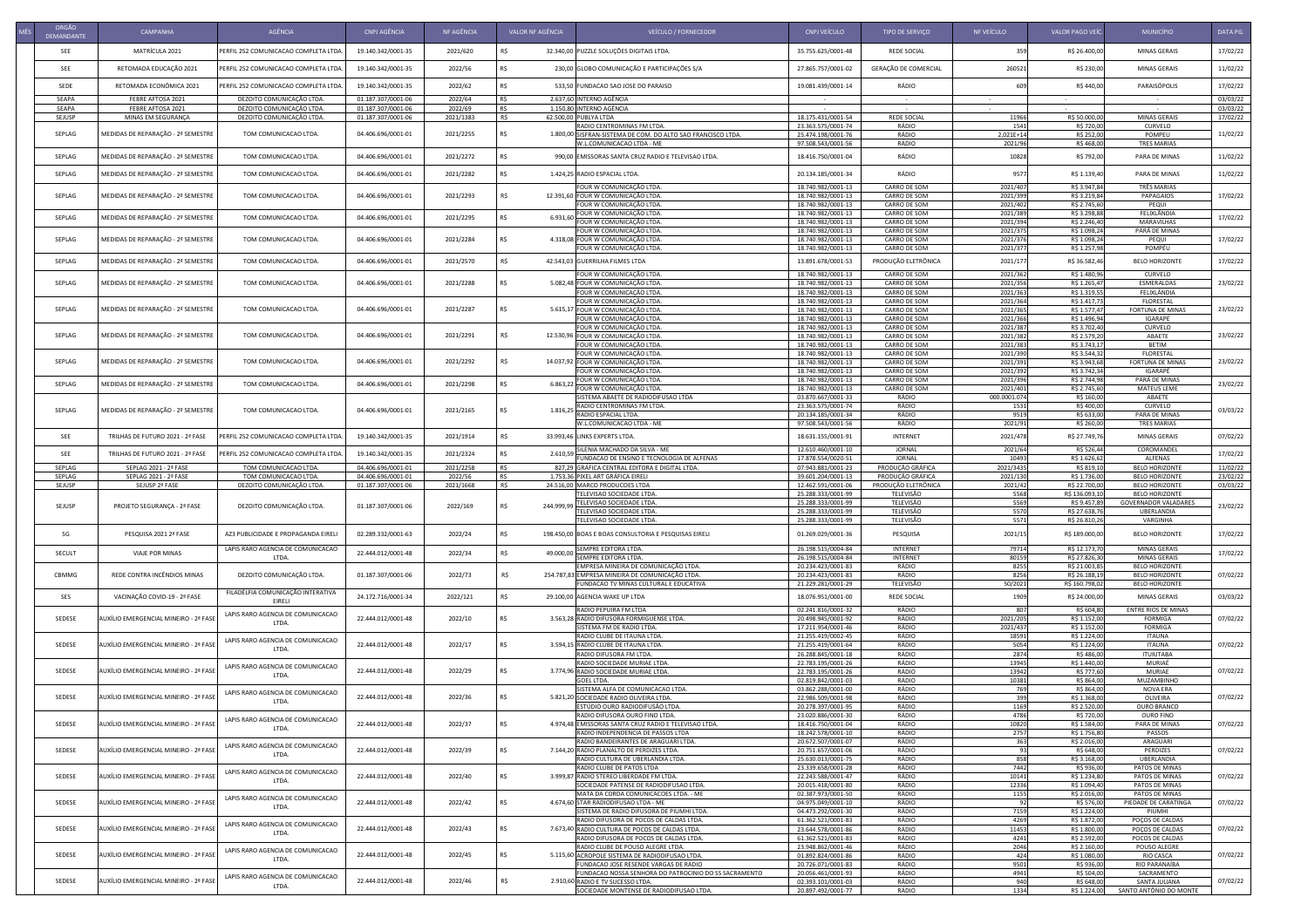| SEDESE           | AUXÍLIO EMERGENCIAL MINEIRO - 2ª FASI                           | LAPIS RARO AGENCIA DE COMUNICACAO              | 22.444.012/0001-48                       | 2022/38            |            |            | CORREIO DA CIDADE EDITORA E COMUNICACAO LTDA<br>3.814,29 ARISTEU FRANCISCO CHAGAS FILHO             | 22.281.828/0001-06<br>09.527.790/0001-32 | JORNAL<br><b>JORNAL</b>        | 2139<br>817                | R\$ 1.410,56<br>R\$ 720,00      | <b>CONSELHEIRO LAFAIETE</b><br>JANUÁRIA                    | 07/02/22             |
|------------------|-----------------------------------------------------------------|------------------------------------------------|------------------------------------------|--------------------|------------|------------|-----------------------------------------------------------------------------------------------------|------------------------------------------|--------------------------------|----------------------------|---------------------------------|------------------------------------------------------------|----------------------|
|                  |                                                                 | LTDA.                                          |                                          |                    |            |            | JORNAL FOLHA DA MATA LTDA.                                                                          | 06.368.606/0001-60                       | JORNAL                         | 2021/315                   | R\$ 983,14                      | VIÇOSA                                                     |                      |
| SEDESE           | AUXÍLIO EMERGENCIAL MINEIRO - 2ª FASE                           | LAPIS RARO AGENCIA DE COMUNICACAO              | 22.444.012/0001-48                       | 2022/44            |            |            | RADIO VANGUARDA DO VALE DO ACO LTDA<br>5.997,60 SISTEMA L.S. DE COMUNICACAO LTDA.                   | 19.600.758/0001-99<br>20.412.581/0001-86 | RÁDIO<br>RÁDIO                 | 28401<br>1619              | R\$ 2.160,00<br>R\$ 2.232,00    | <b>IPATINGA</b><br>POÇOS DE CALDAS                         | 07/02/22             |
|                  |                                                                 | LTDA.                                          |                                          |                    |            |            | SISFRAN-SISTEMA DE COM. DO ALTO SAO FRANCISCO LTDA                                                  | 25.474.198/0001-76                       | RÁDIO                          | 2021/466                   | R\$ 504,00                      | POMPEU                                                     |                      |
| SEDESE           | AUXÍLIO EMERGENCIAL MINEIRO - 2ª FASI                           | LAPIS RARO AGENCIA DE COMUNICACAO              | 22.444.012/0001-48                       | 2022/138           | R\$        |            | RADIO EDUCADORA DE UBERLANDIA LTDA<br>11.414.96 REDE MINEIRA DE RADIO E TELEVISAO LTDA              | 25.630.153/0001-43<br>25.640.004/0001-65 | RÁDIO<br>RÁDIO                 | 4808<br>69763              | R\$ 2.880,00<br>R\$4.968,00     | UBERLÂNDIA<br>UBERLÂNDIA                                   | 07/02/22             |
|                  |                                                                 | LTDA.                                          |                                          |                    |            |            | RADIO EDUCACIONAL E CULTURAL DE UBERLANDIA LTDA - EPP                                               | 25.638.206/0001-72                       | RÁDIO                          | 2534                       | R\$ 1.566,40                    | UBERLÂNDIA                                                 |                      |
| SEDESE           | AUXÍLIO EMERGENCIAL MINEIRO - 2ª FASI                           | LAPIS RARO AGENCIA DE COMUNICACAO<br>LTDA.     | 22.444.012/0001-48                       | 2021/1728          |            |            | 3.391,50 GLOBO COMUNICAÇÃO E PARTICIPAÇÕES S/A                                                      | 27.865.757/0001-02                       | <b>GERAÇÃO DE COMERCIAL</b>    | 26377                      | R\$ 3.230,00                    | <b>MINAS GERAIS</b>                                        | 07/02/22             |
| SEDESE           | AUXÍLIO EMERGENCIAL MINEIRO - 2ª FASE                           | LAPIS RARO AGENCIA DE COMUNICACAO              | 22.444.012/0001-48                       | 2021/2165          | R\$        | 111.719,61 | CONSÓRCIO OPERACIONAL DO TRANSPORTE COLETIVO DE PASSAGEIROS                                         | 04.398.505/0001-07                       | <b>BACKBUS</b>                 | 2021/297092                | R\$ 61.780,32                   | <b>BELO HORIZONTE</b>                                      | 07/02/22             |
|                  |                                                                 | LTDA.                                          |                                          |                    |            |            | CONSÓRCIO OPERACIONAL DO TRANSPORTE COLETIVO DE PASSAGEIROS<br>RADIO RURAL DE TUPACIGUARA LTDA - ME | 04.398.505/0001-07<br>25.296.997/0001-08 | <b>BACKBUS</b><br>RÁDIO        | 2021/304334<br><b>728</b>  | R\$ 29.419,36<br>R\$ 792,00     | <b>BELO HORIZONTE</b><br>TUPACIGUARA                       |                      |
| SEDESE           | AUXÍLIO EMERGENCIAL MINEIRO - 2ª FASE                           | LAPIS RARO AGENCIA DE COMUNICACAO<br>LTDA.     | 22.444.012/0001-48                       | 2022/56            |            |            | 4.247,71 RADIO EDUCADORA TRABALHISTA LTDA - ME                                                      | 25.336.611/0001-36                       | RÁDIO                          | 6471                       | R\$ 1.235,52                    | UBA                                                        | 11/02/22             |
|                  |                                                                 |                                                |                                          |                    |            |            | RADIO EDUCADORA TRABALHISTA LTDA - ME                                                               | 25.336.611/0001-36                       | RÁDIO                          | 6472                       | R\$ 1.440,00                    | UBA                                                        |                      |
| SEDESE           | AUXÍLIO EMERGENCIAL MINEIRO - 2ª FASI                           | LAPIS RARO AGENCIA DE COMUNICACAO              | 22.444.012/0001-48                       | 2022/26            |            |            | AS MARGENS DO IPIRANGA PUBLICACOES DE JORNAIS LTDA<br>7.441,39 MARCOS ANTONIO DA SILVA 32038933634  | 07.303.552/0001-18<br>12.305.277/0001-01 | <b>JORNAL</b><br>JORNAL        | 588l<br>2021/7             | R\$ 1.585,74<br>R\$ 1.951,68    | <b>BELO HORIZONTE</b><br><b>BELO HORIZONTE</b>             | 17/02/22             |
|                  |                                                                 | LTDA.                                          |                                          |                    |            |            | ALESSANDRO DIAS ELEUTERIO - ME                                                                      | 36.194.218/0001-71                       | <b>JORNAL</b>                  |                            | R\$ 2.537,18                    | <b>BELO HORIZONTE</b>                                      |                      |
| SEDESE           | AUXÍLIO EMERGENCIAL MINEIRO - 2ª FASI                           | LAPIS RARO AGENCIA DE COMUNICACAO              | 22.444.012/0001-48                       | 2022/12            | -R\$       |            | <b>FUNDACAO JOAO XXIII</b><br>6.306,30 FUNDACAO JOAO XXIII                                          | 20.599.387/0001-51<br>20.599.387/0001-51 | RÁDIO<br>RÁDIO                 | 11173<br>11172             | R\$ 1.836,00<br>R\$ 2.520,00    | <b>GOVERNADOR VALADARES</b><br><b>GOVERNADOR VALADARES</b> | 17/02/22             |
|                  |                                                                 | LTDA.                                          |                                          |                    |            |            | AGENCIA GUANHANENSE DE COMUNICACAO LTDA                                                             | 03.902.567/0001-41                       | RÁDIO                          | 1527                       | R\$ 792,00                      | <b>GUANHAES</b>                                            |                      |
| SEDESE           | AUXÍLIO EMERGENCIAL MINEIRO - 2ª FASE                           | LAPIS RARO AGENCIA DE COMUNICACAO              | 22.444.012/0001-48                       | 2022/41            | R\$        |            | COMUNICAÇÕES MINAS LIBERDADE LTDA<br>5.159,70 RADIO DIFUSORA DE PATROCINIO LTDA.                    | 20.939.807/0001-00<br>23.409.055/0001-55 | RÁDIO<br>RÁDIO                 | 709<br>21004               | R\$ 720,00<br>R\$ 1.512,00      | <b>PASSOS</b><br>PATROCINIO                                | 17/02/22             |
|                  |                                                                 | LTDA.                                          |                                          |                    |            |            | RADIO DIFUSORA DE PATROCINIO LTDA.                                                                  | 23.409.055/0001-55                       | RÁDIO                          | 21003                      | R\$ 1.980,00                    | PATROCINIO                                                 |                      |
| SEDESE           | AUXÍLIO EMERGENCIAL MINEIRO - 2ª FASE                           | LAPIS RARO AGENCIA DE COMUNICACAO<br>LTDA.     | 22.444.012/0001-48                       | 2022/98            | - RS       |            | 14.085,86 REGIONAL CENTRO SUL COMUNICACAO S/A.                                                      | 17.772.153/0001-50                       | TELEVISÃO                      | 6229                       | R\$ 11.617,20                   | <b>UBERABA</b>                                             | 17/02/22             |
|                  |                                                                 | LAPIS RARO AGENCIA DE COMUNICACAO              |                                          |                    |            |            | RADIO CASTELO BRANCO LTDA.                                                                          | 20.074.092/0001-61                       | RÁDIO                          | 5286                       | R\$ 2.548,80                    | <b>DIVINOPOLIS</b>                                         |                      |
| SEDESE           | AUXÍLIO EMERGENCIAL MINEIRO - 2ª FASE                           | LTDA.                                          | 22.444.012/0001-48                       | 2022/119           | -RS        |            | 9.271,26 RADIO CULTURA DE DIVINOPOLIS LTDA<br>RADIO BRASILEIRA DE DIVINOPOLIS LTDA                  | 20.143.863/0001-25<br>17.591.546/0001-67 | RÁDIO<br>RÁDIO                 | 1435<br>6124               | R\$ 2.548,80<br>R\$ 2.548,80    | <b>DIVINOPOLIS</b><br><b>DIVINÓPOLIS</b>                   | 23/02/22             |
|                  |                                                                 | LAPIS RARO AGENCIA DE COMUNICACAO              |                                          |                    |            |            | RADIO SAO JOAO DEL REI SA                                                                           | 24.726.960/0001-00                       | RÁDIO                          | 8142                       | R\$ 720,00                      | SAO JOAO DEL REI                                           |                      |
| SEDESE           | AUXÍLIO EMERGENCIAL MINEIRO - 2ª FASE                           | LTDA.                                          | 22.444.012/0001-48                       | 2022/48            |            |            | 4.233,60 RADIO COLONIAL FM DEL REI LTDA - EPP<br>IRÁDIO GARBOSA LTDA.                               | 21.273.172/0001-09<br>25.262.882/0001-94 | RÁDIO<br>RÁDIO                 | 8122<br>1537               | R\$ 936,00<br>R\$ 1.800,00      | SAO JOAO DEL REI<br>SÃO JOÃO NEPOMUCENO                    | 23/02/22             |
| SEDESE           | AUXÍLIO EMERGENCIAL MINEIRO - 2ª FASE                           | LAPIS RARO AGENCIA DE COMUNICACAO              | 22.444.012/0001-48                       | 2021/1915          | R\$        |            | 12.069,50 JET PLUS SERVICOS DE COMUNICACAO VISUAL LTDA                                              | 13.431.599/0001-60                       | PRODUÇÃO GRÁFICA               | 2021/887                   | R\$ 10.205,00                   | <b>BELO HORIZONTE</b>                                      | 03/03/22             |
|                  |                                                                 | LTDA.                                          |                                          |                    |            |            | SOCIEDADE JB COMUNICACAO LTDA                                                                       | 10.373.069/0001-14                       | RÁDIO                          | 366                        | R\$ 720,00                      | ERVALIA                                                    |                      |
| SEDESE           | AUXÍLIO EMERGENCIAL MINEIRO - 2ª FASE                           | LAPIS RARO AGENCIA DE COMUNICACAO<br>LTDA.     | 22.444.012/0001-48                       | 2022/120           |            |            | 3.692,79 PRESENCA SISTEMA DE COMUNICACAO LTDA.                                                      | 02.392.528/0001-89                       | RÁDIO                          | 9097                       | R\$ 1.101,60                    | <b>MONTE CARMELO</b>                                       | 03/03/22             |
|                  |                                                                 |                                                |                                          |                    |            |            | RADIO EDUCADORA DE MONTES CLAROS LTDA.<br>RADIO EDUCADORA DE MONTES CLAROS LTDA.                    | 20.554.531/0001-33<br>20.554.531/0001-33 | RÁDIO<br>RÁDIO                 | 4416<br>4417               | R\$ 1.224,00<br>R\$ 2.139,84    | <b>MONTES CLAROS</b><br><b>MONTES CLAROS</b>               |                      |
| SEDESE           | AUXÍLIO EMERGENCIAL MINEIRO - 2ª FASE                           | LAPIS RARO AGENCIA DE COMUNICACAO<br>LTDA.     | 22.444.012/0001-48                       | 2022/121           |            |            | 9.047,78 SOCIEDADE RADIO MONTANHESA LTDA                                                            | 25.946.971/0001-50                       | RÁDIO                          | 1050                       | R\$ 2.661,12                    | <b>VIÇOSA</b>                                              | 03/03/22             |
|                  |                                                                 |                                                |                                          |                    |            |            | SOCIEDADE RADIO MONTANHESA LTDA<br><b>GLOBAL COMUNICACAO LTDA.</b>                                  | 25.946.971/0001-50                       | RÁDIO<br>RÁDIO                 | 1049<br>4577               | R\$ 2.661,12<br>R\$ 806,40      | <b>VICOSA</b><br><b>FORMIGA</b>                            |                      |
|                  |                                                                 |                                                |                                          |                    |            |            | RADIO DIFUSORA BOMDESPACHENSE LTDA.                                                                 | 25.705.492/0001-41<br>18.810.341/0001-98 | RÁDIO                          | 582                        | R\$ 211,20                      | <b>BOM DESPACHO</b>                                        |                      |
| SEAPA            | FEBRE AFTOSA 2021 - 2ª FASE                                     | DEZOITO COMUNICAÇÃO LTDA.                      | 01.187.307/0001-06                       | 2021/1644          | R\$        | 2.822,40   | MULTISOM RADIO JORNAL LTDA - ME                                                                     | 22.151.401/0001-85                       | RÁDIO                          | 2021/288                   | R\$ 518,40                      | LEOPOLDINA                                                 | 23/02/22             |
|                  |                                                                 |                                                |                                          |                    |            |            | <b>SISTEMA RADIO NORTE LTDA.</b><br>RADIO TERRA DE MONTES CLAROS LTDA.                              | 03.238.677/0001-50<br>18.942.540/0001-50 | RÁDIO<br>RÁDIO                 | 341                        | R\$ 768,00<br>R\$ 844,80        | <b>MONTES CLAROS</b><br><b>MONTES CLAROS</b>               |                      |
| SEAPA            | FEBRE AFTOSA 2021 - 2ª FASE                                     | DEZOITO COMUNICAÇÃO LTDA.                      | 01.187.307/0001-06                       | 2021/1615          |            | 3.077,20   | RADIO STEREO LIBERDADE FM LTDA.                                                                     | 22.243.588/0001-47                       | RÁDIO                          | 10274                      | R\$ 584,00                      | PATOS DE MINAS                                             | 03/03/22             |
|                  |                                                                 |                                                |                                          |                    |            |            | SOCIEDADE PATENSE DE RADIODIFUSAO LTDA<br><b>RADIO CLUBE DE PATOS LTDA</b>                          | 20.015.418/0001-80<br>23.339.658/0001-28 | RÁDIO<br>RÁDIO                 | 12410<br>7572              | R\$ 584,00<br>R\$499,20         | PATOS DE MINAS<br>PATOS DE MINAS                           |                      |
| SEAPA            | FEBRE AFTOSA 2021 - 2ª FASE                                     | DEZOITO COMUNICAÇÃO LTDA.                      | 01.187.307/0001-06                       | 2021/1646          | -R\$       | 2.587,     | SISTEMA DE RADIODIFUSAO ARAXA LTDA                                                                  | 20.030.987/0001-02                       | RÁDIO                          | 2369                       | R\$ 768,00                      | ARAXA                                                      | 03/03/22             |
|                  |                                                                 |                                                |                                          |                    |            |            | RADIO PROGRESSO DO MUCURI LTDA<br>ISISTEMA DE RADIODIFUSAO ARAXA LTDA.                              | 18.844.563/0001-21<br>20.030.987/0001-02 | RÁDIO<br>RÁDIO                 | 4963<br>2371               | R\$ 1.344,00<br>R\$ 768,00      | <b>TEOFILO OTONI</b><br>ARAXA                              |                      |
| SEAPA            | FEBRE AFTOSA 2021 - 2ª FASE                                     | DEZOITO COMUNICAÇÃO LTDA.                      | 01.187.307/0001-06                       | 2021/1654          | R\$        | 2.340,24   | <b>FUNDACAO BOM DESPACHO</b>                                                                        | 02.580.559/0001-63                       | RÁDIO                          | <b>758</b>                 | R\$ 384,00                      | <b>BOM DESPACHO</b>                                        | 03/03/22             |
|                  |                                                                 |                                                |                                          |                    |            |            | RADIO DIVINAL FM LTDA.<br>RADIO DIFUSORA FM LTDA.                                                   | 21.639.455/0001-21<br>26.288.845/0001-18 | RÁDIO<br>RÁDIO                 | 2896                       | R\$499,20<br>R\$ 259,20         | <b>FORMIGA</b><br><b>ITUIUTABA</b>                         |                      |
|                  |                                                                 |                                                |                                          |                    |            |            | <b>SOLAR COMUNICACOES S.A.</b>                                                                      | 21.561.725/0001-29                       | RÁDIO                          | 6838                       | R\$ 1.843,20                    | <b>JUIZ DE FORA</b>                                        |                      |
| SEAPA            | FEBRE AFTOSA 2021 - 2ª FASE                                     | DEZOITO COMUNICAÇÃO LTDA.                      | 01.187.307/0001-06                       | 2021/1669          |            | 5.362,56   | RÁDIO ATIVIDADE DE JUIZ DE FORA FM LTDA<br>JF SISTEMA DE COMUNICAÇÃO                                | 23.126.949/0001-38<br>39.540.931/0001-18 | RÁDIO<br>RÁDIO                 | 1088<br>879                | R\$ 960,00<br>R\$ 1.267,20      | <b>JUIZ DE FORA</b><br><b>JUIZ DE FORA</b>                 | 03/03/22             |
|                  |                                                                 |                                                |                                          |                    |            |            | RADIO ONDA NORTE FM LTDA                                                                            | 23.396.435/0001-00                       | RÁDIO                          | 1698                       | R\$ 307,20                      | JANAUBA                                                    |                      |
| SG               | <b>GESTÃO DE VERDADE</b>                                        | AZ3 PUBLICIDADE E PROPAGANDA EIREL             | 02.289.332/0001-63                       | 2022/31            | -R\$       |            | 22.361,64 GLOBO COMUNICACOES E PARTICIPACOES S.A                                                    | 27.865.757/0033-81                       | TELEVISÃO                      | 503567                     | R\$ 18.254,40                   | <b>CORONEL FABRICIANO</b>                                  | 17/02/22             |
|                  |                                                                 |                                                |                                          |                    |            |            |                                                                                                     |                                          |                                |                            |                                 |                                                            |                      |
| SG               | <b>GESTÃO DE VERDADE</b>                                        | AZ3 PUBLICIDADE E PROPAGANDA EIREL             | 02.289.332/0001-63                       | 2022/29            | R\$        |            | 1.412.569,23 GLOBO COMUNICACOES E PARTICIPACOES S.A                                                 | 27.865.757/0033-81                       | TELEVISÃO                      | 503568                     | R\$ 1.141.886,40                | <b>BELO HORIZONTE</b>                                      | 23/02/22             |
| SG               | GESTÃO DE VERDADE                                               | AZ3 PUBLICIDADE E PROPAGANDA EIREL             | 02.289.332/0001-63                       | 2022/37            | R\$        |            | 35.320,18 GLOBO COMUNICACOES E PARTICIPACOES S.A                                                    | 27.865.757/0033-81                       | TELEVISÃO                      | 503565                     | R\$ 28.832,80                   | VARGINHA                                                   | 23/02/22             |
| SG               | GESTÃO DE VERDADE                                               | AZ3 PUBLICIDADE E PROPAGANDA EIREL             | 02.289.332/0001-63                       | 2022/32            |            |            | 9.134,58 GLOBO COMUNICACOES E PARTICIPACOES S.A                                                     | 27.865.757/0033-81                       | TELEVISÃO                      | 503569                     | R\$ 7.456,80                    | <b>ITUIUTABA</b>                                           | 23/02/22             |
| SG               | GESTÃO DE VERDADE                                               | AZ3 PUBLICIDADE E PROPAGANDA EIREL             | 02.289.332/0001-63                       | 2022/36            | R\$        |            | 64.026,34 GLOBO COMUNICACOES E PARTICIPACOES S.A                                                    | 27.865.757/0033-81                       | TELEVISÃO                      | 503564                     | R\$ 52.266,40                   | UBERLANDIA                                                 | 23/02/22             |
|                  |                                                                 |                                                |                                          |                    |            |            |                                                                                                     |                                          |                                |                            |                                 |                                                            |                      |
| SG               | <b>GESTÃO DE VERDADE</b>                                        | AZ3 PUBLICIDADE E PROPAGANDA EIREL             | 02.289.332/0001-63                       | 2022/28            |            |            | 275.941,00 GLOBO COMUNICACOES E PARTICIPACOES S.A. - BH                                             | 27.865.757/0026-52                       | TELEVISÃO                      | 1591                       | R\$ 220.752,80                  | <b>BELO HORIZONTE</b>                                      | 23/02/22             |
| SG               | <b>GESTÃO DE VERDADE</b>                                        | AZ3 PUBLICIDADE E PROPAGANDA EIREL             | 02.289.332/0001-63                       | 2022/30            | R\$        |            | 24.262.84 GLOBO COMUNICACOES E PARTICIPACOES S.A                                                    | 27.865.757/0033-81                       | TELEVISÃO                      | 50357                      | R\$ 19.806,40                   | ARAXA                                                      | 23/02/22             |
| SG               | GESTÃO DE VERDADE                                               | AZ3 PUBLICIDADE E PROPAGANDA EIREL             | 02.289.332/0001-63                       | 2022/34            | R\$        |            | 27.699,70 GLOBO COMUNICACOES E PARTICIPACOES S.A                                                    | 27.865.757/0033-81                       | TELEVISÃO                      | 503566                     | R\$ 22.612,00                   | <b>MONTES CLAROS</b>                                       | 23/02/22             |
| SG               | GESTÃO DE VERDADE                                               | AZ3 PUBLICIDADE E PROPAGANDA EIREL             | 02.289.332/0001-63                       | 2022/35            | -R\$       |            | 17.555,72 GLOBO COMUNICACOES E PARTICIPACOES S.A                                                    | 27.865.757/0033-81                       | TELEVISÃO                      | 503570                     | R\$ 14.331,20                   | UBERABA                                                    | 23/02/22             |
|                  |                                                                 |                                                |                                          |                    |            |            |                                                                                                     |                                          |                                |                            |                                 |                                                            |                      |
| SG               | GESTÃO DE VERDADE                                               | AZ3 PUBLICIDADE E PROPAGANDA EIREL             | 02.289.332/0001-63                       | 2022/38            | -R\$       |            | 54.301,80 TV OMEGA LTDA.                                                                            | 02.131.538/0001-60                       | TELEVISÃO                      | 13866                      | R\$44.328,00                    | <b>BELO HORIZONTE</b>                                      | 03/03/22             |
| SG               | GESTÃO DE VERDADE                                               | AZ3 PUBLICIDADE E PROPAGANDA EIRELI            | 02.289.332/0001-63                       | 2022/39            | -R\$       |            | 84.132,00 BROKOLIS DO BRASIL EDICAO E FINALIZACAO                                                   | 05.656.299/0001-50                       | PRODUÇÃO ELETRÔNICA            | 2021/106                   | R\$ 77.900,00                   | <b>BELO HORIZONTE</b>                                      | 03/03/22             |
| SG               | <b>GESTÃO DE VERDADE</b>                                        | AZ3 PUBLICIDADE E PROPAGANDA EIREL             | 02.289.332/0001-63                       | 2022/40            |            |            | 8.952,25 INTERNO AGÊNCIA                                                                            |                                          |                                |                            |                                 |                                                            | 03/03/22             |
| SG               | GESTÃO DE VERDADE                                               | AZ3 PUBLICIDADE E PROPAGANDA EIREL             | 02.289.332/0001-63                       | 2022/33            | R\$        |            | 46.329,50 GLOBO COMUNICACOES E PARTICIPACOES S.A                                                    | 27.865.757/0033-81                       | TELEVISÃO                      | 503563                     | R\$ 37.820,00                   | JUIZ DE FORA                                               | 03/03/22             |
| SEPLAG           | GESTÃO DE VERDADE / SEPLAG                                      | TOM COMUNICACAO LTDA.                          | 04.406.696/0001-01                       | 2022/40            | R\$        |            | 46.977,84 SEMPRE EDITORA LTDA.                                                                      | 26.198.515/0004-84                       | JORNAL                         | 84059                      | R\$ 37.582,27                   | <b>BETIM</b>                                               | 07/02/22             |
| SEPLAG<br>SEPLAG | <b>GESTÃO DE VERDADE / SEPLAG</b><br>GESTÃO DE VERDADE / SEPLAG | TOM COMUNICACAO LTDA.<br>TOM COMUNICACAO LTDA  | 04.406.696/0001-01<br>04.406.696/0001-01 | 2022/42<br>2022/43 | R\$<br>R\$ |            | 20.198,88 DIARIO DO COMERCIO EMPRESA JORNALISTICA LTDA.<br>221.150,64 SEMPRE EDITORA LTDA.          | 17.279.068/0001-54<br>26.198.515/0004-84 | <b>JORNAL</b><br>JORNAL        | 2022/6<br>83675            | R\$ 16.159,10<br>R\$ 176.920,51 | <b>BELO HORIZONTE</b><br><b>BELO HORIZONTE</b>             | 07/02/22<br>11/02/22 |
| SEPLAG           | GESTÃO DE VERDADE / SEPLAG                                      | TOM COMUNICACAO LTDA.                          | 04.406.696/0001-01                       | 2022/44            | R\$        |            | 80.915,76 MANTIQUEIRA EDITORIAL LTDA                                                                | 07.134.411/0001-19                       | <b>JORNAL</b>                  | 957                        | R\$ 64.732,61                   | <b>BELO HORIZONTE</b>                                      | 11/02/22             |
| SEPLAG<br>SEPLAG | GESTÃO DE VERDADE / SEPLAG<br>GESTÃO DE VERDADE / SEPLAG        | TOM COMUNICACAO LTDA.<br>TOM COMUNICACAO LTDA. | 04.406.696/0001-01<br>04.406.696/0001-01 | 2022/47<br>2022/39 | R\$<br>R\$ |            | 103.619,17 METRO JORNAL S.A.<br>56.786,18 SEMPRE EDITORA LTDA.                                      | 07.780.914/0001-61<br>26.198.515/0004-84 | <b>JORNAL</b><br><b>JORNAL</b> | 100105<br>84212            | R\$ 82.895,34<br>R\$ 45.428,94  | <b>BELO HORIZONTE</b><br><b>BELO HORIZONTE</b>             | 11/02/22<br>11/02/22 |
| SEPLAG           | GESTÃO DE VERDADE / SEPLAG                                      | TOM COMUNICACAO LTDA.                          | 04.406.696/0001-01                       | 2022/50            | R\$        |            | 68.975,71 SEMPRE EDITORA LTDA.                                                                      | 26.198.515/0004-84                       | JORNAL                         | 84211                      | R\$ 55.180,27                   | <b>BELO HORIZONTE</b>                                      | 11/02/22             |
| SEPLAG           | GESTÃO DE VERDADE / SEPLAG                                      | TOM COMUNICACAO LTDA.                          | 04.406.696/0001-01                       | 2022/51            | R\$        | 87.406,25  | S/A ESTADO DE MINAS<br>S/A ESTADO DE MINAS                                                          | 17.247.933/0001-80<br>17.247.933/0001-80 | JORNAL<br>JORNAL               | 2021/132918<br>2021/132919 | R\$ 5.486,04<br>R\$ 64.438,96   | <b>BELO HORIZONTE</b><br><b>BELO HORIZONTE</b>             | 17/02/22             |
| SEPLAG           | GESTÃO DE VERDADE / SEPLAG                                      | TOM COMUNICACAO LTDA.                          | 04.406.696/0001-01                       | 2022/57            | R\$        |            | 2.583,22 PIXEL ART GRÁFICA EIRELI                                                                   | 39.601.204/0001-13                       | PRODUÇÃO GRÁFICA               | 2021/131                   | R\$ 814,57                      | <b>BELO HORIZONTE</b>                                      |                      |
| SEPLAG           | GESTÃO DE VERDADE / SEPLAG                                      | TOM COMUNICACAO LTDA.                          | 04.406.696/0001-01                       | 2021/2556          | R\$        | 370.310,79 | S/A ESTADO DE MINAS<br>S/A ESTADO DE MINAS                                                          | 17.247.933/0001-80<br>17.247.933/0001-80 | JORNAL<br>JORNAL               | 2021/128445<br>2021/128446 | R\$ 22.383,05                   | <b>BELO HORIZONTE</b><br><b>BELO HORIZONTE</b>             | 23/02/22             |
|                  |                                                                 |                                                |                                          |                    |            |            |                                                                                                     |                                          |                                |                            | R\$ 273.865,58                  |                                                            |                      |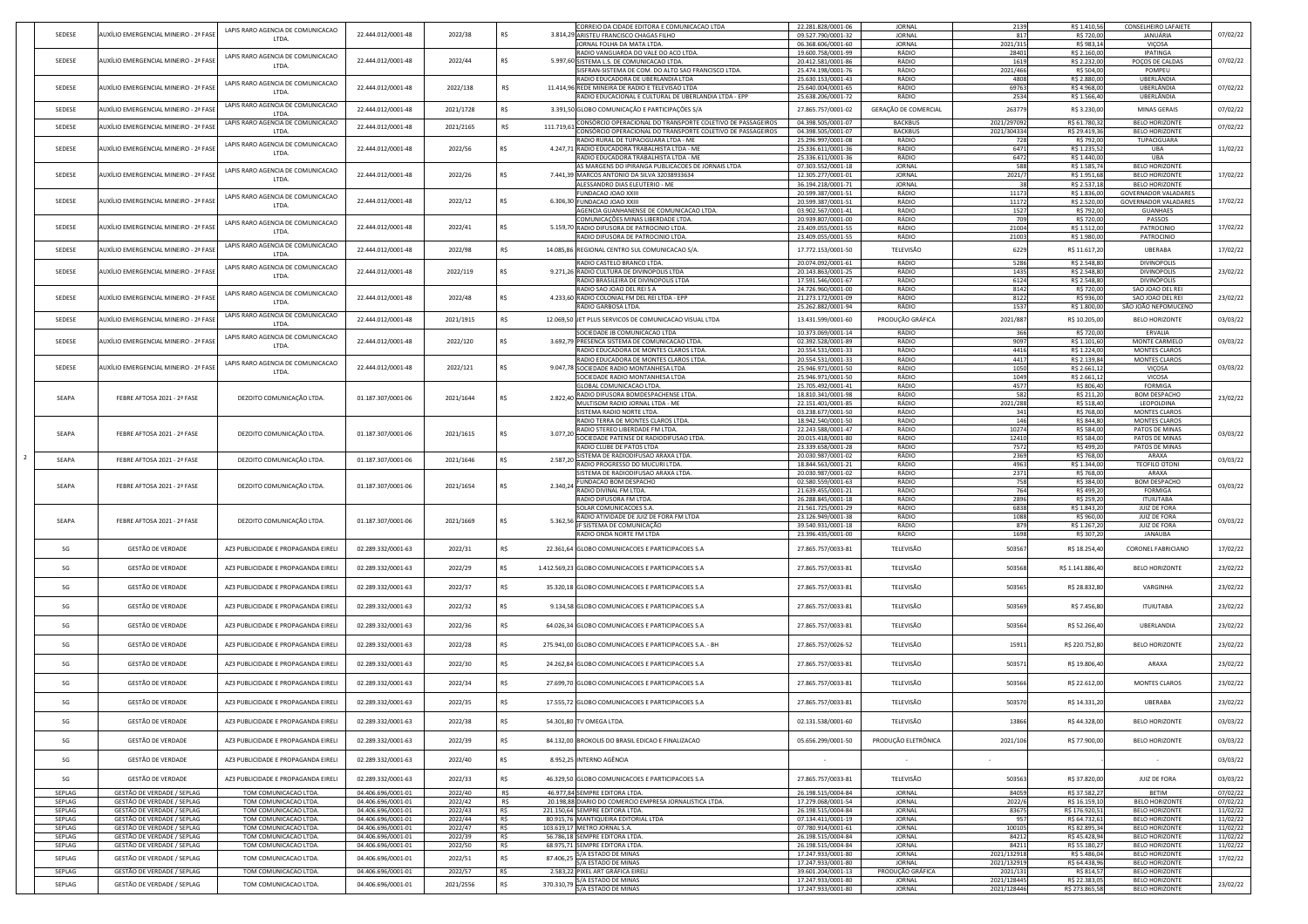|        |                            | <b>TOTAL</b>                                                           |                                                                                         |                                                                |                     | R\$ 5.145.380,14                                        |                                                         |                    |                    |                |                             |              |
|--------|----------------------------|------------------------------------------------------------------------|-----------------------------------------------------------------------------------------|----------------------------------------------------------------|---------------------|---------------------------------------------------------|---------------------------------------------------------|--------------------|--------------------|----------------|-----------------------------|--------------|
|        |                            |                                                                        |                                                                                         | 2022/122                                                       |                     |                                                         |                                                         |                    |                    |                |                             | 03/03/22     |
|        |                            |                                                                        |                                                                                         |                                                                |                     | <b>TELEVISAO SOCIEDADE LTDA.</b>                        | 25.288.333/0001-99                                      | <b>TELEVISÃO</b>   |                    | R\$ 26.509,50  | VARGINHA                    |              |
|        |                            |                                                                        |                                                                                         |                                                                |                     | TELEVISAO SOCIEDADE LTDA.                               | 25.288.333/0001-99                                      | TELEVISÃO          |                    | R\$ 28.197,39  | UBERLANDIA                  |              |
|        |                            |                                                                        |                                                                                         |                                                                |                     | <b>TELEVISAO SOCIEDADE LTDA.</b>                        | 25.288.333/0001-99                                      | <b>TELEVISÃO</b>   |                    | R\$ 9.600,0    | <b>GOVERNADOR VALADARES</b> | 17/02/22     |
|        |                            |                                                                        |                                                                                         |                                                                |                     | <b>TELEVISAO SOCIEDADE LTDA.</b>                        | 25.288.333/0001-99                                      | TELEVISÃO          | 5725               | R\$ 135.693,06 | <b>BELO HORIZONTE</b>       |              |
| SEPLAG | GESTÃO DE VERDADE / SEPLAG | TOM COMUNICACAO LTDA.                                                  | 04.406.696/0001-01                                                                      | 2022/107                                                       |                     | 8.828,25 JET PLUS SERVICOS DE COMUNICACAO VISUAL LTDA   | 13.431.599/0001-60                                      | PRODUÇÃO GRÁFICA   | 2021/995           | R\$ 7.400,00   | <b>BELO HORIZONTE</b>       | 03/03/22     |
|        |                            |                                                                        |                                                                                         |                                                                |                     | SC SOLUCOES EM COMUNICACAO E EDITORA LTDA - ME          | 05.840.966/0001-50                                      | <b>JORNAL</b>      | 2021/256           | R\$ 1.504,42   | <b>BELO HORIZONTE</b>       |              |
|        |                            |                                                                        |                                                                                         |                                                                |                     | NELSON FURTADO EVANGELISTA FILHO                        | 21.909.754/0001-39                                      | <b>JORNAL</b>      |                    | R\$ 2.537,18   | <b>BELO HORIZONTE</b>       | 03/03/22     |
| SEPLAG | GESTÃO DE VERDADE / SEPLAG | TOM COMUNICACAO LTDA.                                                  | 04.406.696/0001-01                                                                      | 2022/46                                                        |                     | 10.828,34 HAP COMUNICACAO EMPRESARIAL LTDA.             | 05.346.096/0001-68                                      | <b>JORNAL</b>      |                    | R\$ 8.662,67   | <b>BELO HORIZONTE</b>       | 03/03/22     |
| SEPLAG | GESTÃO DE VERDADE / SEPLAG | TOM COMUNICACAO LTDA.                                                  | 04.406.696/0001-01                                                                      | 2022/49                                                        |                     | 268.622.08 SEMPRE EDITORA LTDA.                         | 26.198.515/0004-84                                      | <b>JORNAL</b>      | 83674              | R\$ 214.897,66 | <b>BELO HORIZONTE</b>       | 03/03/22     |
| SEPLAG | GESTÃO DE VERDADE / SEPLAG | TOM COMUNICACAO LTDA.                                                  | 04.406.696/0001-01                                                                      | 2022/45                                                        |                     | 19.547,89 BELO HORIZONTE GRAFICA E EDITORA LTDA.        | 25.736.463/0001-47                                      | <b>JORNAL</b>      | 2021/26            | R\$ 15.638,31  | <b>BELO HORIZONTE</b>       | 23/02/22     |
| SEPLAG | GESTÃO DE VERDADE / SEPLAG | TOM COMUNICACAO LTDA.                                                  | 04.406.696/0001-01                                                                      | 2021/2557                                                      |                     | 79.785,58 DIARIO DO COMERCIO EMPRESA JORNALISTICA LTDA. | 17.279.068/0001-54                                      | <b>JORNA</b>       | 2021/282           | R\$ 63.828,46  | <b>BELO HORIZONTE</b>       | 23/02/22     |
|        | SEPLAG<br>SEAPA            | GESTÃO DE VERDADE / SEPLAG<br>PROJETO SEAPA 2021<br>SES 2021 - 2ª FASE | TOM COMUNICACAO LTDA.<br>DEZOITO COMUNICAÇÃO LTDA.<br>FILADÉLFIA COMUNICAÇÃO INTERATIVA | 04.406.696/0001-01<br>01.187.307/0001-06<br>24.172.716/0001-34 | 2022/75<br>2022/151 |                                                         | 5.052,0<br>245.000,00<br>29.100,00 AGENCIA WAKE UP LTDA | 18.076.951/0001-00 | <b>REDE SOCIAL</b> |                | R\$ 24.000,00               | MINAS GERAIS |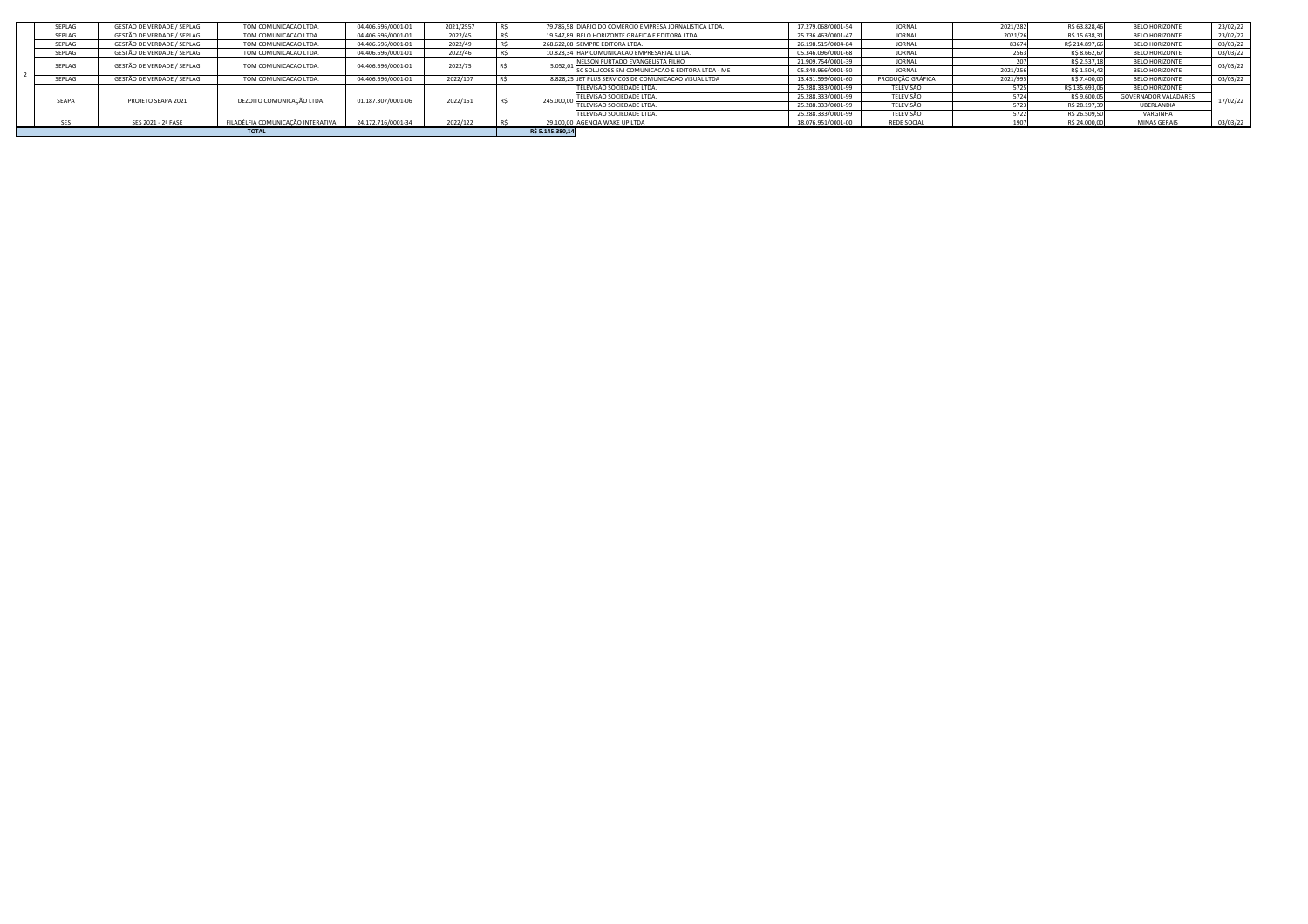| ORGÃO<br>DEMANDANTE | CAMPANHA                                 | AGÊNCIA                                                | CNPJ AGÊNCIA                             | NF AGÊNCIA           | VALOR NF AGÊNCIA | VEÍCULO / FORNECEDOR                                                                       | CNPJ VEÍCULO                             | TIPO DE SERVIÇO                     | NF VEÍCULO           | VALOR PAGO VEÍC                 | MUNICÍPIO                                       | DATA PG.             |
|---------------------|------------------------------------------|--------------------------------------------------------|------------------------------------------|----------------------|------------------|--------------------------------------------------------------------------------------------|------------------------------------------|-------------------------------------|----------------------|---------------------------------|-------------------------------------------------|----------------------|
| SEDE                | RETOMADA ECONÔMICA 2021                  | PERFIL 252 COMUNICACAO COMPLETA LTDA                   | 19.140.342/0001-35                       | 2022/170             |                  | 921,50 ABC RADIO E TELEVISAO LTDA                                                          | 19.552.413/0001-07                       | RÁDIO                               | 8359                 | R\$ 760,00                      | BARBACENA                                       | 09/03/22             |
| SEDE                | RETOMADA ECONÔMICA 2021                  | PERFIL 252 COMUNICACAO COMPLETA LTDA                   | 19.140.342/0001-35                       | 2021/822             | R\$              | 29.100,00 LINKS EXPERTS LTDA.                                                              | 18.631.155/0001-91                       | <b>REDE SOCIAL</b>                  | 2021/344             | R\$ 24.000,00                   | <b>MINAS GERAIS</b>                             | 22/03/22             |
| SEAPA               | FEBRE AFTOSA 2021                        | DEZOITO COMUNICAÇÃO LTDA.                              | 01.187.307/0001-06                       | 2021/1473            | R\$              | 288,00 RADIO SOCIEDADE GORUTUBANA LTDA                                                     | 21.773.403/0001-43                       | RÁDIO                               | 1600/202             | R\$ 230,40                      | <b>JANAUBA</b>                                  | 09/03/22             |
| SEJUSP<br>SEJUSP    | MINAS EM SEGURANÇA<br>MINAS EM SEGURANÇA | DEZOITO COMUNICAÇÃO LTDA.<br>DEZOITO COMUNICAÇÃO LTDA. | 01.187.307/0001-06<br>01.187.307/0001-06 | 2022/65<br>2021/1388 | R\$<br>R\$       | 4.244,45 INTERNO AGÊNCIA<br>3.586,71 SOMOS COM TUDO COMUNICACAO LTDA.                      | 14.133.628/0001-70                       | <b>REDE SOCIAL</b>                  | 2021/55              | R\$ 2.869,37                    | MINAS GERAIS                                    | 03/03/22<br>09/03/22 |
| SEJUSP              | MINAS EM SEGURANÇA                       | DEZOITO COMUNICAÇÃO LTDA.                              | 01.187.307/0001-06                       | 2021/1387            | R\$              | 11.842,65 PUZZLE SOLUÇÕES DIGITAIS LTDA                                                    | 35.755.625/0001-48                       | <b>REDE SOCIAL</b>                  | -516                 | R\$ 9.474,12                    | <b>MINAS GERAIS</b>                             | 29/03/22             |
| SG                  | O MELHOR DA NOTÍCIA 2021                 | AZ3 PUBLICIDADE E PROPAGANDA EIREI                     | 02.289.332/0001-63                       | 2022/23              | R\$              | 50.000,00 SAR - RÁDIO FREQUÊNCIA MODULADA LTDA                                             | 27.995.069/0001-59                       | RÁDIO                               |                      | R\$40.000,00                    | <b>BELO HORIZONTE</b>                           | 09/03/22             |
| SG                  | <b>PROJETO 98 FM 2021</b>                | AZ3 PUBLICIDADE E PROPAGANDA EIREL                     | 02.289.332/0001-63                       | 2022/58              |                  | 146.114,74 DEL REY RADIODIFUSAO LTDA                                                       | 11.849.746/0001-90                       | RÁDIO                               | 299                  | R\$ 119.277,34                  | <b>BELO HORIZONTE</b>                           | 22/03/22             |
| SEPLAG              | MEDIDAS DE REPARAÇÃO - 2º SEMESTRE       | TOM COMUNICACAO LTDA.                                  | 04.406.696/0001-01                       | 2022/170             |                  | 1.934,44 FOUR W COMUNICAÇÃO LTDA                                                           | 18.740.982/0001-13                       | CARRO DE SOM                        | 2021/381             | R\$ 1.579,14                    | TRÊS MARIAS                                     | 22/03/22             |
| SEPLAG              | MEDIDAS DE REPARAÇÃO - 2º SEMESTRE       | TOM COMUNICACAO LTDA.                                  | 04.406.696/0001-01                       | 2022/169             |                  | FOUR W COMUNICAÇÃO LTDA                                                                    | 18.740.982/0001-13                       | <b>CARRO DE SOM</b>                 | 2021/368             | R\$ 898,56                      | <b>MARAVILHAS</b>                               | 23/03/22             |
|                     |                                          |                                                        |                                          |                      |                  | $2.445,78$ FOUR W COMUNICAÇÃO LTDA.                                                        | 18.740.982/0001-13                       | <b>CARRO DE SOM</b>                 | 2021/370             | R\$ 1.097,99                    | <b>MATEUS LEME</b>                              |                      |
| SEPLAG              | MEDIDAS DE REPARAÇÃO - 2º SEMESTRE       | TOM COMUNICACAO LTDA.                                  | 04.406.696/0001-01                       | 2022/196             | 4.886.86         | FOUR W COMUNICAÇÃO LTDA<br>FOUR W COMUNICAÇÃO LTDA.                                        | 18.740.982/0001-13<br>18.740.982/0001-13 | <b>CARRO DE SOM</b><br>CARRO DE SOM | 2021/378<br>2021/393 | R\$ 1.254,66<br>R\$ 2.734,62    | SÃO GONÇALO DO ABAETÉ<br><b>JUATUBA</b>         | 31/03/22             |
| SEPLAG              | MEDIDAS DE REPARAÇÃO - 2º SEMESTRE       | TOM COMUNICACAO LTDA.                                  | 04.406.696/0001-01                       | 2022/197             |                  | $4.192,58$ FOUR W COMUNICAÇÃO LTDA.<br>FOUR W COMUNICAÇÃO LTDA                             | 18.740.982/0001-13<br>18.740.982/0001-13 | CARRO DE SOM<br>CARRO DE SOM        | 2021/358<br>2021/359 | R\$ 1.497,26<br>R\$ 1.925,25    | <b>BETIM</b><br><b>BIQUINHAS</b>                | 31/03/22             |
| SEE                 | TRILHAS DE FUTURO 2021 - 2ª FASE         | <b>ERFIL 252 COMUNICACAO COMPLETA LTDA.</b>            | 19.140.342/0001-35                       | 2021/2112            |                  | 4.375,00 INTERNO AGÊNCIA                                                                   |                                          |                                     |                      |                                 |                                                 | 31/03/22             |
| SG                  | MINAS EM MOVIMENTO                       | AZ3 PUBLICIDADE E PROPAGANDA EIRELI                    | 02.289.332/0001-63                       | 2022/89              |                  | 50.182,82 RADIO ARCO IRIS LTDA.                                                            | 22.731.210/0001-92                       | RÁDIO                               | 3785                 | R\$40.965,57                    | <b>BELO HORIZONTE</b>                           | 22/03/22             |
| SG                  | SECRETARIA GERAL 2021 - 2ª FASE          | AZ3 PUBLICIDADE E PROPAGANDA EIREL                     | 02.289.332/0001-63                       | 2022/45              |                  | 11.340,00 CARAIVAS FILMES EIRELI                                                           | 39.315.008/0001-82                       | PRODUÇÃO ELETRÔNICA                 | 2021/29              | R\$ 10.500,00                   | <b>BELO HORIZONTE</b>                           | 03/03/22             |
| SEJUSP              | SEJUSP 2ª FASE                           | DEZOITO COMUNICAÇÃO LTDA.                              | 01.187.307/0001-06                       | 2022/68              | R\$              | 29.402,10 INTERNO AGÊNCIA                                                                  |                                          |                                     |                      |                                 |                                                 | 29/03/22             |
| SEJUSP              | SEJUSP 2ª FASE                           | DEZOITO COMUNICAÇÃO LTDA.                              | 01.187.307/0001-06                       | 2022/181             | R\$              | 6.912,00 TUNES PRODUÇÃO DE ÁUDIO LTDA.                                                     | 11.037.329/0001-43                       | PRODUÇÃO ELETRÔNICA                 |                      | R\$ 6.400,00                    | <b>BELO HORIZONTE</b>                           | 01/04/22             |
| SEJUSP              | REDE SEGURANÇA MINAS                     | DEZOITO COMUNICAÇÃO LTDA.                              | 01.187.307/0001-06                       | 2022/343             | R\$              | 192.508,83 FUNDACAO TV MINAS CULTURAL E EDUCATIVA                                          | 21.229.281/0001-29                       | TELEVISÃO                           | 08/2022              | R\$ 154.007,06                  | <b>BELO HORIZONTE</b>                           | 22/03/22             |
| SG                  | CERIMONIAL E EVENTOS 2021 - 2ª FASE      | AZ3 PUBLICIDADE E PROPAGANDA EIRELI                    | 02.289.332/0001-63                       | 2021/675             |                  | 1.244,16 LCR COMUNICACAO VISUAL LTDA                                                       | 12.976.286/0001-24                       | PRODUÇÃO GRÁFICA                    | 1193                 | R\$ 1.152,00                    | <b>BELO HORIZONTE</b>                           | 23/03/22             |
|                     |                                          |                                                        |                                          |                      |                  | SOCIEDADE RADIO E TELEVISAO ALTEROSA LTDA                                                  | 17.247.925/0001-34                       | TELEVISÃO                           | 3731                 | R\$ 89.115,18                   | <b>BELO HORIZONTE</b>                           |                      |
|                     |                                          |                                                        |                                          |                      |                  | TV MINAS CENTRO-OESTE S/C LTDA.                                                            | 01.710.918/0001-97                       | TELEVISÃO                           | 2486                 | R\$ 13.453,99                   | <b>DIVINÓPOLIS</b>                              |                      |
|                     | PROJETO SEGURANÇA EM MINAS - 2ª          |                                                        |                                          |                      |                  | SOCIEDADE RADIO E TELEVISAO ALTEROSA LTDA                                                  | 17.247.925/0001-34                       | TELEVISÃO                           | 3732                 | R\$ 36.275,10                   | <b>INTERIOR MG</b>                              |                      |
| SEJUSP              | FASE                                     | DEZOITO COMUNICAÇÃO LTDA.                              | 01.187.307/0001-06                       | 2021/1665            | R\$              | 225.400,00 REDE VITORIOSA DE COMUNICACOES LTDA.<br>TV TIRADENTES LTDA.                     | 03.521.447/0001-02<br>19.871.375/0001-55 | TELEVISÃO<br>TELEVISÃO              | 1211<br>4250         | R\$ 5.620,62<br>R\$ 12.093,63   | <b>ITUIUTABA</b><br><b>JUIZ DE FORA</b>         | 22/03/22             |
|                     |                                          |                                                        |                                          |                      |                  | TV TIRADENTES LTDA.                                                                        | 19.871.375/0001-55                       | TELEVISÃO                           | 4243                 | R\$ 12.799,92                   | MANHUACU                                        |                      |
|                     |                                          |                                                        |                                          |                      |                  | TV MINAS SUL LTDA                                                                          | 25.649.179/0001-33                       | TELEVISÃO                           | 3404                 | R\$ 14.641,56                   | VARGINHA                                        |                      |
| SEDE                | MINAS DO AMANHÃ SEDE                     | PERFIL 252 COMUNICACAO COMPLETA LTDA.                  | 19.140.342/0001-35                       | 2021/2332            |                  | 4.431,93 GLOBO COMUNICACOES E PARTICIPACOES S.A                                            | 27.865.757/0033-81                       | TELEVISÃO                           | 496308               | R\$ 3.655,20                    | <b>BELO HORIZONTE</b>                           | 29/03/22             |
| SEDE                | MINAS DO AMANHÃ SEDE                     | PERFIL 252 COMUNICACAO COMPLETA LTDA                   | 19.140.342/0001-35                       | 2022/59              |                  | 2.299,03 GLOBO COMUNICAÇÕES E PARTICIPAÇÕES                                                | 27.865.757/0083-40                       | TELEVISÃO                           | 21898                | R\$ 1.896,11                    | <b>CANAL VIVA</b>                               | 29/03/22             |
| SEDE                | MINAS DO AMANHÃ SEDE                     | PERFIL 252 COMUNICACAO COMPLETA LTDA                   | 19.140.342/0001-35                       | 2022/60              |                  | 3.219,25 GLOBO COMUNICAÇÃO E PARTICIPAÇÕES S/A                                             | 27.865.757/0001-02                       | TELEVISÃO                           | 271325               | R\$ 2.655,05                    | <b>BELO HORIZONTE</b>                           | 29/03/22             |
| <b>SECULT</b>       | VIAJE POR MINAS                          | LAPIS RARO AGENCIA DE COMUNICACAO<br>LTDA.             | 22.444.012/0001-48                       | 2022/225             |                  | 45.054,56 SEMPRE EDITORA LTDA.                                                             | 26.198.515/0004-84                       | <b>INTERNET</b>                     | 84228                | R\$ 37.158,40                   | <b>MINAS GERAIS</b>                             | 23/03/22             |
| OGE                 | OGE 2021                                 | AZ3 PUBLICIDADE E PROPAGANDA EIREL                     | 02.289.332/0001-63                       | 2022/44              |                  | 669,60 PIXEL ART GRÁFICA EIRELI                                                            | 39.601.204/0001-13                       | PRODUÇÃO GRÁFICA                    | 2021/114             | R\$ 620,00                      | <b>BELO HORIZONTE</b>                           | 03/03/22             |
| PCMG                | POLICIA CIVIL 2021                       | DEZOITO COMUNICAÇÃO LTDA.                              | 01.187.307/0001-06                       | 2022/183             | R\$              | 9.307,44 BBC INDUSTRIA COMERCIO DE COMUNICACAO VISUAL LTDA                                 | 17.439.157/0001-10                       | PRODUÇÃO GRÁFICA                    | 2021/147             | R\$ 8.618,00                    | <b>BELO HORIZONTE</b>                           | 22/03/22             |
|                     |                                          |                                                        |                                          |                      |                  |                                                                                            |                                          |                                     |                      |                                 |                                                 |                      |
| SG                  | BOLETIM NOTÍCIAS DE MINAS                | AZ3 PUBLICIDADE E PROPAGANDA EIRELI                    | 02.289.332/0001-63                       | 2022/46              | R\$              | 29.335,79 REDE MINEIRA DE RADIO E TELEVISAO LTDA<br>GLOBO COMUNICACOES E PARTICIPACOES S.A | 25.640.004/0001-65<br>27.865.757/0033-81 | RÁDIO<br>TELEVISÃO                  | 70380<br>492704      | R\$ 23.947,58<br>R\$ 115.238,40 | UBERLANDIA<br><b>MINAS GERAIS</b>               | 09/03/22             |
|                     |                                          |                                                        |                                          |                      |                  | GLOBO COMUNICAÇÃO E PARTICIPAÇÕES S/A                                                      | 27.865.757/0001-02                       | TELEVISÃO                           | 268603               | R\$ 3.835,40                    | <b>BELO HORIZONTE</b>                           |                      |
| SG                  | MINAS DO AMANHÃ                          | AZ3 PUBLICIDADE E PROPAGANDA EIRELI                    | 02.289.332/0001-63                       | 2022/10              | 181.900,68       | GLOBO COMUNICAÇÃO E PARTICIPAÇÕES S/A                                                      | 27.865.757/0001-02                       | <b>INTERNET</b>                     | 270488               | R\$ 24.165,15                   | <b>MINAS GERAIS</b>                             | 09/03/22             |
|                     |                                          |                                                        |                                          |                      |                  | GLOBO COMUNICAÇÕES E PARTICIPAÇÕES                                                         | 27.865.757/0083-40                       | TELEVISÃO                           | 22451                | R\$ 2.281,60                    | <b>CANAL VIVA</b>                               |                      |
| SEDESE              | AUXÍLIO EMERGENCIAL MINEIRO - 2ª FASE    | LAPIS RARO AGENCIA DE COMUNICACAO<br>LTDA.             | 22.444.012/0001-48                       | 2022/122             | 4.413.           | S'PASSO PRODUCOES JORNALISTICAS LTDA.<br>AGENCIA EM TEMPO DE COMUNICACAO - ME              | 42.925.370/0001-80<br>24.430.218/0001-44 | <b>JORNAL</b><br><b>JORNAL</b>      | 2021/188             | R\$ 1.422,72<br>R\$ 2.217,60    | <b>ITAUNA</b><br>NANUQUE                        | 09/03/22             |
|                     |                                          |                                                        |                                          |                      |                  | FM LIBERDADE DE ABRE CAMPO LTDA                                                            | 01.912.004/0001-09                       | RÁDIO                               | 2021/260             | R\$ 921,60                      | ABRE CAMPO                                      |                      |
| SEDESE              | AUXÍLIO EMERGENCIAL MINEIRO - 2ª FASE    | LAPIS RARO AGENCIA DE COMUNICACAO<br>LTDA.             | 22.444.012/0001-48                       | 2022/139             |                  | 7.923,77 RADIO BOM SUCESSO LTDA.                                                           | 26.069.039/0001-59                       | RÁDIO                               | 1344                 | R\$ 1.922,40                    | <b>MINAS NOVAS</b>                              | 09/03/22             |
|                     |                                          | LAPIS RARO AGENCIA DE COMUNICACAO                      |                                          |                      |                  | SISTEMA NACIONAL DE RADIODIFUSAO LTDA - ME                                                 | 03.830.580/0001-32                       | RÁDIO                               | 264                  | R\$ 3.691,07                    | PEDRO LEOPOLDO                                  |                      |
| SEDESE              | AUXÍLIO EMERGENCIAL MINEIRO - 2ª FASE    | LTDA.                                                  | 22.444.012/0001-48                       | 2022/123             |                  | 3.076,33 NELSON FURTADO EVANGELISTA FILHO<br>RADIO TERRA CAMPESTRE FM LTDA.                | 21.909.754/0001-39<br>03.785.199/0001-07 | <b>JORNAL</b><br>RÁDIO              | 2021/121             | R\$ 2.537,18<br>R\$ 1.267,20    | <b>BELO HORIZONTE</b><br>CAMPESTRE              | 22/03/22             |
| SEDESE              | AUXÍLIO EMERGENCIAL MINEIRO - 2ª FASE    | LAPIS RARO AGENCIA DE COMUNICACAO                      | 22.444.012/0001-48                       | 2022/164             |                  | 5.724,66 REDE JUIZ DE FORA DE RADIODIFUSAO LTDA.                                           | 20.447.645/0001-84                       | RÁDIO                               | 1818                 | R\$ 2.519,77                    | <b>JUIZ DE FORA</b>                             | 22/03/22             |
|                     |                                          | LTDA.                                                  |                                          |                      |                  | SISTEMA WS DE RADIOFUSÃO SOCIEDADE SIMPLES LTDA.                                           | 25.458.480/0001-60                       | RÁDIO                               | 269                  | R\$ 934,40                      | VÁRZEA DA PALMA                                 |                      |
| SEDESE              | AUXÍLIO EMERGENCIAL MINEIRO - 2ª FASE    | LAPIS RARO AGENCIA DE COMUNICACAO                      | 22.444.012/0001-48                       | 2022/165             |                  | RADIO ALMENARA STEREO FM LTDA<br>4.260,24 RADIO CIDADE DE CAMBUI LTDA.                     | 23.800.733/0001-06<br>25.650.870/0001-37 | RÁDIO<br>RÁDIO                      | 2518<br>3357         | R\$ 1.296,00<br>R\$ 777,60      | ALMENARA<br><b>CAMBUI</b>                       | 22/03/22             |
|                     |                                          | LTDA.                                                  |                                          |                      |                  | RADIO CENTROMINAS FM LTDA.                                                                 | 23.363.575/0001-74                       | RÁDIO                               | 1527                 | R\$ 1.440,00                    | CURVELO                                         |                      |
|                     |                                          | LAPIS RARO AGENCIA DE COMUNICACAO                      |                                          |                      |                  | RADIO PROGRESSO DE JANUARIA LTDA.                                                          | 21.372.784/0001-59                       | RÁDIO                               | 5483                 | R\$ 1.440,00                    | <b>JANUARIA</b>                                 |                      |
| SEDESE              | AUXÍLIO EMERGENCIAL MINEIRO - 2ª FASE    | LTDA.                                                  | 22.444.012/0001-48                       | 2022/166             |                  | 7.027,65 RADIO MANCHESTER LTDA - EPP<br><b>FUNDACAO CRISTIANO VARELLA</b>                  | 18.540.179/0001-35<br>00.961.315/0002-86 | RÁDIO<br>RÁDIO                      | 23813<br>1856        | R\$ 2.772,00<br>R\$ 1.584,00    | <b>JUIZ DE FORA</b><br><b>MURIAE</b>            | 22/03/22             |
|                     |                                          |                                                        |                                          |                      |                  | RADIO EMBOABAS DE MINAS GERAIS LTDA - EPP                                                  | 17.753.344/0001-74                       | RÁDIO                               | 2846                 | R\$ 720,00                      | SANTA CRUZ DE MINAS                             |                      |
| SEDESE              | AUXÍLIO EMERGENCIAL MINEIRO - 2ª FASE    | LAPIS RARO AGENCIA DE COMUNICACAC<br>LTDA.             | 22.444.012/0001-48                       | 2022/167             |                  | 3.797,55 RADIO EMBOABAS DE MINAS GERAIS LTDA - EPP                                         | 17.753.344/0003-36                       | RÁDIO                               | 6250                 | R\$ 1.440,00                    | SAO JOAO DEL REI                                | 22/03/22             |
|                     |                                          |                                                        |                                          |                      |                  | RADIO PARAISENSE 820 AM LTDA. - ME<br>SOLAR COMUNICACOES S.A.                              | 04.824.542/0001-30<br>21.561.725/0001-29 | RÁDIO<br>RÁDIO                      | 322<br>2021/6592     | R\$ 972,00<br>R\$ 3.456,00      | SÃO SEBASTIÃO DO PARAÍSO<br><b>JUIZ DE FORA</b> |                      |
| SEDESE              | AUXÍLIO EMERGENCIAL MINEIRO - 2ª FASE    | LAPIS RARO AGENCIA DE COMUNICACAO                      | 22.444.012/0001-48                       | 2022/171             |                  | 7.682,40 RADIOPATOS LTDA - ME                                                              | 23.195.399/0001-09                       | RÁDIO                               | 3402                 | R\$ 1.152,00                    | PATOS DE MINAS                                  | 22/03/22             |
|                     |                                          | LTDA.                                                  |                                          |                      |                  | RADIO TROPICAL DE TIMOTEO LTDA.                                                            | 03.900.562/0001-80                       | RÁDIO                               | 1834                 | R\$ 1.728,00                    | TIMOTEO                                         |                      |
|                     | AUXÍLIO EMERGENCIAL MINEIRO - 2ª FASE    | LAPIS RARO AGENCIA DE COMUNICACAO                      |                                          |                      |                  | RADIO SERRA DA BOA ESPERANCA LTDA                                                          | 16.545.022/0001-77                       | RÁDIO                               | 1672                 | R\$ 854,40                      | <b>BOA ESPERANCA</b>                            |                      |
| SEDESE              |                                          | <b>LTDA</b>                                            | 22.444.012/0001-48                       | 2022/168             |                  | 3.201,00 EMPRESA DE RADIODIFUSAO DE ITABIRITO LTDA<br>RADIO PASSARO DA ILHA FM LTDA - ME   | 04.505.451/0001-31<br>19.092.725/0001-85 | RÁDIO<br>RÁDIO                      | 1891                 | R\$ 1.008,00<br>R\$ 777,60      | <b>ITABIRITO</b><br><b>GUARANESIA</b>           | 22/03/22             |
|                     |                                          | LAPIS RARO AGENCIA DE COMUNICACAO                      |                                          |                      |                  | SISTEMA DE COMUNICACAO OURO VERDE LTDA.                                                    | 24.025.975/0001-32                       | RÁDIO                               | 690                  | R\$ 972,00                      | MANHUMIRIM                                      |                      |
| SEDESE              | AUXÍLIO EMERGENCIAL MINEIRO - 2ª FASE    | LTDA.                                                  | 22.444.012/0001-48                       | 2022/169             |                  | 3.622,95 FUNDACAO BOM JESUS                                                                | 22.697.254/0001-43                       | RÁDIO                               | 7115                 | R\$ 792,00                      | MANHUMIRIM                                      | 22/03/22             |
|                     |                                          |                                                        |                                          |                      |                  | RADIO DIFUSORA DE RESPLENDOR LTDA.<br>RADIO CACIQUE DE ARAGUARI LTDA.                      | 25.360.496/0001-35<br>16.822.561/0001-06 | RÁDIO<br>RÁDIO                      | 1755<br>2702         | R\$ 1.224,00<br>R\$ 1.440,00    | RESPLENDOR<br>ARAGUARI                          |                      |
| SEDESE              | AUXÍLIO EMERGENCIAL MINEIRO - 2ª FASE    | LAPIS RARO AGENCIA DE COMUNICACAC                      | 22.444.012/0001-48                       | 2022/170             |                  | 3.928,50 RADIO CARMO DA CACHOEIRA LTDA.                                                    | 02.321.490/0001-53                       | RÁDIO                               |                      | R\$ 864,00                      | <b>CARMO DA CACHOEIRA</b>                       | 22/03/22             |
|                     |                                          | <b>LTDA</b>                                            |                                          |                      |                  | RADIO NATIVIDADE FM DE FRUTAL LTDA.                                                        | 23.823.735/0001-10                       | RÁDIO                               | 6714                 | R\$ 936,00                      | <b>FRUTAL</b>                                   |                      |
| SEDESE              | AUXÍLIO EMERGENCIAL MINEIRO - 2ª FASE    | LAPIS RARO AGENCIA DE COMUNICACAO<br>LTDA.             | 22.444.012/0001-48                       | 2022/206             |                  | 4.997,57 FUNDACAO TV MINAS CULTURAL E EDUCATIVA                                            | 21.229.281/0001-29                       | TELEVISÃO                           | 49/202               | R\$4.121,71                     | <b>BELO HORIZONTE</b>                           | 22/03/22             |
| SEDESE              | AUXÍLIO EMERGENCIAL MINEIRO - 2ª FASE    | LAPIS RARO AGENCIA DE COMUNICACAO<br>LTDA.             | 22.444.012/0001-48                       | 2022/207             | 4.959,61         | <b>BRASIL COMUNICACAO LTDA</b><br>JULIANO DIAS DE ANDRADE 98994832653                      | 22.550.610/0001-00<br>26.031.686/0001-71 | <b>JORNAL</b><br>JORNAL             | 2021/10              | R\$ 2.585,98<br>R\$ 1.504,42    | <b>BELO HORIZONTE</b><br><b>BELO HORIZONTE</b>  | 22/03/22             |
| SEDESE              | AUXÍLIO EMERGENCIAL MINEIRO - 2ª FASE    | LAPIS RARO AGENCIA DE COMUNICACAO                      | 22.444.012/0001-48                       | 2022/220             | 3.460,0          | FERNANDO CESAR ALVIM MOREIRA - ME                                                          | 11.476.714/0001-97                       | <b>JORNAL</b>                       | 238                  | R\$ 487,92                      | <b>CARMO DO PARANAIBA</b>                       | 23/03/22             |
|                     |                                          | LTDA.<br>LAPIS RARO AGENCIA DE COMUNICACAO             |                                          |                      |                  | DIARIO DE OURO PRETO EMPRESA JORNALISTICA LTDA.                                            | 06.882.238/0001-74                       | JORNAL                              |                      | R\$ 2.365,72                    | <b>OURO PRETO</b>                               |                      |
| SEDESE              | AUXÍLIO EMERGENCIAL MINEIRO - 2ª FASE    | LTDA.                                                  | 22.444.012/0001-48                       | 2022/230             |                  | 106.331,40 BASSE 22 PUBLICIDADE LTDA                                                       | 10.646.290/0001-07                       | OUTDOOR                             |                      | R\$ 87.696,00                   | <b>BELO HORIZONTE</b>                           | 23/03/22             |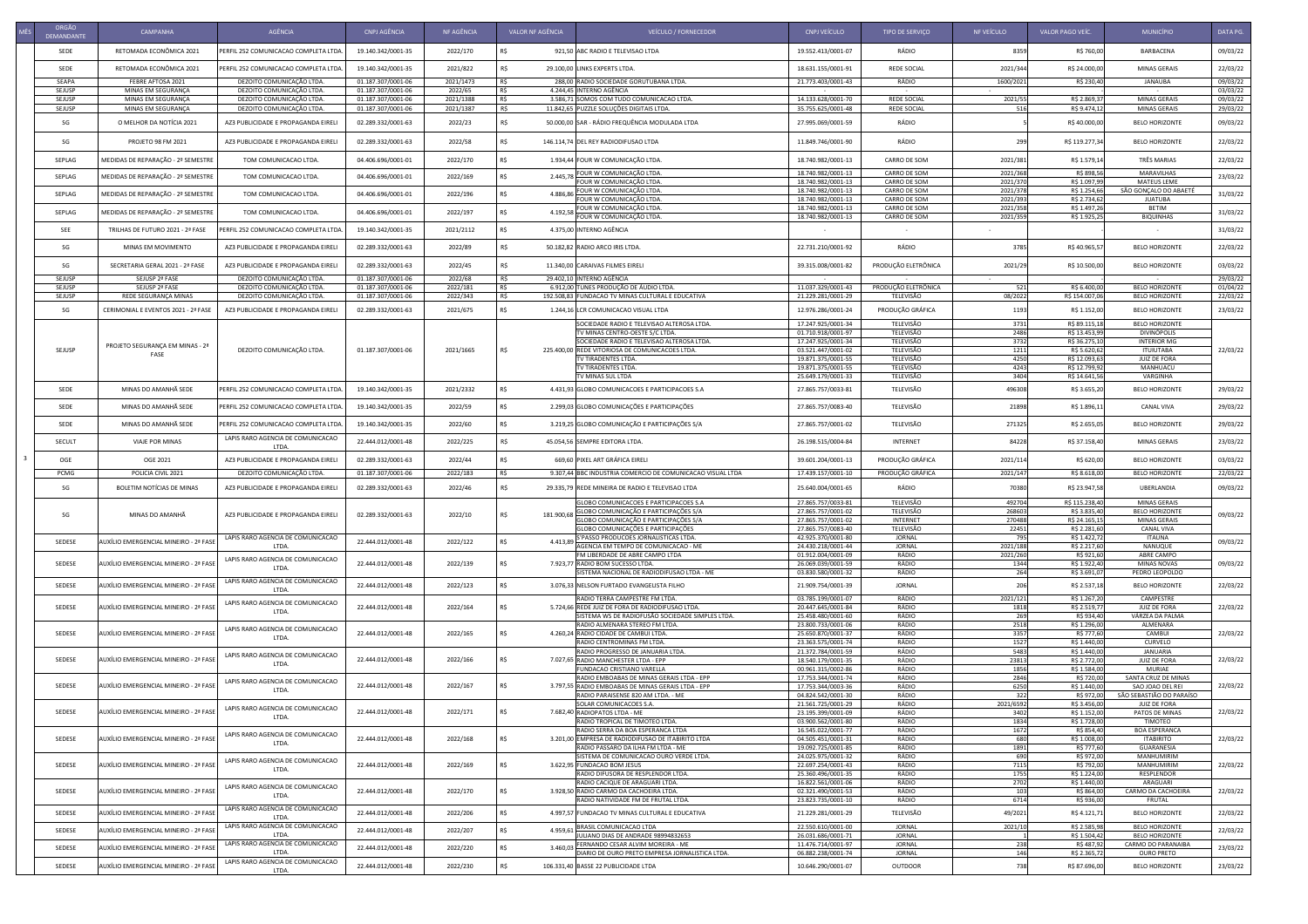| SEDESE           | AUXÍLIO EMERGENCIAL MINEIRO - 2ª FASE                | LAPIS RARO AGENCIA DE COMUNICACAO                    | 22.444.012/0001-48                       | 2022/28            |            |                 | <b>FUNDACAO CHARITAS - MONTE SANTO DE MINAS</b><br>4.806,90 FUNDACAO JOSE DE PAIVA NETTO           | 23.767.015/0001-85<br>00.564.475/0001-00 | RÁDIO<br>RÁDIO              | 2019/316<br>5123     | R\$ 936,00<br>R\$ 1.548,00     | MONTE SANTO DE MINAS<br><b>MONTES CLAROS</b>               | 29/03/22             |
|------------------|------------------------------------------------------|------------------------------------------------------|------------------------------------------|--------------------|------------|-----------------|----------------------------------------------------------------------------------------------------|------------------------------------------|-----------------------------|----------------------|--------------------------------|------------------------------------------------------------|----------------------|
|                  |                                                      | LTDA.                                                |                                          |                    |            |                 | SISTEMA RADIO NORTE LTDA.                                                                          | 03.238.677/0001-50                       | RÁDIO                       | 242                  | R\$ 1.440,00                   | <b>MONTES CLAROS</b>                                       |                      |
|                  |                                                      |                                                      |                                          |                    |            |                 | SISTEMA FM DE RADIO LTDA.<br>RADIO DIFUSORA FORMIGUENSE LTDA.                                      | 17.211.954/0001-46<br>20.498.945/0001-92 | RÁDIO<br>RÁDIO              | 2021/523<br>2021/248 | R\$ 614,40<br>R\$ 614,40       | <b>FORMIGA</b><br><b>FORMIGA</b>                           |                      |
| SEAPA            | FEBRE AFTOSA 2021 - 2ª FASE                          | DEZOITO COMUNICAÇÃO LTDA.                            | 01.187.307/0001-06                       | 2021/1659          | R\$        |                 | 3.622,08 SCALA FM STEREO DE BELO HORIZONTE LTDA                                                    | 20.480.448/0001-67                       | RÁDIO                       | 2881                 | R\$ 1.075,20                   | <b>GOVERNADOR VALADARES</b>                                | 22/03/22             |
|                  |                                                      |                                                      |                                          |                    |            |                 | RADIO IBITURUNA LTDA.                                                                              | 20.605.549/0001-17                       | RÁDIO                       | 5013                 | R\$ 652,80                     | <b>GOVERNADOR VALADARES</b>                                |                      |
|                  |                                                      |                                                      |                                          |                    |            |                 | <b>FUNDACAO JOAO XXIII</b><br><b>FUNDACAO JOAO XXIII</b>                                           | 20.599.387/0001-51<br>20.599.387/0001-51 | RÁDIO<br>RÁDIO              | 11287<br>11288       | R\$ 979,20<br>R\$ 1.344,00     | <b>GOVERNADOR VALADARES</b><br><b>GOVERNADOR VALADARES</b> |                      |
| SEAPA            | FEBRE AFTOSA 2021 - 2ª FASE                          | DEZOITO COMUNICAÇÃO LTDA.                            | 01.187.307/0001-06                       | 2021/1660          | R\$        |                 | RADIO ONDA NORTE FM LTDA                                                                           | 23.396.435/0001-00                       | RÁDIO                       | 1681                 | R\$ 307,20                     | JANAUBA                                                    | 22/03/22             |
|                  |                                                      |                                                      |                                          |                    |            |                 | <b>RADIO IMPARSOM LTDA.</b><br>SOCIEDADE RADIO IMBIARA DE ARAXA LTDA                               | 20.613.048/0001-82<br>16.906.190/0001-40 | RÁDIO<br>RÁDIO              | 10098<br>597         | R\$ 1.113,60<br>R\$ 844,80     | <b>GOVERNADOR VALADARES</b><br>ARAXÁ                       |                      |
| SEAPA            | FEBRE AFTOSA 2021 - 2ª FASE                          | DEZOITO COMUNICAÇÃO LTDA                             | 01.187.307/0001-06                       | 2021/1658          | R\$        | 4.045,44        | SOCIEDADE RADIO IMBIARA DE ARAXA LTDA                                                              | 16.906.190/0001-40                       | RÁDIO                       | 596                  | R\$ 844,80                     | ARAXA                                                      | 22/03/22             |
|                  |                                                      |                                                      |                                          |                    |            |                 | <b>FUNDACAO BOM DESPACHO</b><br>SOCIEDADE CENTRO MINAS DE RADIO LTDA                               | 02.580.559/0001-63<br>03.834.834/0001-90 | RÁDIO<br>RÁDIO              | 759<br>3628          | R\$ 384,00<br>R\$ 1.228,80     | <b>BOM DESPACHO</b><br><b>BOM DESPACHO</b>                 |                      |
|                  |                                                      |                                                      |                                          |                    |            |                 | <b>RADIO MERIDIONAL LTDA.</b>                                                                      | 26.162.859/0001-90                       | RÁDIO                       | 2594                 | R\$ 921,60                     | <b>UBERABA</b>                                             |                      |
| SEAPA            | FEBRE AFTOSA 2021 - 2ª FASE                          | DEZOITO COMUNICAÇÃO LTDA.                            | 01.187.307/0001-06                       | 2021/1663          | R\$        | $4.163.04 \Box$ | RADIO SETE COLINAS DE UBERABA LTDA.<br>RADIO SETE COLINAS DE UBERABA LTDA                          | 25.441.643/0001-00<br>25.441.643/0001-00 | RÁDIO<br>RÁDIO              | 12268<br>12269       | R\$ 921,60<br>R\$ 1.056,00     | <b>UBERABA</b><br><b>UBERABA</b>                           | 22/03/22             |
|                  |                                                      |                                                      |                                          |                    |            |                 | <b>FUNDACAO NOSSA SENHORA DA ABADIA</b>                                                            | 00.668.554/0001-61                       | RÁDIO                       | 1103                 | R\$499,20                      | UBERLANDIA                                                 |                      |
|                  |                                                      |                                                      |                                          |                    |            |                 | RADIO CULTURA DE UBERLANDIA LTDA.                                                                  | 25.630.013/0001-75                       | RÁDIO                       | 1097                 | R\$ 1.920,00                   | UBERLANDIA                                                 |                      |
| SEAPA            | FEBRE AFTOSA 2021 - 2ª FASE                          | DEZOITO COMUNICAÇÃO LTDA.                            | 01.187.307/0001-06                       | 2021/1664          | R\$        | 8.514,24        | RADIO EDUCADORA DE UBERLANDIA LTDA<br>REDE MINEIRA DE RADIO E TELEVISAO LTDA                       | 25.630.153/0001-43<br>25.640.004/0001-65 | RÁDIO<br>RÁDIO              | 4870<br>70272        | R\$ 1.536,00<br>R\$ 2.649,60   | UBERLANDIA<br>UBERLANDIA                                   | 22/03/22             |
|                  |                                                      |                                                      |                                          |                    |            |                 | RADIO EDUCACIONAL E CULTURAL DE UBERLANDIA LTDA - EPP                                              | 25.638.206/0001-72                       | RÁDIO                       | 2544                 | R\$ 844,80                     | UBERLÂNDIA                                                 |                      |
|                  |                                                      |                                                      |                                          |                    |            |                 | RADIO TERRA DE MONTES CLAROS LTDA.<br>RADIO PLANALTO DE PERDIZES LTDA.                             | 18.942.540/0001-50<br>20.751.657/0001-06 | RÁDIO<br>RÁDIO              | 168<br>111           | R\$ 844,80<br>R\$ 345,60       | <b>MONTES CLAROS</b><br>PERDIZES                           |                      |
| SEAPA            | FEBRE AFTOSA 2021 - 2ª FASE                          | DEZOITO COMUNICAÇÃO LTDA.                            | 01.187.307/0001-06                       | 2021/1662          | R\$        |                 | RADIO TEOFILO OTONI LTDA.                                                                          | 25.105.636/0001-29                       | RÁDIO                       | 1135                 | R\$ 1.113,60                   | TEÓFILO OTONI                                              | 29/03/22             |
|                  |                                                      |                                                      |                                          |                    |            |                 | RADIO SOCIEDADE TRIANGULO MINEIRO LTDA - ME<br>RADIO PROGRESSO DE JANUARIA LTDA.                   | 25.421.363/0001-21<br>21.372.784/0001-59 | RÁDIO<br>RÁDIO              | 7638<br>5569         | R\$ 576,00<br>R\$ 768,00       | UBERABA<br><b>JANUARIA</b>                                 |                      |
| SEAPA            | FEBRE AFTOSA 2021 - 2ª FASE                          | DEZOITO COMUNICAÇÃO LTDA.                            | 01.187.307/0001-06                       | 2021/1670          | R\$        |                 | RADIO MANCHESTER LTDA - EPP                                                                        | 18.540.179/0001-35                       | RÁDIO                       | 23955                | R\$ 1.478,40                   | JUIZ DE FORA                                               | 29/03/22             |
|                  |                                                      |                                                      |                                          |                    |            |                 | 6.021,12 FUNDACAO JOSE DE PAIVA NETTO<br>SOLAR COMUNICACOES S.A.                                   | 00.564.475/0001-00<br>21.561.725/0001-29 | RÁDIO<br>RÁDIO              | 5158<br>7025         | R\$ 825,60<br>R\$ 1.843,20     | <b>MONTES CLAROS</b><br>JUIZ DE FORA                       |                      |
| SEAPA            | FEBRE AFTOSA 2021 - 2ª FASE                          | DEZOITO COMUNICAÇÃO LTDA                             | 01.187.307/0001-06                       | 2022/66            | R\$        |                 | 2.637,60 INTERNO AGÊNCIA                                                                           |                                          |                             |                      |                                |                                                            | 01/04/22             |
| SEAPA            | FEBRE AFTOSA 2021 - 2ª FASE                          | DEZOITO COMUNICAÇÃO LTDA.                            | 01.187.307/0001-06                       | 2021/1657          | R\$        | 2.932,16        | RADIO CULTURA DE UBERLANDIA LTDA.<br>RADIO EDUCACIONAL E CULTURAL DE UBERLANDIA LTDA - EPP         | 25.630.013/0001-75<br>25.638.206/0001-72 | RÁDIO<br>RÁDIO              | 1005<br>2543         | R\$ 1.689,60<br>R\$ 704,00     | UBERLANDIA<br>UBERLÂNDIA                                   | 01/04/22             |
|                  |                                                      |                                                      |                                          |                    |            |                 |                                                                                                    |                                          |                             |                      |                                |                                                            |                      |
| SG               | <b>GESTÃO DE VERDADE</b>                             | AZ3 PUBLICIDADE E PROPAGANDA EIREL                   | 02.289.332/0001-63                       | 2022/71            |            |                 | 69.347,25 TELEVISAO SOCIEDADE LTDA.                                                                | 25.288.333/0001-99                       | TELEVISÃO                   | 571                  | R\$ 56.610,00                  | VARGINHA                                                   | 22/03/22             |
| SG               | <b>GESTÃO DE VERDADE</b>                             | AZ3 PUBLICIDADE E PROPAGANDA EIREL                   | 02.289.332/0001-63                       | 2022/72            |            |                 | 44.062,56 TV TIRADENTES LTDA.                                                                      | 19.871.375/0001-55                       | TELEVISÃO                   | 4350                 | R\$ 35.969,44                  | <b>JUIZ DE FORA</b>                                        | 22/03/22             |
| SG               | <b>GESTÃO DE VERDADE</b>                             | AZ3 PUBLICIDADE E PROPAGANDA EIRELI                  | 02.289.332/0001-63                       | 2022/68            | -R\$       |                 | 661.586,73 TELEVISAO SOCIEDADE LTDA.                                                               | 25.288.333/0001-99                       | TELEVISÃO                   | 5714                 | R\$ 540.070,80                 | <b>BELO HORIZONTE</b>                                      | 23/03/22             |
|                  |                                                      |                                                      |                                          |                    |            |                 |                                                                                                    |                                          |                             |                      |                                |                                                            |                      |
| SG               | <b>GESTÃO DE VERDADE</b>                             | AZ3 PUBLICIDADE E PROPAGANDA EIREL                   | 02.289.332/0001-63                       | 2022/90            |            |                 | 31.104,10 FUNDACAO TV MINAS CULTURAL E EDUCATIVA                                                   | 21.229.281/0001-29                       | TELEVISÃO                   | 59/202               | R\$ 25.391,1                   | <b>BELO HORIZONTE</b>                                      | 23/03/22             |
| SG               | GESTÃO DE VERDADE                                    | AZ3 PUBLICIDADE E PROPAGANDA EIRELI                  | 02.289.332/0001-63                       | 2022/61            | -RS        |                 | 286.751,28 SOCIEDADE RADIO E TELEVISAO ALTEROSA LTDA.                                              | 17.247.925/0001-34                       | TELEVISÃO                   | 3806                 | R\$ 234.082,68                 | <b>BELO HORIZONTE</b>                                      | 23/03/22             |
| SG               | GESTÃO DE VERDADE                                    | AZ3 PUBLICIDADE E PROPAGANDA EIRELI                  | 02.289.332/0001-63                       | 2022/62            | -R\$       |                 | 116.701,59 SOCIEDADE RADIO E TELEVISAO ALTEROSA LTDA.                                              | 17.247.925/0001-34                       | TELEVISÃO                   | 380                  | R\$ 95.266,60                  | <b>INTERIOR MG</b>                                         | 23/03/22             |
| SG               | GESTÃO DE VERDADE                                    | AZ3 PUBLICIDADE E PROPAGANDA EIREL                   | 02.289.332/0001-63                       | 2022/63            |            |                 | 35.154,76 TV MINAS CENTRO-OESTE S/C LTDA.                                                          | 01.710.918/0001-97                       | TELEVISÃO                   | 2542                 | R\$ 28.697,7                   | DIVINÓPOLIS                                                | 23/03/22             |
| SG               | <b>GESTÃO DE VERDADE</b>                             | AZ3 PUBLICIDADE E PROPAGANDA EIREL                   | 02.289.332/0001-63                       | 2022/65            |            |                 | 32.281,25 TV TIRADENTES LTDA.                                                                      | 19.871.375/0001-55                       | TELEVISÃO                   | 434                  | R\$ 26.352,04                  | MANHUACU                                                   | 29/03/22             |
| SG               | GESTÃO DE VERDADE                                    | AZ3 PUBLICIDADE E PROPAGANDA EIREL                   | 02.289.332/0001-63                       | 2022/66            | -R\$       |                 | 64.765,70 REDE VITORIOSA DE COMUNICACOES LTDA                                                      | 03.521.447/0001-02                       | TELEVISÃO                   | 1340                 | R\$ 52.869,96                  | <b>ITUIUTABA</b>                                           | 29/03/22             |
| SG               | GESTÃO DE VERDADE                                    | AZ3 PUBLICIDADE E PROPAGANDA EIREL                   | 02.289.332/0001-63                       | 2022/67            | -R\$       |                 | 58.525,01 TV MINAS SUL LTDA                                                                        | 25.649.179/0001-33                       | TELEVISÃO                   | 3502                 | R\$47.775,52                   | VARGINHA                                                   | 29/03/22             |
| SG               | GESTÃO DE VERDADE                                    | AZ3 PUBLICIDADE E PROPAGANDA EIREL                   | 02.289.332/0001-63                       | 2022/69            |            |                 | 72.503,34 TELEVISAO SOCIEDADE LTDA.                                                                | 25.288.333/0001-99                       | TELEVISÃO                   | 571                  | R\$ 59.186,40                  | <b>GOVERNADOR VALADARES</b>                                | 29/03/22             |
| SG               | <b>GESTÃO DE VERDADE</b>                             | AZ3 PUBLICIDADE E PROPAGANDA EIRELI                  | 02.289.332/0001-63                       | 2022/70            | -R\$       |                 | 229.136,25 TELEVISAO SOCIEDADE LTDA.                                                               | 25.288.333/0001-99                       | TELEVISÃO                   | 5716                 | R\$ 187.050,00                 | UBERLANDIA                                                 | 29/03/22             |
| SEJUSP           | SEGURANÇA GERAL EM MINAS                             | DEZOITO COMUNICAÇÃO LTDA.                            | 01.187.307/0001-06                       | 2022/192           | R\$        |                 | 11.689,93 REGIONAL CENTRO SUL COMUNICACAO S/A.                                                     | 17.772.153/0001-50                       | TELEVISÃO                   | 6646                 | R\$ 9.542,80                   | <b>UBERABA</b>                                             | 09/03/22             |
| SEJUSP           | SEGURANÇA GERAL EM MINAS                             | DEZOITO COMUNICAÇÃO LTDA.                            | 01.187.307/0001-06                       | 2022/196           |            |                 | 139.361,59 SOCIEDADE RADIO E TELEVISAO ALTEROSA LTDA.                                              | 17.247.925/0001-34                       | TELEVISÃO                   | 3818                 | R\$ 113.764,56                 | <b>BELO HORIZONTE</b>                                      | 09/03/22             |
|                  |                                                      |                                                      |                                          |                    |            |                 | <b>GLOBO COMUNICACOES E PARTICIPACOES S.A</b><br>GLOBO COMUNICACOES E PARTICIPACOES S.A. - BH      | 27.865.757/0033-81<br>27.865.757/0026-52 | TELEVISÃO<br>TELEVISÃO      | 503283<br>15904      | R\$42.707,20<br>R\$438.667,20  | ARAXA<br><b>BELO HORIZONTE</b>                             |                      |
|                  |                                                      |                                                      |                                          |                    |            |                 | <b>GLOBO COMUNICACOES E PARTICIPACOES S.A</b>                                                      | 27.865.757/0033-81                       | TELEVISÃO                   | 503640               | R\$ 34.079,20                  | <b>CORONEL FABRICIANO</b>                                  |                      |
| SEJUSP           | SEGURANÇA GERAL EM MINAS                             | DEZOITO COMUNICAÇÃO LTDA.                            | 01.187.307/0001-06                       | 2022/256           | R\$        |                 | <b>GLOBO COMUNICACOES E PARTICIPACOES S.A</b><br>993.846,42 GLOBO COMUNICACOES E PARTICIPACOES S.A | 27.865.757/0033-81<br>27.865.757/0033-81 | TELEVISÃO<br>TELEVISÃO      | 503280<br>503279     | R\$ 14.557,60<br>R\$ 63.982,40 | <b>ITUIUTABA</b><br>JUIZ DE FORA                           | 29/03/22             |
|                  |                                                      |                                                      |                                          |                    |            |                 | <b>GLOBO COMUNICACOES E PARTICIPACOES S.A</b>                                                      | 27.865.757/0033-81                       | TELEVISÃO                   | 503248               | R\$ 37.475,20                  | <b>MONTES CLAROS</b>                                       |                      |
|                  |                                                      |                                                      |                                          |                    |            |                 | <b>GLOBO COMUNICACOES E PARTICIPACOES S.A</b><br><b>GLOBO COMUNICACOES E PARTICIPACOES S.A</b>     | 27.865.757/0033-81<br>27.865.757/0033-81 | TELEVISÃO<br>TELEVISÃO      | 503286<br>503360     | R\$ 29.051,20<br>R\$ 90.716,00 | UBERABA<br><b>UBERLANDIA</b>                               |                      |
|                  |                                                      |                                                      |                                          |                    |            |                 | <b>GLOBO COMUNICACOES E PARTICIPACOES S.A</b>                                                      | 27.865.757/0033-81                       | TELEVISÃO                   | 503281               | R\$ 60.067,20                  | VARGINHA                                                   |                      |
| SEJUSP<br>SEJUSP | SEGURANÇA GERAL EM MINAS<br>SEGURANÇA GERAL EM MINAS | DEZOITO COMUNICAÇÃO LTDA<br>DEZOITO COMUNICAÇÃO LTDA | 01.187.307/0001-06<br>01.187.307/0001-06 | 2022/86<br>2022/87 | R\$<br>R\$ |                 | 6.461,13 EDITORA DIGITAL MINAS GERAIS LTDA.<br>40.611,52 SEMPRE EDITORA LTDA.                      | 41.833.591/0003-27<br>26.198.515/0004-84 | INTERNET<br><b>INTERNET</b> | -226<br>82761        | R\$ 5.274,39<br>R\$ 33.152,26  | <b>MINAS GERAIS</b><br><b>MINAS GERAIS</b>                 | 29/03/22<br>29/03/22 |
| SEJUSP           | SEGURANÇA GERAL EM MINAS                             | DEZOITO COMUNICAÇÃO LTDA.                            | 01.187.307/0001-06                       | 2022/174           | R\$        |                 | 45.581,02 GLOBO COMUNICAÇÃO E PARTICIPAÇÕES S/A                                                    | 27.865.757/0001-02                       | <b>INTERNET</b>             | 156937               | R\$ 16.499,63                  | <b>MINAS GERAIS</b>                                        | 01/04/22             |
| SEJUSP           | SEGURANÇA GERAL EM MINAS                             | DEZOITO COMUNICAÇÃO LTDA                             | 01.187.307/0001-06                       | 2022/254           | R\$        |                 | GLOBO COMUNICAÇÃO E PARTICIPAÇÕES S/A<br>7.137,61 FUNDACAO TV MINAS CULTURAL E EDUCATIVA           | 27.865.757/0001-02<br>21.229.281/0001-29 | INTERNET<br>TELEVISÃO       | 159646<br>abr/22     | R\$ 20.709,36<br>R\$ 5.826,62  | <b>MINAS GERAIS</b><br><b>BELO HORIZONTE</b>               | 01/04/22             |
| SEPLAG           | GESTÃO DE VERDADE / SEPLAG                           | TOM COMUNICACAO LTDA.                                | 04.406.696/0001-01                       | 2022/104           | R\$        |                 | 8.996,88 SOLAR COMUNICACOES S.A.                                                                   | 21.561.725/0001-29                       | JORNAL                      | 2022/7053            | R\$ 7.197,50                   | JUIZ DE FORA                                               | 09/03/22             |
| SEPLAG           | GESTÃO DE VERDADE / SEPLAG                           | TOM COMUNICACAO LTDA.                                | 04.406.696/0001-01                       | 2022/102           | R\$        | 21.534,24       | A FOLHA LTDA.<br>EMPRESA JORNALISTICA POCOS DE CALDAS LTDA.                                        | 21.938.188/0001-93<br>18.176.958/0001-01 | JORNAL<br>JORNAL            | 3727<br>100006214    | R\$ 7.897,34<br>R\$ 9.330,05   | PATOS DE MINAS<br>POCOS DE CALDAS                          | 09/03/22             |
| SEPLAG           | GESTÃO DE VERDADE / SEPLAG                           | TOM COMUNICACAO LTDA.                                | 04.406.696/0001-01                       | 2022/139           |            | 6.486,01        | LEGRAF EDITORA LTDA - ME<br>EMPRESA JORNALISTICA SANTA MARTA LTDA.                                 | 09.190.825/0001-90<br>17.598.368/0001-04 | JORNAL<br>JORNAL            | 4207<br>282          | R\$ 2.592,00<br>R\$ 2.702,70   | <b>DIVINOPOLIS</b><br>PASSOS                               | 09/03/22             |
| SEPLAG           | GESTÃO DE VERDADE / SEPLAG                           | TOM COMUNICACAO LTDA.                                | 04.406.696/0001-01                       | 2022/128           |            | 8.264,58        | <b>GAZETA DE VARGINHA LTDA.</b>                                                                    | 21.535.075/0001-47                       | JORNAL                      | 1516                 | R\$ 3.636,58                   | VARGINHA                                                   | 22/03/22             |
|                  |                                                      |                                                      |                                          |                    |            |                 | EMPRESA JORNALISTICA POCOS DE CALDAS LTDA.<br>EMPRESA MINEIRA DE COMUNICAÇÃO LTDA                  | 18.176.958/0001-01<br>20.234.423/0001-83 | JORNAL<br>RÁDIO             | 100006256<br>8289    | R\$ 3.110,02<br>R\$ 18.728,96  | POCOS DE CALDAS<br><b>BELO HORIZONTE</b>                   |                      |
|                  |                                                      | TOM COMUNICACAO LTDA.                                | 04.406.696/0001-01                       | 2022/142           |            | 34.442,84 ⊨     | SISTEMA HOJE DE RADIO LTDA.                                                                        | 26.197.988/0001-14                       | RÁDIO                       | 1197                 | R\$ 9.387,64                   | <b>BELO HORIZONTE</b>                                      | 22/03/22             |
| SEPLAG           | GESTÃO DE VERDADE / SEPLAG                           |                                                      |                                          |                    | R\$        |                 | 4.593,75 EVR REVISTAS E PROMOCOES EIRELI - ME                                                      | 20.876.409/0001-83                       | REVISTA                     | 2021/641             | R\$ 3.750,00                   | JUIZ DE FORA                                               | 22/03/22             |
| SEPLAG           | GESTÃO DE VERDADE / SEPLAG                           | TOM COMUNICACAO LTDA.                                | 04.406.696/0001-01                       | 2022/123           |            |                 | VAGNER DONIZETTI ALVES - ME                                                                        | 19.053.339/0001-84                       | JORNAL                      |                      | R\$ 7.413,60                   | MUZAMBINHO                                                 |                      |
| SEPLAG           | GESTÃO DE VERDADE / SEPLAG                           | TOM COMUNICACAO LTDA.                                | 04.406.696/0001-01                       | 2022/132           |            | 13.668,06       | JCP EDICAO DE JORNAIS LTDA                                                                         | 11.458.016/0001-69                       | JORNAL                      | 2021/496<br>2021/138 | R\$ 3.744,00                   | SAO LOURENCO                                               | 22/03/22             |
| SEPLAG           | GESTÃO DE VERDADE / SEPLAG                           | TOM COMUNICACAO LTDA.                                | 04.406.696/0001-01                       | 2022/134           |            | 15.052,81       | HS JORNAL E GRÁFICA LTDA<br>TRIBUNA DO MUCURI LTDA.                                                | 07.420.781/0001-12<br>17.709.734/0001-47 | JORNAL<br>JORNAL            | 3469<br>2760         | R\$ 7.094,34<br>R\$ 5.193,67   | <b>ITUIUTABA</b><br><b>TEOFILO OTONI</b>                   | 22/03/22             |
| SEPLAG           | GESTÃO DE VERDADE / SEPLAG                           | TOM COMUNICACAO LTDA.                                | 04.406.696/0001-01                       | 2022/135           |            | 12.557,92       | ARAGUARI COMUNICACOES LTDA - ME                                                                    | 20.673.091/0001-33                       | JORNAL                      | 4789                 | R\$ 5.996,1                    | ARAGUARI                                                   | 22/03/22             |
|                  |                                                      |                                                      |                                          |                    |            |                 | CANDIDO E MOURA LTDA<br>SAR - RÁDIO FREQUÊNCIA MODULADA LTDA                                       | 28.767.869/0001-85<br>27.995.069/0001-59 | JORNAL<br>RÁDIO             | 2614                 | R\$4.255,20<br>R\$ 50.136,48   | <b>ITUIUTABA</b><br><b>BELO HORIZONTE</b>                  |                      |
| SEPLAG           | GESTÃO DE VERDADE / SEPLAG                           | TOM COMUNICACAO LTDA.                                | 04.406.696/0001-01                       | 2022/141           | R\$        |                 | 153.019,56 EMPRESA MINEIRA DE COMUNICAÇÃO LTDA<br>DEL REY RADIODIFUSAO LTDA                        | 20.234.423/0001-83                       | RÁDIO                       | 8288<br>298L         | R\$ 23.490,56                  | <b>BELO HORIZONTE</b>                                      | 22/03/22             |
|                  |                                                      |                                                      |                                          |                    |            |                 | RADIO ARCO IRIS LTDA.                                                                              | 11.849.746/0001-90<br>22.731.210/0001-92 | RÁDIO<br>RÁDIO              | 3783                 | R\$ 51.286,88<br>R\$ 37.954,11 | <b>BELO HORIZONTE</b><br><b>BELO HORIZONTE</b>             |                      |
| SEPLAG           | GESTÃO DE VERDADE / SEPLAG                           | TOM COMUNICACAO LTDA.                                | 04.406.696/0001-01                       | 2022/143           | R\$        |                 | 68.150,37 RADIO TERRA LTDA<br>CW COMUNICACAO E MARKETING LTDA - ME                                 | 00.631.648/0001-66<br>03.481.764/0001-34 | RÁDIO<br>RÁDIO              | 8111<br>704          | R\$ 9.384,32<br>R\$ 8.294,52   | <b>BELO HORIZONTE</b><br>NOVA LIMA                         | 22/03/22             |